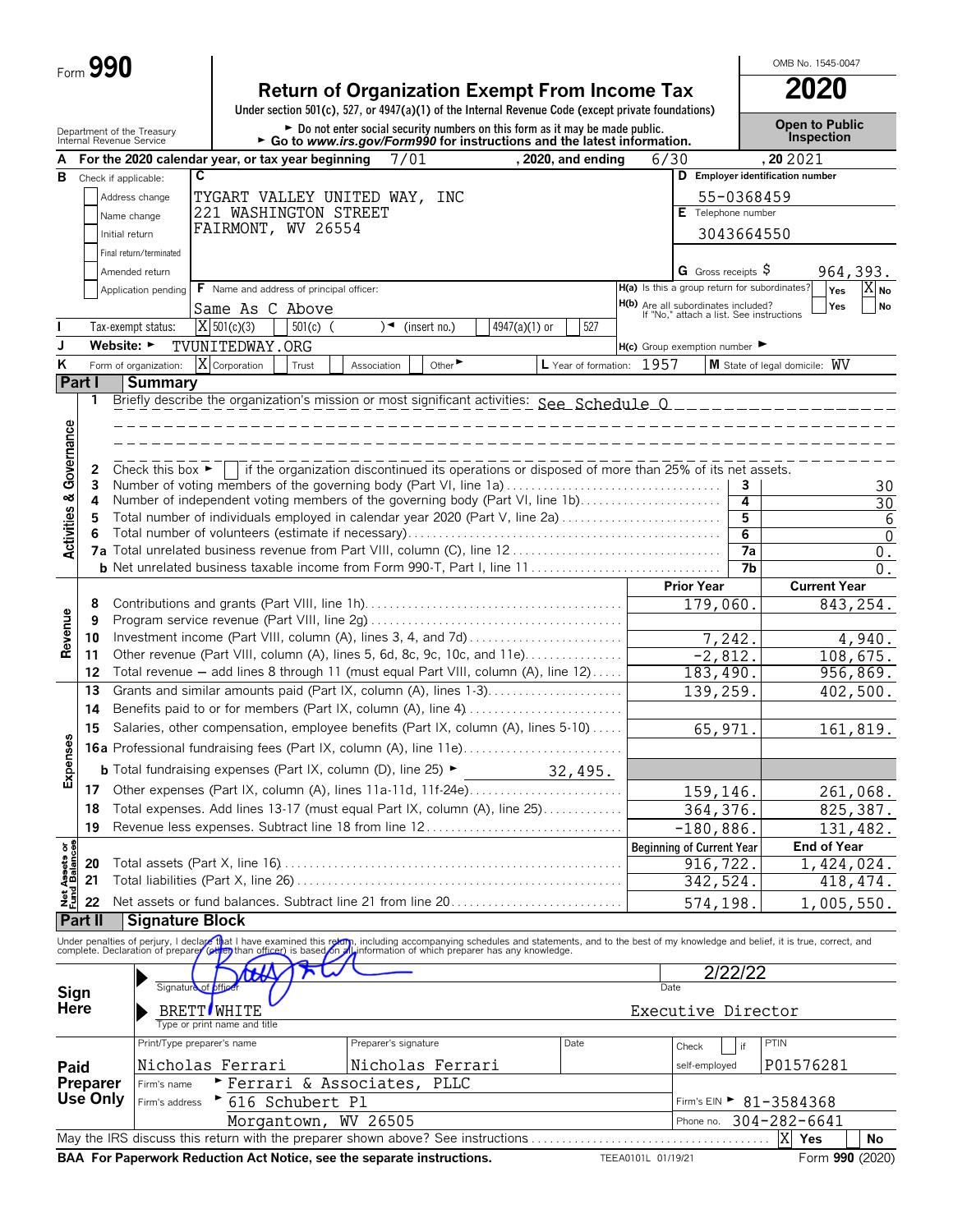|                 | Form 990 (2020) | TYGART VALLEY UNITED WAY, INC                                                                                        |                                   |                                  |                                                                                                                                                                                                                                                                                  | 55-0368459 | Page 2          |
|-----------------|-----------------|----------------------------------------------------------------------------------------------------------------------|-----------------------------------|----------------------------------|----------------------------------------------------------------------------------------------------------------------------------------------------------------------------------------------------------------------------------------------------------------------------------|------------|-----------------|
| <b>Part III</b> |                 | <b>Statement of Program Service Accomplishments</b>                                                                  |                                   |                                  |                                                                                                                                                                                                                                                                                  |            |                 |
|                 |                 |                                                                                                                      |                                   |                                  |                                                                                                                                                                                                                                                                                  |            | X               |
| 1               |                 | Briefly describe the organization's mission:                                                                         |                                   |                                  |                                                                                                                                                                                                                                                                                  |            |                 |
|                 | See Schedule 0  |                                                                                                                      |                                   |                                  |                                                                                                                                                                                                                                                                                  |            |                 |
|                 |                 |                                                                                                                      |                                   |                                  |                                                                                                                                                                                                                                                                                  |            |                 |
|                 |                 |                                                                                                                      |                                   |                                  |                                                                                                                                                                                                                                                                                  |            |                 |
|                 |                 | 2 Did the organization undertake any significant program services during the year which were not listed on the prior |                                   |                                  |                                                                                                                                                                                                                                                                                  |            |                 |
|                 |                 |                                                                                                                      |                                   |                                  |                                                                                                                                                                                                                                                                                  |            | Yes<br>X<br>No  |
|                 |                 | If "Yes," describe these new services on Schedule O.                                                                 |                                   |                                  |                                                                                                                                                                                                                                                                                  |            |                 |
| 3               |                 |                                                                                                                      |                                   |                                  | Did the organization cease conducting, or make significant changes in how it conducts, any program services?                                                                                                                                                                     |            | X<br>Yes<br>No  |
|                 |                 | If "Yes," describe these changes on Schedule O.                                                                      |                                   |                                  |                                                                                                                                                                                                                                                                                  |            |                 |
| 4               |                 | and revenue, if any, for each program service reported.                                                              |                                   |                                  | Describe the organization's program service accomplishments for each of its three largest program services, as measured by expenses.<br>Section 501(c)(3) and 501(c)(4) organizations are required to report the amount of grants and allocations to others, the total expenses, |            |                 |
|                 | 4a (Code:       | ) (Expenses \$                                                                                                       |                                   | 711, 052. including grants of \$ |                                                                                                                                                                                                                                                                                  |            |                 |
|                 |                 |                                                                                                                      |                                   |                                  | THE ANNUAL CAMPAIGN FUNDS OUTCOME-BASED INVESTMENT IN AGENCY PROGRAMS. FUNDED                                                                                                                                                                                                    |            |                 |
|                 |                 |                                                                                                                      |                                   |                                  | AGENCIES ARE CORPORATE NOT-FOR-PROFIT, IRS-APPROVED TAX EXEMPT ENTITIES THAT PROVIDE                                                                                                                                                                                             |            |                 |
|                 |                 | HUMAN SERVICES BASED UPON NEEDS IN A NON-DISCRIMINATORY MANNER.                                                      |                                   |                                  |                                                                                                                                                                                                                                                                                  |            |                 |
|                 |                 |                                                                                                                      |                                   |                                  |                                                                                                                                                                                                                                                                                  |            |                 |
|                 |                 |                                                                                                                      |                                   |                                  |                                                                                                                                                                                                                                                                                  |            |                 |
|                 |                 |                                                                                                                      |                                   |                                  |                                                                                                                                                                                                                                                                                  |            |                 |
|                 |                 |                                                                                                                      |                                   |                                  |                                                                                                                                                                                                                                                                                  |            |                 |
|                 |                 |                                                                                                                      |                                   |                                  |                                                                                                                                                                                                                                                                                  |            |                 |
|                 |                 |                                                                                                                      |                                   |                                  |                                                                                                                                                                                                                                                                                  |            |                 |
|                 |                 |                                                                                                                      |                                   |                                  |                                                                                                                                                                                                                                                                                  |            |                 |
|                 |                 |                                                                                                                      |                                   |                                  |                                                                                                                                                                                                                                                                                  |            |                 |
|                 | $4b$ (Code:     | ) (Expenses \$                                                                                                       |                                   | including grants of \$           | $($ Revenue $\frac{1}{2}$                                                                                                                                                                                                                                                        |            |                 |
|                 |                 |                                                                                                                      |                                   |                                  |                                                                                                                                                                                                                                                                                  |            |                 |
|                 |                 |                                                                                                                      |                                   |                                  |                                                                                                                                                                                                                                                                                  |            |                 |
|                 |                 |                                                                                                                      |                                   |                                  |                                                                                                                                                                                                                                                                                  |            |                 |
|                 |                 |                                                                                                                      |                                   |                                  |                                                                                                                                                                                                                                                                                  |            |                 |
|                 |                 |                                                                                                                      |                                   |                                  |                                                                                                                                                                                                                                                                                  |            |                 |
|                 |                 |                                                                                                                      |                                   |                                  |                                                                                                                                                                                                                                                                                  |            |                 |
|                 |                 |                                                                                                                      |                                   |                                  |                                                                                                                                                                                                                                                                                  |            |                 |
|                 |                 |                                                                                                                      |                                   |                                  |                                                                                                                                                                                                                                                                                  |            |                 |
|                 |                 |                                                                                                                      |                                   |                                  |                                                                                                                                                                                                                                                                                  |            |                 |
|                 |                 |                                                                                                                      |                                   |                                  |                                                                                                                                                                                                                                                                                  |            |                 |
|                 | 4c (Code:       | ) (Expenses \$                                                                                                       |                                   | including grants of $\beta$      | ) (Revenue \$                                                                                                                                                                                                                                                                    |            |                 |
|                 |                 |                                                                                                                      |                                   |                                  |                                                                                                                                                                                                                                                                                  |            |                 |
|                 |                 |                                                                                                                      |                                   |                                  |                                                                                                                                                                                                                                                                                  |            |                 |
|                 |                 |                                                                                                                      |                                   |                                  |                                                                                                                                                                                                                                                                                  |            |                 |
|                 |                 |                                                                                                                      |                                   |                                  |                                                                                                                                                                                                                                                                                  |            |                 |
|                 |                 |                                                                                                                      |                                   |                                  |                                                                                                                                                                                                                                                                                  |            |                 |
|                 |                 |                                                                                                                      |                                   |                                  |                                                                                                                                                                                                                                                                                  |            |                 |
|                 |                 |                                                                                                                      |                                   |                                  |                                                                                                                                                                                                                                                                                  |            |                 |
|                 |                 |                                                                                                                      |                                   |                                  |                                                                                                                                                                                                                                                                                  |            |                 |
|                 |                 |                                                                                                                      |                                   |                                  |                                                                                                                                                                                                                                                                                  |            |                 |
|                 |                 |                                                                                                                      |                                   |                                  |                                                                                                                                                                                                                                                                                  |            |                 |
|                 |                 |                                                                                                                      |                                   |                                  |                                                                                                                                                                                                                                                                                  |            |                 |
|                 |                 | 4d Other program services (Describe on Schedule O.)                                                                  |                                   |                                  |                                                                                                                                                                                                                                                                                  |            |                 |
|                 | (Expenses       | \$                                                                                                                   | including grants of $\frac{1}{2}$ |                                  | ) (Revenue \$                                                                                                                                                                                                                                                                    |            |                 |
|                 |                 | 4 e Total program service expenses $\blacktriangleright$                                                             | 711,052.                          |                                  |                                                                                                                                                                                                                                                                                  |            |                 |
| <b>BAA</b>      |                 |                                                                                                                      |                                   | TEEA0102L 10/07/20               |                                                                                                                                                                                                                                                                                  |            | Form 990 (2020) |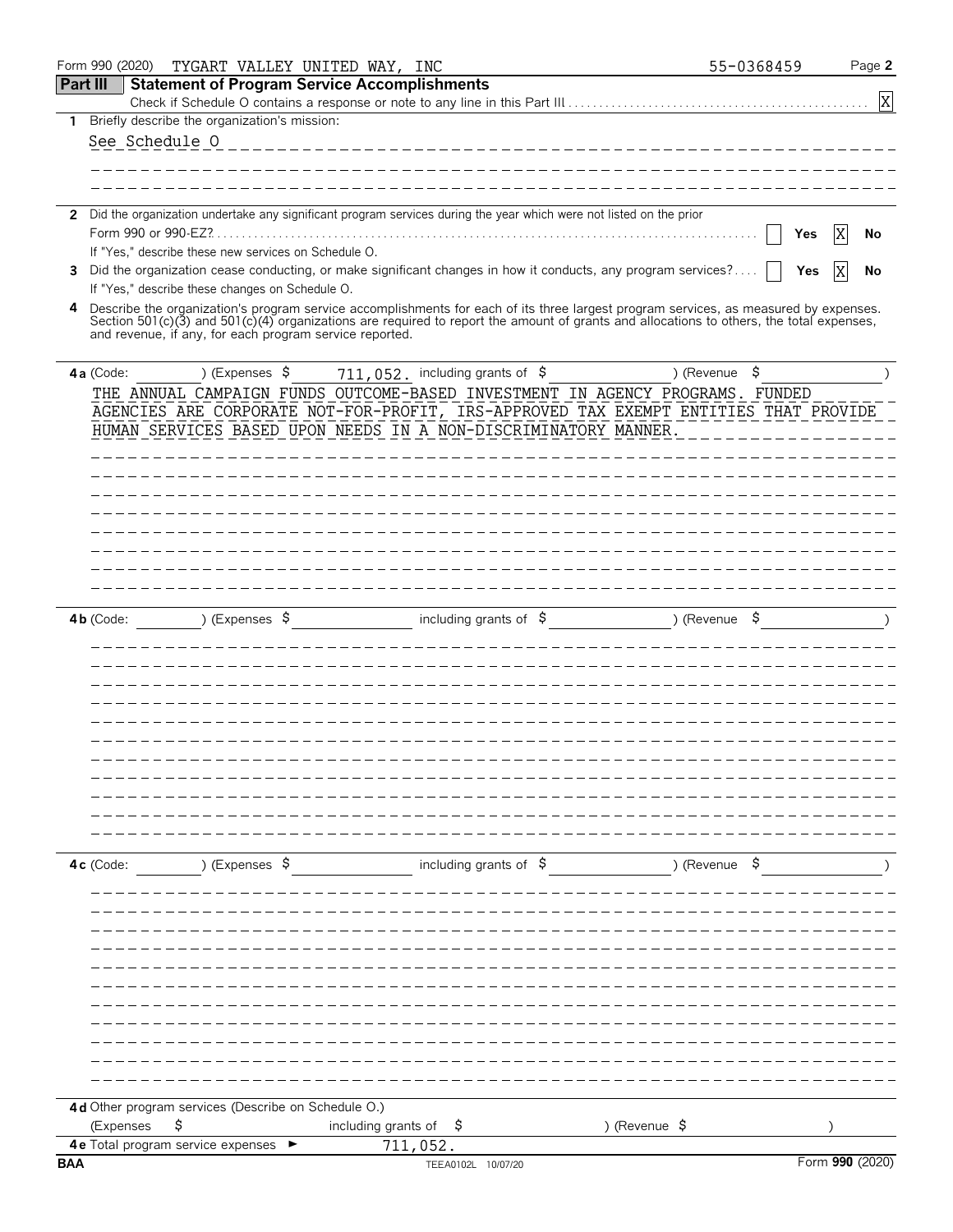Form 990 (2020) Page **3** TYGART VALLEY UNITED WAY, INC 55-0368459

|              | Part IV<br><b>Checklist of Required Schedules</b>                                                                                                                                                                                                   |                 |     |                 |  |  |  |  |  |
|--------------|-----------------------------------------------------------------------------------------------------------------------------------------------------------------------------------------------------------------------------------------------------|-----------------|-----|-----------------|--|--|--|--|--|
| 1.           | Is the organization described in section 501(c)(3) or 4947(a)(1) (other than a private foundation)? If 'Yes,' complete                                                                                                                              |                 | Yes | No              |  |  |  |  |  |
|              |                                                                                                                                                                                                                                                     | 1               | X   |                 |  |  |  |  |  |
| $\mathbf{2}$ |                                                                                                                                                                                                                                                     | $\overline{2}$  | X   |                 |  |  |  |  |  |
| 3            | Did the organization engage in direct or indirect political campaign activities on behalf of or in opposition to candidates                                                                                                                         | 3               |     | Χ               |  |  |  |  |  |
| 4            | Section 501(c)(3) organizations. Did the organization engage in lobbying activities, or have a section 501(h) election in effect during the tax year? If 'Yes,' complete Schedule C, Part II                                                        | 4               |     | Χ               |  |  |  |  |  |
| 5            | Is the organization a section 501(c)(4), 501(c)(5), or 501(c)(6) organization that receives membership dues,<br>assessments, or similar amounts as defined in Revenue Procedure 98-19? If 'Yes,' complete Schedule C, Part III                      | 5               |     | X               |  |  |  |  |  |
| 6            | Did the organization maintain any donor advised funds or any similar funds or accounts for which donors have the right to provide advice on the distribution or investment of amounts in such funds or accounts? If 'Yes,' com                      | 6               |     | X               |  |  |  |  |  |
| 7            | Did the organization receive or hold a conservation easement, including easements to preserve open space, the                                                                                                                                       | $\overline{7}$  |     | Χ               |  |  |  |  |  |
| 8            | Did the organization maintain collections of works of art, historical treasures, or other similar assets? If 'Yes,'<br>8                                                                                                                            |                 |     |                 |  |  |  |  |  |
| 9            | Did the organization report an amount in Part X, line 21, for escrow or custodial account liability, serve as a custodian<br>for amounts not listed in Part X; or provide credit counseling, debt management, credit repair, or debt negotiation    | 9               |     | X               |  |  |  |  |  |
|              | 10 Did the organization, directly or through a related organization, hold assets in donor-restricted endowments                                                                                                                                     | 10              |     | X               |  |  |  |  |  |
|              | 11 If the organization's answer to any of the following questions is 'Yes', then complete Schedule D, Parts VI, VII, VIII, IX,<br>or X as applicable.                                                                                               |                 |     |                 |  |  |  |  |  |
|              | a Did the organization report an amount for land, buildings, and equipment in Part X, line 10? If 'Yes,' complete Schedule<br>D. Part $V_1, \ldots, \ldots, \ldots, \ldots, \ldots, \ldots, \ldots, \ldots$                                         | 11 a            | Χ   |                 |  |  |  |  |  |
|              | <b>b</b> Did the organization report an amount for investments – other securities in Part X, line 12, that is 5% or more of its total                                                                                                               | 11 b            |     | Χ               |  |  |  |  |  |
|              | c Did the organization report an amount for investments - program related in Part X, line 13, that is 5% or more of its total                                                                                                                       | 11c             |     | X               |  |  |  |  |  |
|              | d Did the organization report an amount for other assets in Part X, line 15, that is 5% or more of its total assets reported                                                                                                                        | 11d             |     | X               |  |  |  |  |  |
|              | e Did the organization report an amount for other liabilities in Part X, line 25? If 'Yes,' complete Schedule D, Part X                                                                                                                             | 11 <sub>e</sub> |     | X               |  |  |  |  |  |
|              | f Did the organization's separate or consolidated financial statements for the tax year include a footnote that addresses<br>the organization's liability for uncertain tax positions under FIN 48 (ASC 740)? If 'Yes,' complete Schedule D, Part X | 11 f            |     | Χ               |  |  |  |  |  |
|              | 12a Did the organization obtain separate, independent audited financial statements for the tax year? If 'Yes,' complete                                                                                                                             | 12a             |     | X               |  |  |  |  |  |
|              | <b>b</b> Was the organization included in consolidated, independent audited financial statements for the tax year? If 'Yes,' and if the organization answered 'No' to line 12a, then completing Schedule D, Parts XI and XII is opt                 | 12 <sub>b</sub> |     | Χ               |  |  |  |  |  |
|              |                                                                                                                                                                                                                                                     | 13              |     | X               |  |  |  |  |  |
|              |                                                                                                                                                                                                                                                     | 14a             |     | Χ               |  |  |  |  |  |
|              | <b>b</b> Did the organization have aggregate revenues or expenses of more than \$10,000 from grantmaking, fundraising,<br>business, investment, and program service activities outside the United States, or aggregate foreign investments valued   | 14b             |     | X               |  |  |  |  |  |
|              | 15 Did the organization report on Part IX, column (A), line 3, more than \$5,000 of grants or other assistance to or for any                                                                                                                        | 15              |     | Χ               |  |  |  |  |  |
| 16           | Did the organization report on Part IX, column (A), line 3, more than \$5,000 of aggregate grants or other assistance to                                                                                                                            | 16              |     | X               |  |  |  |  |  |
|              | 17 Did the organization report a total of more than \$15,000 of expenses for professional fundraising services on Part IX,<br>column (A), lines 6 and 11e? If 'Yes,' complete Schedule G, Part I See instructions                                   | 17              |     | X               |  |  |  |  |  |
| 18.          | Did the organization report more than \$15,000 total of fundraising event gross income and contributions on Part VIII,                                                                                                                              | 18              | X   |                 |  |  |  |  |  |
|              | 19 Did the organization report more than \$15,000 of gross income from gaming activities on Part VIII, line 9a? If 'Yes,'                                                                                                                           | 19              |     | X               |  |  |  |  |  |
|              |                                                                                                                                                                                                                                                     | 20a             |     | Χ               |  |  |  |  |  |
|              |                                                                                                                                                                                                                                                     | 20 <sub>b</sub> |     |                 |  |  |  |  |  |
| 21           | Did the organization report more than \$5,000 of grants or other assistance to any domestic organization or                                                                                                                                         | 21              | X   |                 |  |  |  |  |  |
| <b>BAA</b>   | TEEA0103L 10/07/20                                                                                                                                                                                                                                  |                 |     | Form 990 (2020) |  |  |  |  |  |

| Form 990 (2020) | TYGART VALLEY UNITED I |  |
|-----------------|------------------------|--|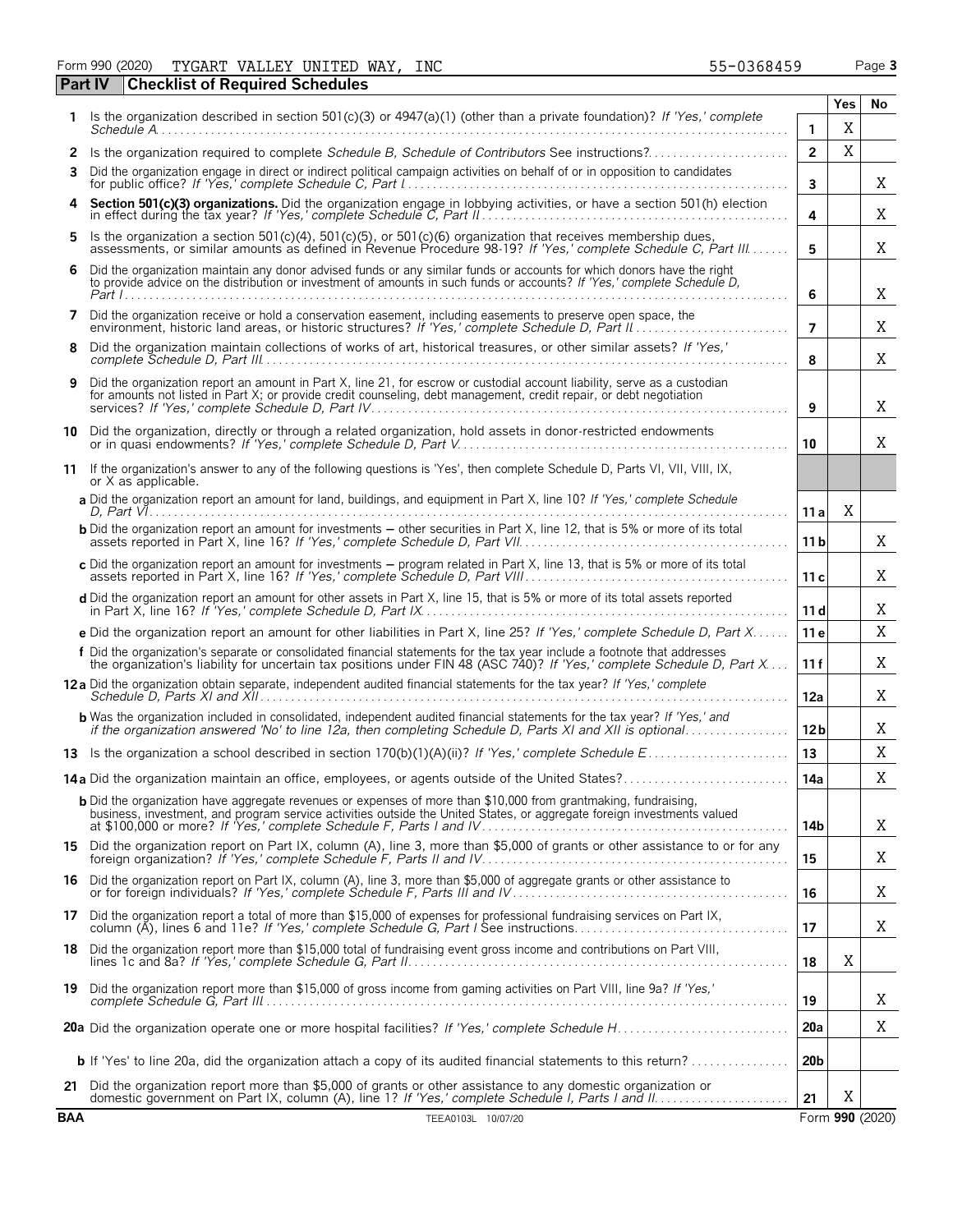Form 990 (2020) TYGART VALLEY UNITED WAY,INC 55-0368459 Page **4** TYGART VALLEY UNITED WAY, INC 55-0368459

|            | Part IV | <b>Checklist of Required Schedules</b> (continued)                                                                                                                                                                                                                                                                                    |                 |                |                         |
|------------|---------|---------------------------------------------------------------------------------------------------------------------------------------------------------------------------------------------------------------------------------------------------------------------------------------------------------------------------------------|-----------------|----------------|-------------------------|
|            |         | 22 Did the organization report more than \$5,000 of grants or other assistance to or for domestic individuals on Part IX,                                                                                                                                                                                                             |                 | Yes            | No                      |
|            |         |                                                                                                                                                                                                                                                                                                                                       | 22              |                | X                       |
|            |         | 23 Did the organization answer 'Yes' to Part VII, Section A, line 3, 4, or 5 about compensation of the organization's current<br>and former officers, directors, trustees, key employees, and highest compensated employees? If 'Yes,' complete                                                                                       | 23              |                | X                       |
|            |         | 24 a Did the organization have a tax-exempt bond issue with an outstanding principal amount of more than \$100,000 as of the last day of the year, that was issued after December 31, 2002? If 'Yes,' answer lines 24b through                                                                                                        | 24a             |                | X                       |
|            |         | <b>b</b> Did the organization invest any proceeds of tax-exempt bonds beyond a temporary period exception?                                                                                                                                                                                                                            | 24 <sub>b</sub> |                |                         |
|            |         | c Did the organization maintain an escrow account other than a refunding escrow at any time during the year to defease                                                                                                                                                                                                                | 24с             |                |                         |
|            |         | d Did the organization act as an 'on behalf of' issuer for bonds outstanding at any time during the year?                                                                                                                                                                                                                             | 24d             |                |                         |
|            |         | 25 a Section 501(c)(3), 501(c)(4), and 501(c)(29) organizations. Did the organization engage in an excess benefit                                                                                                                                                                                                                     | 25a             |                | X                       |
|            |         | <b>b</b> Is the organization aware that it engaged in an excess benefit transaction with a disqualified person in a prior year, and<br>that the transaction has not been reported on any of the organization's prior Forms 990 or 990-EZ? If 'Yes,' complete                                                                          | 25b             |                | X                       |
|            |         | 26 Did the organization report any amount on Part X, line 5 or 22, for receivables from or payables to any current or former officer, director, trustee, key employee, creator or founder, substantial contributor, or 35% con                                                                                                        | 26              |                | Χ                       |
| 27         |         | Did the organization provide a grant or other assistance to any current or former officer, director, trustee, key<br>employee, creator or founder, substantial contributor or employee thereof, a grant selection committee<br>member, or to a 35% controlled entity (including an employee thereof) or family member of any of these | 27              |                | Χ                       |
| 28         |         | Was the organization a party to a business transaction with one of the following parties (see Schedule L, Part IV<br>instructions, for applicable filing thresholds, conditions, and exceptions):                                                                                                                                     |                 |                |                         |
|            |         | a A current or former officer, director, trustee, key employee, creator or founder, or substantial contributor? If                                                                                                                                                                                                                    | 28a             |                | Χ                       |
|            |         | <b>b</b> A family member of any individual described in line 28a? If 'Yes,' complete Schedule L, Part IV                                                                                                                                                                                                                              | 28 <sub>b</sub> |                | X                       |
|            |         | c A 35% controlled entity of one or more individuals and/or organizations described in lines 28a or 28b? If                                                                                                                                                                                                                           | 28c             |                | Χ                       |
| 29         |         | Did the organization receive more than \$25,000 in non-cash contributions? If 'Yes,' complete Schedule M                                                                                                                                                                                                                              | 29              |                | $\overline{\text{X}}$   |
| 30         |         | Did the organization receive contributions of art, historical treasures, or other similar assets, or qualified conservation                                                                                                                                                                                                           | 30              |                | Χ                       |
| 31         |         | Did the organization liquidate, terminate, or dissolve and cease operations? If 'Yes,' complete Schedule N, Part I                                                                                                                                                                                                                    | 31              |                | $\overline{\mathrm{X}}$ |
| 32         |         | Did the organization sell, exchange, dispose of, or transfer more than 25% of its net assets? If 'Yes,' complete                                                                                                                                                                                                                      | 32 <sub>2</sub> |                | Χ                       |
| 33         |         | Did the organization own 100% of an entity disregarded as separate from the organization under Regulations sections<br>301.7701-2 and 301.7701-3? If 'Yes,' complete Schedule R, Part 1                                                                                                                                               | 33              |                | Χ                       |
| 34         |         | Was the organization related to any tax-exempt or taxable entity? If 'Yes,' complete Schedule R, Part II, III, or IV,                                                                                                                                                                                                                 | 34              |                | Χ                       |
|            |         |                                                                                                                                                                                                                                                                                                                                       | 35a             |                | $\overline{X}$          |
|            |         | b If 'Yes' to line 35a, did the organization receive any payment from or engage in any transaction with a controlled<br>entity within the meaning of section 512(b)(13)? If 'Yes,' complete Schedule R, Part V, line 2                                                                                                                | 35 <sub>b</sub> |                |                         |
|            |         |                                                                                                                                                                                                                                                                                                                                       | 36              |                | Χ                       |
| 37         |         | Did the organization conduct more than 5% of its activities through an entity that is not a related organization and that is treated as a partnership for federal income tax purposes? If 'Yes,' complete Schedule R, Part VI.                                                                                                        | 37              |                | Χ                       |
| 38         |         | Did the organization complete Schedule O and provide explanations in Schedule O for Part VI, lines 11b and 19?                                                                                                                                                                                                                        | 38              | X              |                         |
|            |         | Part V Statements Regarding Other IRS Filings and Tax Compliance                                                                                                                                                                                                                                                                      |                 |                |                         |
|            |         |                                                                                                                                                                                                                                                                                                                                       |                 | <b>Yes</b>     | No                      |
|            |         | <b>b</b> Enter the number of Forms W-2G included in line 1a. Enter -0- if not applicable<br>1 <sub>b</sub><br>0                                                                                                                                                                                                                       |                 |                |                         |
|            |         |                                                                                                                                                                                                                                                                                                                                       |                 |                |                         |
| <b>BAA</b> |         | C Did the organization comply with backup withholding rules for reportable payments to vendors and reportable gaming<br>(gambling) winnings to prize winners?<br>TEEA0104L 10/07/20                                                                                                                                                   | 1 <sub>c</sub>  | $\overline{X}$ | Form 990 (2020)         |
|            |         |                                                                                                                                                                                                                                                                                                                                       |                 |                |                         |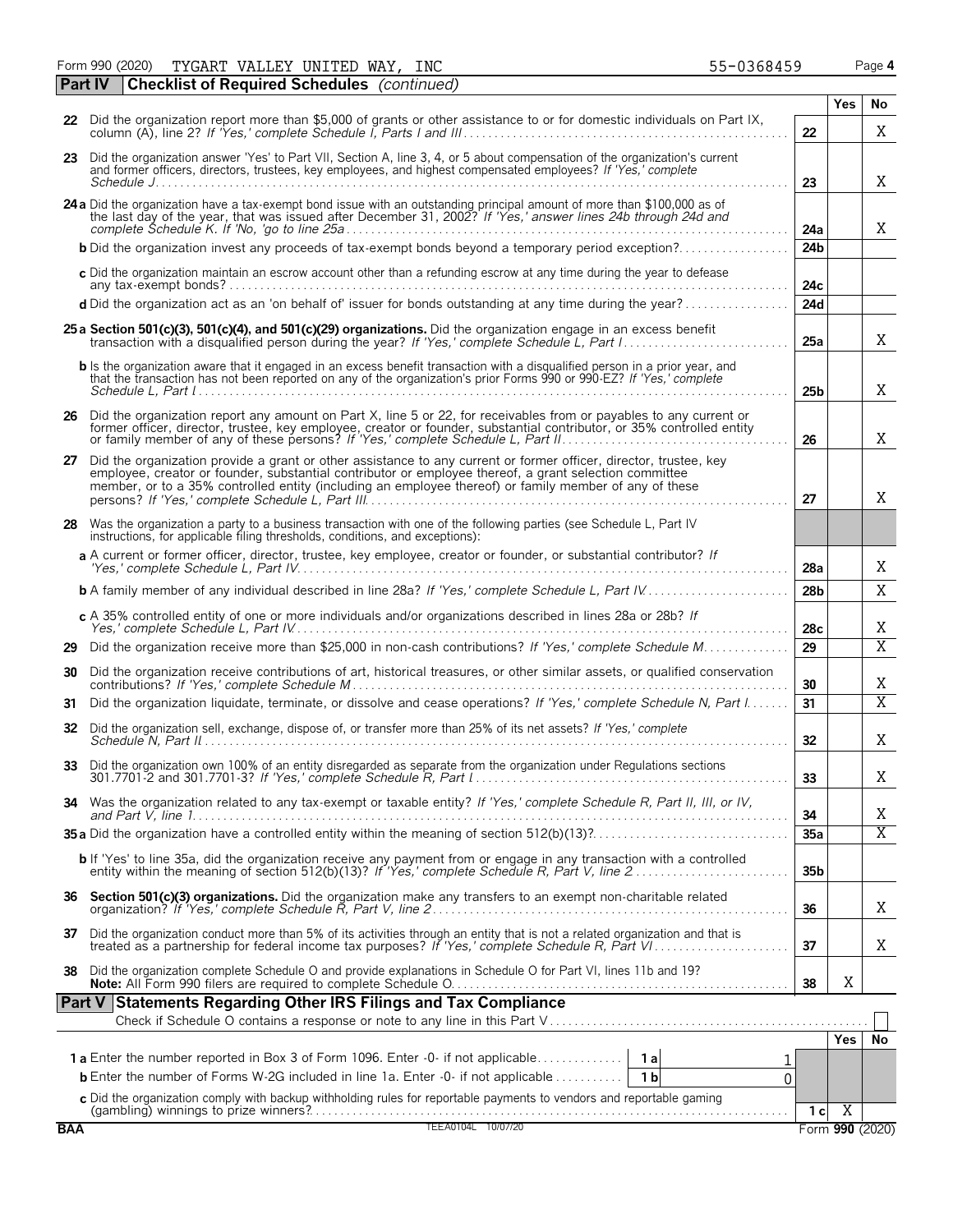|               | Form 990 (2020)<br>TYGART VALLEY UNITED WAY, INC<br>55-0368459                                                                                                                                              |                |            | Page 5          |
|---------------|-------------------------------------------------------------------------------------------------------------------------------------------------------------------------------------------------------------|----------------|------------|-----------------|
| <b>Part V</b> | Statements Regarding Other IRS Filings and Tax Compliance (continued)                                                                                                                                       |                |            |                 |
|               |                                                                                                                                                                                                             |                | <b>Yes</b> | No.             |
|               | 2a Enter the number of employees reported on Form W-3, Transmittal of Wage and Tax State-                                                                                                                   |                |            |                 |
|               | ments, filed for the calendar year ending with or within the year covered by this return<br>2a<br>6                                                                                                         |                |            |                 |
|               | $\mathsf{b}$ If at least one is reported on line 2a, did the organization file all required federal employment tax returns?                                                                                 | 2 <sub>b</sub> | X          |                 |
|               | Note: If the sum of lines 1a and 2a is greater than 250, you may be required to e-file (see instructions)                                                                                                   |                |            |                 |
|               | 3a Did the organization have unrelated business gross income of \$1,000 or more during the year?                                                                                                            | 3a             |            | $\overline{X}$  |
|               |                                                                                                                                                                                                             | 3 <sub>b</sub> |            |                 |
|               | 4a At any time during the calendar year, did the organization have an interest in, or a signature or other authority over, a                                                                                |                |            |                 |
|               | financial account in a foreign country (such as a bank account, securities account, or other financial account)?                                                                                            | 4a             |            | Χ               |
|               | <b>b</b> If 'Yes,' enter the name of the foreign country                                                                                                                                                    |                |            |                 |
|               | See instructions for filing requirements for FinCEN Form 114, Report of Foreign Bank and Financial Accounts (FBAR).                                                                                         |                |            |                 |
|               | <b>5a</b> Was the organization a party to a prohibited tax shelter transaction at any time during the tax year?                                                                                             | 5a             |            | Χ               |
|               | <b>b</b> Did any taxable party notify the organization that it was or is a party to a prohibited tax shelter transaction?                                                                                   | 5 <sub>b</sub> |            | X               |
|               |                                                                                                                                                                                                             | 5 c            |            |                 |
|               |                                                                                                                                                                                                             |                |            |                 |
|               | 6 a Does the organization have annual gross receipts that are normally greater than \$100,000, and did the organization solicit any contributions that were not tax deductible as charitable contributions? | 6a             |            | Χ               |
|               | b If 'Yes,' did the organization include with every solicitation an express statement that such contributions or gifts were                                                                                 |                |            |                 |
|               |                                                                                                                                                                                                             | 6b             |            |                 |
|               | 7 Organizations that may receive deductible contributions under section 170(c).                                                                                                                             |                |            |                 |
|               | a Did the organization receive a payment in excess of \$75 made partly as a contribution and partly for goods and                                                                                           |                |            |                 |
|               |                                                                                                                                                                                                             | <b>7a</b>      |            | X               |
|               |                                                                                                                                                                                                             | 7 <sub>b</sub> |            |                 |
|               | c Did the organization sell, exchange, or otherwise dispose of tangible personal property for which it was required to file                                                                                 |                |            |                 |
|               |                                                                                                                                                                                                             | 7 с            |            | Χ               |
|               |                                                                                                                                                                                                             |                |            |                 |
|               | e Did the organization receive any funds, directly or indirectly, to pay premiums on a personal benefit contract?                                                                                           | 7е             |            | Χ               |
|               | f Did the organization, during the year, pay premiums, directly or indirectly, on a personal benefit contract?                                                                                              | 7f             |            | Χ               |
|               | g If the organization received a contribution of qualified intellectual property, did the organization file Form 8899                                                                                       | 7 g            |            |                 |
|               | h If the organization received a contribution of cars, boats, airplanes, or other vehicles, did the organization file a                                                                                     |                |            |                 |
|               |                                                                                                                                                                                                             | 7 h            |            |                 |
|               | Sponsoring organizations maintaining donor advised funds. Did a donor advised fund maintained by the sponsoring                                                                                             |                |            |                 |
|               |                                                                                                                                                                                                             | 8              |            |                 |
| 9             | Sponsoring organizations maintaining donor advised funds.                                                                                                                                                   |                |            |                 |
|               |                                                                                                                                                                                                             | 9 a            |            |                 |
|               | <b>b</b> Did the sponsoring organization make a distribution to a donor, donor advisor, or related person?                                                                                                  | 9 <sub>b</sub> |            |                 |
|               | 10 Section 501(c)(7) organizations. Enter:                                                                                                                                                                  |                |            |                 |
|               | a Initiation fees and capital contributions included on Part VIII, line 12<br>10 a                                                                                                                          |                |            |                 |
|               | <b>b</b> Gross receipts, included on Form 990, Part VIII, line 12, for public use of club facilities<br>10 <sub>b</sub>                                                                                     |                |            |                 |
|               | 11 Section 501(c)(12) organizations. Enter:                                                                                                                                                                 |                |            |                 |
|               | 11a                                                                                                                                                                                                         |                |            |                 |
|               | <b>b</b> Gross income from other sources (Do not net amounts due or paid to other sources                                                                                                                   |                |            |                 |
|               | 11 <sub>b</sub>                                                                                                                                                                                             |                |            |                 |
|               | 12a Section 4947(a)(1) non-exempt charitable trusts. Is the organization filing Form 990 in lieu of Form 1041?                                                                                              | 12a            |            |                 |
|               | <b>b</b> If 'Yes,' enter the amount of tax-exempt interest received or accrued during the year<br>12 <sub>b</sub>                                                                                           |                |            |                 |
|               | 13 Section 501(c)(29) qualified nonprofit health insurance issuers.                                                                                                                                         |                |            |                 |
|               |                                                                                                                                                                                                             | 13a            |            |                 |
|               | <b>Note:</b> See the instructions for additional information the organization must report on Schedule O.                                                                                                    |                |            |                 |
|               | <b>b</b> Enter the amount of reserves the organization is required to maintain by the states in                                                                                                             |                |            |                 |
|               | 13 <sub>b</sub>                                                                                                                                                                                             |                |            |                 |
|               | 13c                                                                                                                                                                                                         |                |            |                 |
|               | 14a Did the organization receive any payments for indoor tanning services during the tax year?                                                                                                              | 14 a           |            | Χ               |
|               | b If 'Yes,' has it filed a Form 720 to report these payments? If 'No,' provide an explanation on Schedule O                                                                                                 | 14 b           |            |                 |
|               | 15 Is the organization subject to the section 4960 tax on payment(s) of more than \$1,000,000 in remuneration or                                                                                            |                |            |                 |
|               |                                                                                                                                                                                                             | 15             |            | Χ               |
|               | If 'Yes,' see instructions and file Form 4720, Schedule N.                                                                                                                                                  |                |            |                 |
|               | 16 Is the organization an educational institution subject to the section 4968 excise tax on net investment income?                                                                                          | 16             |            | Χ               |
|               | If 'Yes,' complete Form 4720, Schedule O.                                                                                                                                                                   |                |            |                 |
| <b>BAA</b>    | TEEA0105L 10/07/20                                                                                                                                                                                          |                |            | Form 990 (2020) |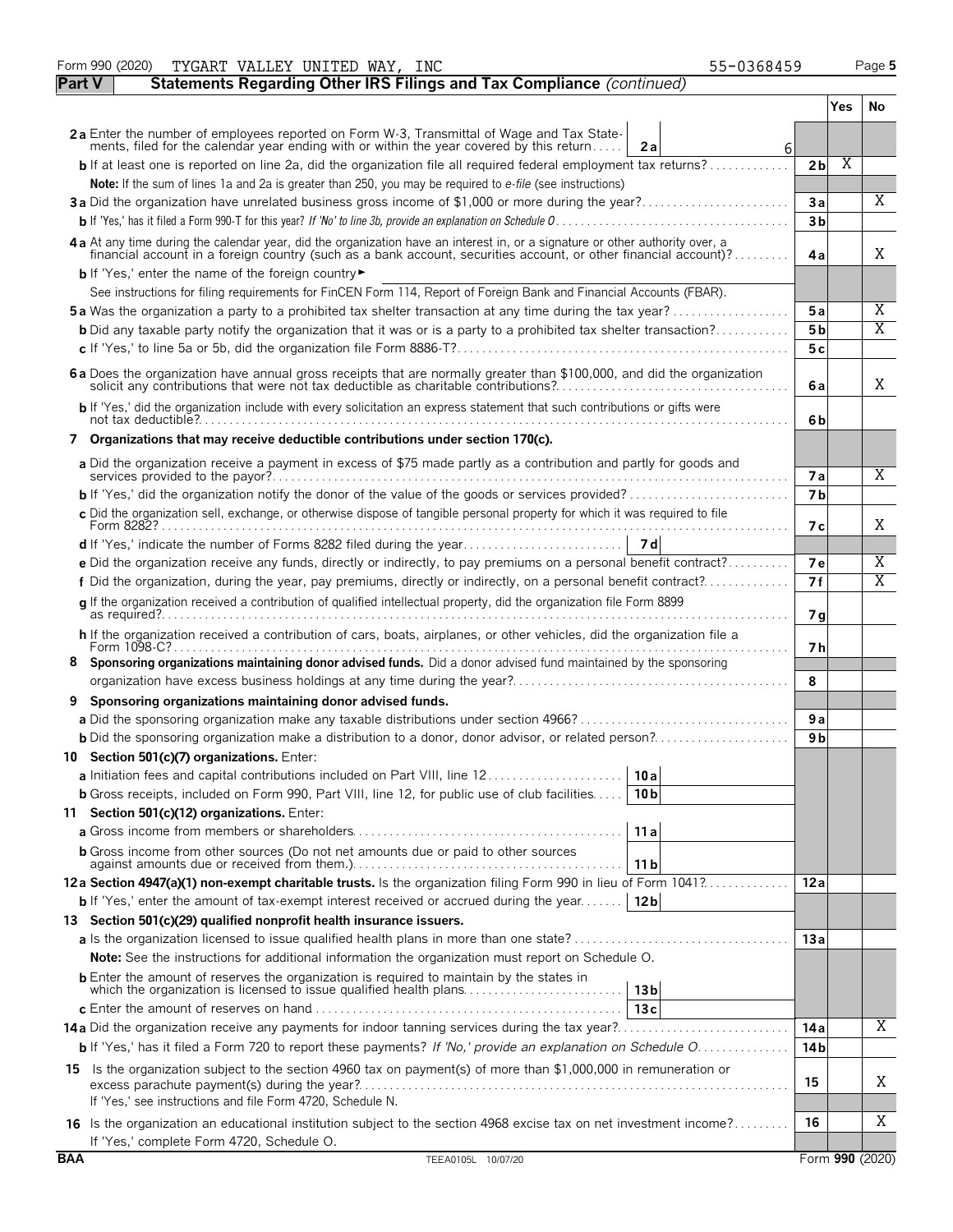**Part VI Governance, Management, and Disclosure** *For each 'Yes' response to lines 2 through 7b below, and for a 'No' response to line 8a, 8b, or 10b below, describe the circumstances, processes, or changes on Schedule O. See instructions.* Check if Schedule O contains a response or note to any line in this Part VI. . . . . . . . . . . . . . . . . . . . . . . . . . . . . . . . . . . . . . . . . . . . . . . . . . X

|     | <b>Section A. Governing Body and Management</b>                                                                                                                                                                               |                 |                         |                                  |  |  |  |  |  |  |
|-----|-------------------------------------------------------------------------------------------------------------------------------------------------------------------------------------------------------------------------------|-----------------|-------------------------|----------------------------------|--|--|--|--|--|--|
|     |                                                                                                                                                                                                                               |                 | Yes                     | No                               |  |  |  |  |  |  |
|     | 1 a Enter the number of voting members of the governing body at the end of the tax year<br>1 a<br>30<br>If there are material differences in voting rights among members                                                      |                 |                         |                                  |  |  |  |  |  |  |
|     | of the governing body, or if the governing body delegated broad<br>authority to an executive committee or similar committee, explain on Schedule O.                                                                           |                 |                         |                                  |  |  |  |  |  |  |
|     |                                                                                                                                                                                                                               |                 |                         |                                  |  |  |  |  |  |  |
|     | <b>b</b> Enter the number of voting members included on line 1a, above, who are independent   1b<br>30                                                                                                                        |                 |                         |                                  |  |  |  |  |  |  |
|     | 2 Did any officer, director, trustee, or key employee have a family relationship or a business relationship with any other                                                                                                    | 2               |                         | Χ                                |  |  |  |  |  |  |
|     | 3 Did the organization delegate control over management duties customarily performed by or under the direct supervision                                                                                                       |                 |                         |                                  |  |  |  |  |  |  |
|     | of officers, directors, trustees, or key employees to a management company or other person?                                                                                                                                   | 3               |                         | Χ                                |  |  |  |  |  |  |
|     | 4 Did the organization make any significant changes to its governing documents                                                                                                                                                |                 |                         |                                  |  |  |  |  |  |  |
|     |                                                                                                                                                                                                                               |                 |                         |                                  |  |  |  |  |  |  |
|     | Did the organization become aware during the year of a significant diversion of the organization's assets?<br>5.                                                                                                              | 5<br>6          |                         | $\overline{X}$<br>$\overline{X}$ |  |  |  |  |  |  |
|     | 6.                                                                                                                                                                                                                            |                 |                         |                                  |  |  |  |  |  |  |
|     | 7 a Did the organization have members, stockholders, or other persons who had the power to elect or appoint one or more                                                                                                       | 7 a             |                         | X                                |  |  |  |  |  |  |
|     | <b>b</b> Are any governance decisions of the organization reserved to (or subject to approval by) members,                                                                                                                    | 7 b             |                         | X                                |  |  |  |  |  |  |
|     | 8 Did the organization contemporaneously document the meetings held or written actions undertaken during the year by                                                                                                          |                 |                         |                                  |  |  |  |  |  |  |
|     | the following:                                                                                                                                                                                                                |                 |                         |                                  |  |  |  |  |  |  |
|     |                                                                                                                                                                                                                               | 8 a             | Χ                       |                                  |  |  |  |  |  |  |
|     |                                                                                                                                                                                                                               | 8 <sub>b</sub>  | $\overline{X}$          |                                  |  |  |  |  |  |  |
|     | 9 Is there any officer, director, trustee, or key employee listed in Part VII, Section A, who cannot be reached at the<br>organization's mailing address? If 'Yes,' provide the names and addresses on Schedule Q<br>9        |                 |                         |                                  |  |  |  |  |  |  |
|     | <b>Section B. Policies</b> (This Section B requests information about policies not required by the Internal Revenue Code.)                                                                                                    |                 |                         |                                  |  |  |  |  |  |  |
|     |                                                                                                                                                                                                                               |                 | <b>Yes</b>              | No                               |  |  |  |  |  |  |
|     |                                                                                                                                                                                                                               | 10a             |                         | X                                |  |  |  |  |  |  |
|     | b If 'Yes,' did the organization have written policies and procedures governing the activities of such chapters, affiliates, and branches to ensure their                                                                     | 10 <sub>b</sub> |                         |                                  |  |  |  |  |  |  |
| 11a |                                                                                                                                                                                                                               |                 |                         |                                  |  |  |  |  |  |  |
|     | <b>b</b> Describe in Schedule O the process, if any, used by the organization to review this Form 990. See Schedule O                                                                                                         |                 | X                       |                                  |  |  |  |  |  |  |
|     |                                                                                                                                                                                                                               | 12a             | Χ                       |                                  |  |  |  |  |  |  |
|     | <b>b</b> Were officers, directors, or trustees, and key employees required to disclose annually interests that could give rise                                                                                                |                 |                         |                                  |  |  |  |  |  |  |
|     |                                                                                                                                                                                                                               | 12 <sub>b</sub> | Χ                       |                                  |  |  |  |  |  |  |
|     | c Did the organization regularly and consistently monitor and enforce compliance with the policy? If 'Yes,' describe in                                                                                                       | 12c             | X                       |                                  |  |  |  |  |  |  |
|     |                                                                                                                                                                                                                               | 13              | $\overline{X}$          |                                  |  |  |  |  |  |  |
| 14. |                                                                                                                                                                                                                               | 14              | $\overline{\mathrm{X}}$ |                                  |  |  |  |  |  |  |
|     | Did the process for determining compensation of the following persons include a review and approval by independent<br>15<br>persons, comparability data, and contemporaneous substantiation of the deliberation and decision? |                 |                         |                                  |  |  |  |  |  |  |
|     |                                                                                                                                                                                                                               | 15 a            | Χ                       |                                  |  |  |  |  |  |  |
|     |                                                                                                                                                                                                                               | 15 b            |                         | Χ                                |  |  |  |  |  |  |
|     | If 'Yes' to line 15a or 15b, describe the process in Schedule O (see instructions).                                                                                                                                           |                 |                         |                                  |  |  |  |  |  |  |
|     | 16 a Did the organization invest in, contribute assets to, or participate in a joint venture or similar arrangement with a                                                                                                    | 16 a            |                         | Χ                                |  |  |  |  |  |  |
|     | <b>b</b> If 'Yes,' did the organization follow a written policy or procedure requiring the organization to evaluate its                                                                                                       |                 |                         |                                  |  |  |  |  |  |  |
|     | participation in joint venture arrangements under applicable federal tax law, and take steps to safeguard the                                                                                                                 | 16 <sub>b</sub> |                         |                                  |  |  |  |  |  |  |
|     | <b>Section C. Disclosure</b>                                                                                                                                                                                                  |                 |                         |                                  |  |  |  |  |  |  |
|     | 17 List the states with which a copy of this Form 990 is required to be filed $\blacktriangleright$<br>WV                                                                                                                     |                 |                         |                                  |  |  |  |  |  |  |
|     | 18 Section 6104 requires an organization to make its Forms 1023 (1024 or 1024-A, if applicable), 990, and 990-T (Section 501(c)(3)s only)                                                                                     |                 |                         |                                  |  |  |  |  |  |  |
|     | available for public inspection. Indicate how you made these available. Check all that apply.<br>Own website<br>Another's website<br>X Upon request<br>X Other (explain on Schedule O) See Sch. O                             |                 |                         |                                  |  |  |  |  |  |  |
|     | 19 Describe on Schedule O whether (and if so, how) the organization made its governing documents, conflict of interest policy, and financial statements available to                                                          |                 |                         |                                  |  |  |  |  |  |  |
|     | the public during the tax year.<br>See Schedule O                                                                                                                                                                             |                 |                         |                                  |  |  |  |  |  |  |
|     | 20 State the name, address, and telephone number of the person who possesses the organization's books and records ►<br>BRETT WHITE 221 WASHINGTON STREET FAIRMONT WV 26554 (304) 366-4550                                     |                 |                         |                                  |  |  |  |  |  |  |
|     |                                                                                                                                                                                                                               |                 |                         |                                  |  |  |  |  |  |  |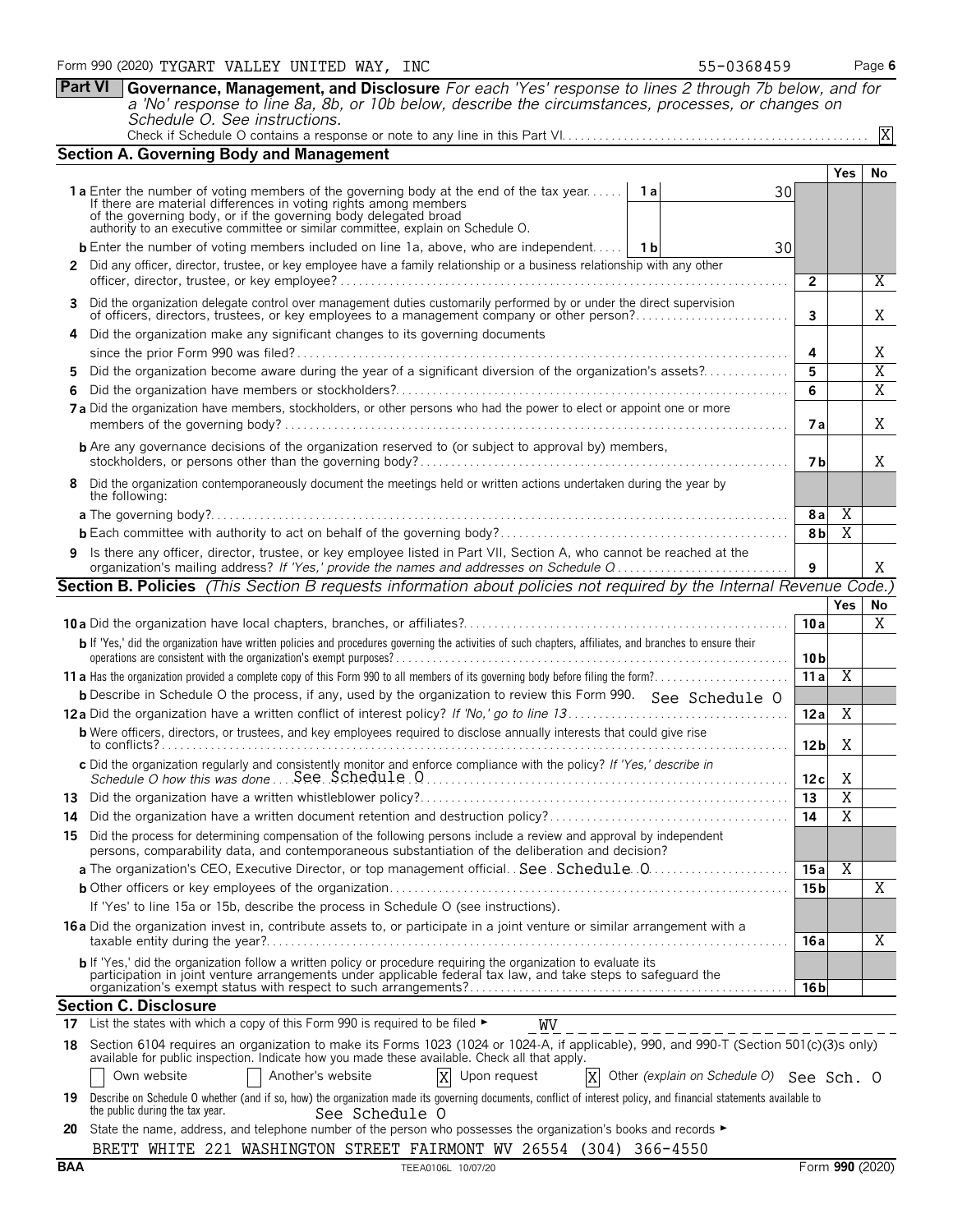| Form 990 (2020)<br>TYGART VALLEY UNITED WAY, INC                                                                                                               | 55-0368459 | Page 7 |
|----------------------------------------------------------------------------------------------------------------------------------------------------------------|------------|--------|
| Part VII   Compensation of Officers, Directors, Trustees, Key Employees, Highest Compensated Employees, and<br>Independent Contractors                         |            |        |
|                                                                                                                                                                |            |        |
| Section A. Officers, Directors, Trustees, Key Employees, and Highest Compensated Employees                                                                     |            |        |
| 1 a Complete this table for all persons required to be listed. Report compensation for the calendar year ending with or within the<br>organization's tax year. |            |        |

? List all of the organization's **current** officers, directors, trustees (whether individuals or organizations), regardless of amount of compensation. Enter -0- in columns (D), (E), and (F) if no compensation was paid.

? List all of the organization's **current** key employees, if any. See instructions for definition of 'key employee.'

? List the organization's five **current** highest compensated employees (other than an officer, director, trustee, or key employee) who received reportable compensation (Box 5 of Form W-2 and/or Box 7 of Form 1099-MISC) of more than \$100,000 from the organization and any related organizations.

? List all of the organization's **former** officers, key employees, and highest compensated employees who received more than \$100,000 of reportable compensation from the organization and any related organizations.

? List all of the organization's **former directors or trustees** that received, in the capacity as a former director or trustee of the

organization, more than \$10,000 of reportable compensation from the organization and any related organizations.

See instructions for the order in which to list the persons above.

Check this box if neither the organization nor any related organization compensated any current officer, director, or trustee.

|            |                       | (C)                                                                                                |                                    |                       |         |                   |                                                                                        |  |                                                            |                                                                 |                                                                       |
|------------|-----------------------|----------------------------------------------------------------------------------------------------|------------------------------------|-----------------------|---------|-------------------|----------------------------------------------------------------------------------------|--|------------------------------------------------------------|-----------------------------------------------------------------|-----------------------------------------------------------------------|
|            | (A)<br>Name and title |                                                                                                    |                                    |                       |         | director/trustee) | Position (do not check more<br>than one box, unless person<br>is both an officer and a |  | (D)<br>Reportable<br>compensation from<br>the organization | (E)<br>Reportable<br>compensation from<br>related organizations | (F)<br>Estimated amount<br>of other                                   |
|            |                       | per<br>week<br>(list any<br>hours for<br>related<br>organiza-<br>tions<br>below<br>dotted<br>line) | ndividual trustee<br>Q.<br>ĒS<br>Σ | Institutional trustee | Officer | Key employee      | Former<br>Highest compensated<br>employee                                              |  | (W-2/1099-MISC)                                            | (W-2/1099-MISC)                                                 | compensation from<br>the organization<br>and related<br>organizations |
|            | (1) BRETT WHITE       | 40                                                                                                 |                                    |                       |         |                   |                                                                                        |  |                                                            |                                                                 |                                                                       |
|            | Executive Dir.        | 0                                                                                                  |                                    |                       | X       |                   |                                                                                        |  | 68,000                                                     | $\mathbf 0$                                                     | 0.                                                                    |
|            | (2) DANI DEVITO       | $\mathbf{1}$                                                                                       |                                    |                       |         |                   |                                                                                        |  |                                                            |                                                                 |                                                                       |
|            | President             | $\mathbf{0}$                                                                                       | $\mathbf X$                        |                       | X       |                   |                                                                                        |  | 0                                                          | $\mathbf 0$                                                     | $0$ .                                                                 |
|            | (3) CHRISTINE MILLER  | $\mathbf{1}$                                                                                       |                                    |                       |         |                   |                                                                                        |  |                                                            |                                                                 |                                                                       |
|            | Vice President        | $\mathbf{0}$                                                                                       | $\mathbf X$                        |                       | X       |                   |                                                                                        |  | 0                                                          | $\mathbf 0$                                                     | 0.                                                                    |
|            | (4) REBECCA MILLER    | $\mathbf{1}$                                                                                       |                                    |                       |         |                   |                                                                                        |  |                                                            |                                                                 |                                                                       |
|            | Secretary             | 0                                                                                                  | X                                  |                       | Χ       |                   |                                                                                        |  | $\pmb{0}$                                                  | $\pmb{0}$                                                       | $\boldsymbol{0}$ .                                                    |
|            | (5) MIKE ANGELUCCI    | $\overline{1}$                                                                                     |                                    |                       |         |                   |                                                                                        |  |                                                            |                                                                 |                                                                       |
|            | Treasurer             | 0                                                                                                  | X                                  |                       | X       |                   |                                                                                        |  | 0                                                          | 0                                                               | $0$ .                                                                 |
|            | (6) LARRY BUCKLAND    | $\mathbf{1}$                                                                                       |                                    |                       |         |                   |                                                                                        |  |                                                            |                                                                 |                                                                       |
|            | Director              | $\mathbf{0}$                                                                                       | X                                  |                       |         |                   |                                                                                        |  | 0                                                          | $\mathbf 0$                                                     | $0$ .                                                                 |
|            | (7) DEVANNA CORLEY    | $\overline{1}$                                                                                     |                                    |                       |         |                   |                                                                                        |  |                                                            |                                                                 |                                                                       |
|            | Director              | $\Omega$                                                                                           | $\mathbf X$                        |                       |         |                   |                                                                                        |  | $\mathbf 0$                                                | $\mathbf 0$                                                     | $\boldsymbol{0}$ .                                                    |
|            | (8) KRISTEN DEVAUL    | $\mathbf{1}$                                                                                       |                                    |                       |         |                   |                                                                                        |  |                                                            |                                                                 |                                                                       |
|            | Director              | 0                                                                                                  | X                                  |                       |         |                   |                                                                                        |  | 0                                                          | 0                                                               | 0.                                                                    |
|            | (9) CINDY DICKEY      | $\overline{1}$                                                                                     |                                    |                       |         |                   |                                                                                        |  |                                                            |                                                                 |                                                                       |
|            | Director              | $\Omega$                                                                                           | X                                  |                       |         |                   |                                                                                        |  | 0                                                          | $\mathbf 0$                                                     | $0$ .                                                                 |
|            | (10) CARLETTA EDWARDS | $\mathbf{1}$                                                                                       |                                    |                       |         |                   |                                                                                        |  |                                                            |                                                                 |                                                                       |
|            | Director              | $\Omega$                                                                                           | X                                  |                       |         |                   |                                                                                        |  | 0                                                          | $\mathbf{0}$                                                    | $0$ .                                                                 |
|            | (11) KEVIN GESSLER    | $\overline{1}$                                                                                     |                                    |                       |         |                   |                                                                                        |  |                                                            |                                                                 |                                                                       |
|            | Director              | 0                                                                                                  | X                                  |                       |         |                   |                                                                                        |  | $\boldsymbol{0}$                                           | $\mathbf 0$                                                     | $\boldsymbol{0}$ .                                                    |
|            | (12) CHRISTINA GOUZD  | $\overline{1}$                                                                                     |                                    |                       |         |                   |                                                                                        |  |                                                            |                                                                 |                                                                       |
|            | Director              | 0                                                                                                  | X                                  |                       |         |                   |                                                                                        |  | 0                                                          | $\mathbf 0$                                                     | 0.                                                                    |
|            | (13) MICHAEL HAINES   | $\overline{1}$                                                                                     |                                    |                       |         |                   |                                                                                        |  |                                                            |                                                                 |                                                                       |
|            | Director              | 0                                                                                                  | X                                  |                       |         |                   |                                                                                        |  | 0                                                          | $\mathbf 0$                                                     | 0.                                                                    |
|            | (14) ANTHONY HANCOCK  | $\overline{1}$                                                                                     |                                    |                       |         |                   |                                                                                        |  |                                                            |                                                                 |                                                                       |
|            | Director              | $\Omega$                                                                                           | Χ                                  |                       |         |                   |                                                                                        |  | 0                                                          | $\mathbf 0$                                                     | 0.                                                                    |
| <b>BAA</b> |                       | TEEA0107L 10/07/20                                                                                 |                                    |                       |         |                   |                                                                                        |  |                                                            |                                                                 | Form 990 (2020)                                                       |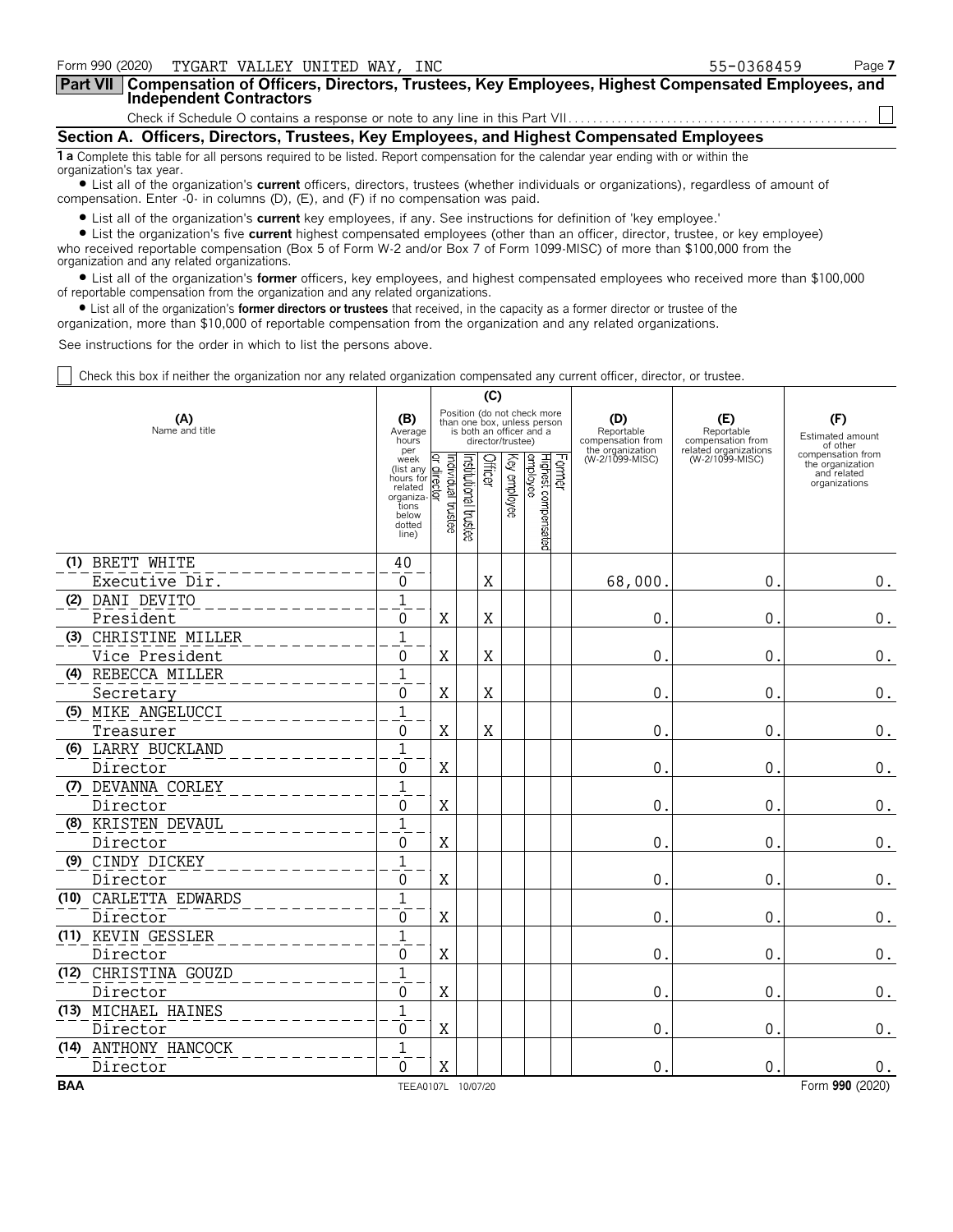## Form 990 (2020) Page **8** TYGART VALLEY UNITED WAY, INC 55-0368459

|            | Part VII Section A. Officers, Directors, Trustees, Key Employees, and Highest Compensated Employees (continued)                                                                                                 |                                                                                                                                         |                                   |                                  |              |                                                                                                                                                           |                                                                               |                                                                                    |                                                                                                              |
|------------|-----------------------------------------------------------------------------------------------------------------------------------------------------------------------------------------------------------------|-----------------------------------------------------------------------------------------------------------------------------------------|-----------------------------------|----------------------------------|--------------|-----------------------------------------------------------------------------------------------------------------------------------------------------------|-------------------------------------------------------------------------------|------------------------------------------------------------------------------------|--------------------------------------------------------------------------------------------------------------|
|            |                                                                                                                                                                                                                 | (B)                                                                                                                                     |                                   |                                  | (C)          |                                                                                                                                                           |                                                                               |                                                                                    |                                                                                                              |
|            | (A)<br>Name and title                                                                                                                                                                                           | Average<br>hours<br>per<br>week<br>(list any<br>hours <sup>-</sup><br>for<br>related<br>organiza<br>- tions<br>below<br>dotted<br>line) | or director<br>Individual trustee | Officer<br>Institutional trustee | Key employee | Position<br>(do not check more than one<br>box, unless person is both an<br>officer and a director/trustee)<br>Former<br>Highest compensated<br> employee | (D)<br>Reportable<br>compensation from<br>the organization<br>(W-2/1099-MISC) | (E)<br>Reportable<br>compensation from<br>related organizations<br>(W-2/1099-MISC) | (F)<br>Estimated amount<br>of other<br>compensation from<br>the organization<br>and related<br>organizations |
|            |                                                                                                                                                                                                                 |                                                                                                                                         |                                   |                                  |              |                                                                                                                                                           |                                                                               |                                                                                    |                                                                                                              |
|            | (15) JESSICA HAYES                                                                                                                                                                                              | $\mathbf{1}$                                                                                                                            |                                   |                                  |              |                                                                                                                                                           |                                                                               |                                                                                    |                                                                                                              |
|            | Director                                                                                                                                                                                                        | 0                                                                                                                                       | X                                 |                                  |              |                                                                                                                                                           | $\mathsf{O}$ .                                                                | 0.                                                                                 | $0$ .                                                                                                        |
|            | (16) ALICIA LAMBERT                                                                                                                                                                                             | $\overline{1}$                                                                                                                          |                                   |                                  |              |                                                                                                                                                           |                                                                               |                                                                                    |                                                                                                              |
|            | Director                                                                                                                                                                                                        | 0                                                                                                                                       | X                                 |                                  |              |                                                                                                                                                           | 0.                                                                            | 0.                                                                                 | $0$ .                                                                                                        |
|            | (17) MIKE LAWSON                                                                                                                                                                                                | $\overline{1}$                                                                                                                          |                                   |                                  |              |                                                                                                                                                           |                                                                               |                                                                                    |                                                                                                              |
|            | Director                                                                                                                                                                                                        | 0                                                                                                                                       | X                                 |                                  |              |                                                                                                                                                           | $\mathsf{O}$ .                                                                | 0.                                                                                 | $0$ .                                                                                                        |
|            | (18) MIRTA MARTIN                                                                                                                                                                                               | $\mathbf{1}$                                                                                                                            |                                   |                                  |              |                                                                                                                                                           |                                                                               |                                                                                    |                                                                                                              |
|            | Director                                                                                                                                                                                                        | 0                                                                                                                                       | Χ                                 |                                  |              |                                                                                                                                                           | $\mathsf{O}$ .                                                                | 0.                                                                                 | $0$ .                                                                                                        |
|            | (19) DEBBY MICHALSKI                                                                                                                                                                                            | $\mathbf{1}$                                                                                                                            |                                   |                                  |              |                                                                                                                                                           |                                                                               |                                                                                    |                                                                                                              |
|            | Director<br>(20) SALLY MORGAN                                                                                                                                                                                   | 0<br>$\overline{1}$                                                                                                                     | Χ                                 |                                  |              |                                                                                                                                                           | 0.                                                                            | 0.                                                                                 | $0$ .                                                                                                        |
|            | Director                                                                                                                                                                                                        | 0                                                                                                                                       | Χ                                 |                                  |              |                                                                                                                                                           | 0.                                                                            | 0.                                                                                 | $0$ .                                                                                                        |
|            | (21) JENNIFER MORGAN                                                                                                                                                                                            | $\overline{1}$                                                                                                                          |                                   |                                  |              |                                                                                                                                                           |                                                                               |                                                                                    |                                                                                                              |
|            | Director                                                                                                                                                                                                        | 0                                                                                                                                       | Χ                                 |                                  |              |                                                                                                                                                           | 0.                                                                            | 0.                                                                                 | $0$ .                                                                                                        |
|            | (22) DAVID NUZUM                                                                                                                                                                                                | $\overline{1}$                                                                                                                          |                                   |                                  |              |                                                                                                                                                           |                                                                               |                                                                                    |                                                                                                              |
|            | Director                                                                                                                                                                                                        | 0                                                                                                                                       | X                                 |                                  |              |                                                                                                                                                           | 0                                                                             | $\Omega$                                                                           | $0$ .                                                                                                        |
|            | (23) BLAIRE NUZUM-WISE                                                                                                                                                                                          | $\mathbf{1}$                                                                                                                            |                                   |                                  |              |                                                                                                                                                           |                                                                               |                                                                                    |                                                                                                              |
|            | Director                                                                                                                                                                                                        | 0                                                                                                                                       | X                                 |                                  |              |                                                                                                                                                           | 0.                                                                            | $\mathbf 0$ .                                                                      | $0$ .                                                                                                        |
|            | (24) STEPHANIE PETHTEL                                                                                                                                                                                          | $\overline{1}$                                                                                                                          |                                   |                                  |              |                                                                                                                                                           |                                                                               |                                                                                    |                                                                                                              |
|            | Director                                                                                                                                                                                                        | 0                                                                                                                                       | Χ                                 |                                  |              |                                                                                                                                                           | 0.                                                                            | 0.                                                                                 | 0.                                                                                                           |
|            | (25) WHITNEY PHILLIPS                                                                                                                                                                                           | $\overline{1}$                                                                                                                          |                                   |                                  |              |                                                                                                                                                           |                                                                               |                                                                                    |                                                                                                              |
|            | Director                                                                                                                                                                                                        | $\mathbf 0$                                                                                                                             | X                                 |                                  |              |                                                                                                                                                           | 0.                                                                            | 0.                                                                                 | $0$ .                                                                                                        |
|            | 1 b Subtotal                                                                                                                                                                                                    |                                                                                                                                         |                                   |                                  |              |                                                                                                                                                           | 68,000.                                                                       | 0.                                                                                 | $0$ .                                                                                                        |
|            |                                                                                                                                                                                                                 |                                                                                                                                         |                                   |                                  |              |                                                                                                                                                           | 0.                                                                            | $0$ .                                                                              | $\overline{0}$ .                                                                                             |
|            | 2 Total number of individuals (including but not limited to those listed above) who received more than \$100,000 of reportable compensation                                                                     |                                                                                                                                         |                                   |                                  |              |                                                                                                                                                           | 68,000.                                                                       | 0.                                                                                 | 0.                                                                                                           |
|            | from the organization $\blacktriangleright$<br>0                                                                                                                                                                |                                                                                                                                         |                                   |                                  |              |                                                                                                                                                           |                                                                               |                                                                                    |                                                                                                              |
|            |                                                                                                                                                                                                                 |                                                                                                                                         |                                   |                                  |              |                                                                                                                                                           |                                                                               |                                                                                    | Yes<br>No                                                                                                    |
| 3          | Did the organization list any <b>former</b> officer, director, trustee, key employee, or highest compensated employee                                                                                           |                                                                                                                                         |                                   |                                  |              |                                                                                                                                                           |                                                                               |                                                                                    | $\mathbf{3}$<br>X                                                                                            |
| 4          | For any individual listed on line 1a, is the sum of reportable compensation and other compensation from<br>the organization and related organizations greater than \$150,000? If 'Yes,' complete Schedule J for |                                                                                                                                         |                                   |                                  |              |                                                                                                                                                           |                                                                               |                                                                                    | 4<br>X                                                                                                       |
| 5          | Did any person listed on line 1a receive or accrue compensation from any unrelated organization or individual                                                                                                   |                                                                                                                                         |                                   |                                  |              |                                                                                                                                                           |                                                                               |                                                                                    | 5<br>X                                                                                                       |
|            | <b>Section B. Independent Contractors</b>                                                                                                                                                                       |                                                                                                                                         |                                   |                                  |              |                                                                                                                                                           |                                                                               |                                                                                    |                                                                                                              |
|            | Complete this table for your five highest compensated independent contractors that received more than \$100,000 of                                                                                              |                                                                                                                                         |                                   |                                  |              |                                                                                                                                                           |                                                                               |                                                                                    |                                                                                                              |
|            | compensation from the organization. Report compensation for the calendar year ending with or within the organization's tax year.                                                                                |                                                                                                                                         |                                   |                                  |              |                                                                                                                                                           |                                                                               |                                                                                    |                                                                                                              |
|            | (A)<br>Name and business address                                                                                                                                                                                |                                                                                                                                         |                                   |                                  |              |                                                                                                                                                           | (B)<br>Description of services                                                |                                                                                    | (C)<br>Compensation                                                                                          |
|            |                                                                                                                                                                                                                 |                                                                                                                                         |                                   |                                  |              |                                                                                                                                                           |                                                                               |                                                                                    |                                                                                                              |
|            |                                                                                                                                                                                                                 |                                                                                                                                         |                                   |                                  |              |                                                                                                                                                           |                                                                               |                                                                                    |                                                                                                              |
|            | 2 Total number of independent contractors (including but not limited to those listed above) who received more than                                                                                              |                                                                                                                                         |                                   |                                  |              |                                                                                                                                                           |                                                                               |                                                                                    |                                                                                                              |
|            | \$100,000 of compensation from the organization $\blacktriangleright$ 0                                                                                                                                         |                                                                                                                                         |                                   |                                  |              |                                                                                                                                                           |                                                                               |                                                                                    |                                                                                                              |
| <b>BAA</b> |                                                                                                                                                                                                                 |                                                                                                                                         |                                   | TEEA0108L 10/07/20               |              |                                                                                                                                                           |                                                                               |                                                                                    | Form 990 (2020)                                                                                              |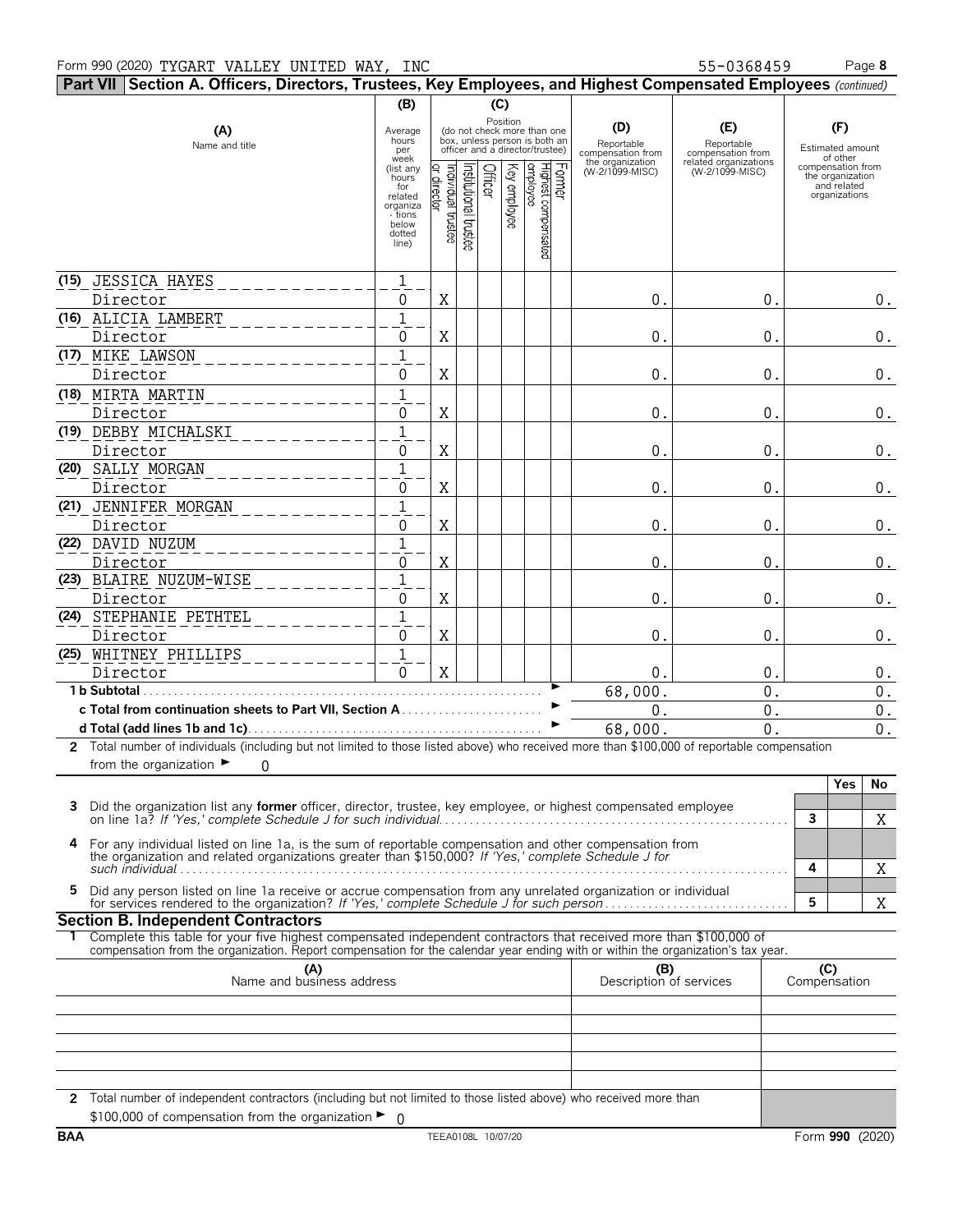# Form 990 **Continuation Sheet for Form 990 Continuation Sheet for Form 990**

 $\blacksquare$  Department of the Treasury  $\blacksquare$ Department of the Treasury<br>Internal Revenue Service

| Name of the Organization                                                                                      |                                                                                                                  |                                   |                       |         |              |                                                                    |        |                                                                        | <b>Employler Identification number</b>                                      |                                                                                                          |  |  |  |  |
|---------------------------------------------------------------------------------------------------------------|------------------------------------------------------------------------------------------------------------------|-----------------------------------|-----------------------|---------|--------------|--------------------------------------------------------------------|--------|------------------------------------------------------------------------|-----------------------------------------------------------------------------|----------------------------------------------------------------------------------------------------------|--|--|--|--|
| TYGART VALLEY UNITED WAY, INC                                                                                 |                                                                                                                  |                                   |                       |         |              |                                                                    |        | 55-0368459                                                             |                                                                             |                                                                                                          |  |  |  |  |
| <b>Part VII Continuation: Officers, Directors, Trustees, Key Employees, and Highest Compensated Employees</b> |                                                                                                                  |                                   |                       |         |              |                                                                    |        |                                                                        |                                                                             |                                                                                                          |  |  |  |  |
| (A)                                                                                                           | (B)                                                                                                              |                                   |                       |         | (C)          |                                                                    |        | (D)                                                                    | (E)                                                                         | (F)                                                                                                      |  |  |  |  |
| Name and title                                                                                                | Average<br>hours per<br>week<br>(list any<br>hours for<br>related<br>organiza-<br>tions<br>below<br>dotted line) | Individual trustee<br>or director | Institutional trustee | Officer | Key employee | Position (check all that apply)<br>Highest compensated<br>employee | Former | Reportable<br>compensation from<br>the organization<br>(W-2/1099-MISC) | Reportable<br>compensation from<br>related organizations<br>(W-2/1099-MISC) | Estimated<br>amount of other<br>compensation<br>from the<br>organization<br>and related<br>organizations |  |  |  |  |
| ERIC RUF                                                                                                      | $\overline{1}$                                                                                                   |                                   |                       |         |              |                                                                    |        |                                                                        |                                                                             |                                                                                                          |  |  |  |  |
| Director                                                                                                      | 0                                                                                                                | Χ                                 |                       |         |              |                                                                    |        | 0.                                                                     | 0.                                                                          | $\boldsymbol{0}$ .                                                                                       |  |  |  |  |
| AMY SCHUMACHER                                                                                                | $\mathbf 1$                                                                                                      |                                   |                       |         |              |                                                                    |        |                                                                        |                                                                             |                                                                                                          |  |  |  |  |
| Director                                                                                                      | 0                                                                                                                | Χ                                 |                       |         |              |                                                                    |        | 0.                                                                     | 0.                                                                          | $\boldsymbol{0}$ .                                                                                       |  |  |  |  |
| CHUCK SHIELDS                                                                                                 | $\mathbf 1$                                                                                                      |                                   |                       |         |              |                                                                    |        |                                                                        |                                                                             |                                                                                                          |  |  |  |  |
| Director                                                                                                      | 0                                                                                                                | Χ                                 |                       |         |              |                                                                    |        | 0.                                                                     | 0.                                                                          | $\boldsymbol{0}$ .                                                                                       |  |  |  |  |
| ROSEMARY THOMAS                                                                                               | $\mathbf 1$                                                                                                      |                                   |                       |         |              |                                                                    |        |                                                                        |                                                                             |                                                                                                          |  |  |  |  |
| Director                                                                                                      | 0                                                                                                                | Χ                                 |                       |         |              |                                                                    |        | 0.                                                                     | 0.                                                                          | $\boldsymbol{0}$ .                                                                                       |  |  |  |  |
| KRISTIE VANDEVANDER                                                                                           | $\overline{1}$                                                                                                   |                                   |                       |         |              |                                                                    |        |                                                                        |                                                                             |                                                                                                          |  |  |  |  |
| Director                                                                                                      | 0                                                                                                                | Χ                                 |                       |         |              |                                                                    |        | 0.                                                                     | 0.                                                                          | $\boldsymbol{0}$ .                                                                                       |  |  |  |  |
| G. MICHAEL WHITE                                                                                              | $\overline{1}$                                                                                                   |                                   |                       |         |              |                                                                    |        |                                                                        |                                                                             |                                                                                                          |  |  |  |  |
| Director                                                                                                      | 0                                                                                                                | Χ                                 |                       |         |              |                                                                    |        | 0.                                                                     | 0.                                                                          | $\boldsymbol{0}$ .                                                                                       |  |  |  |  |
|                                                                                                               |                                                                                                                  |                                   |                       |         |              |                                                                    |        |                                                                        |                                                                             |                                                                                                          |  |  |  |  |
|                                                                                                               |                                                                                                                  |                                   |                       |         |              |                                                                    |        |                                                                        |                                                                             |                                                                                                          |  |  |  |  |
|                                                                                                               |                                                                                                                  |                                   |                       |         |              |                                                                    |        |                                                                        |                                                                             |                                                                                                          |  |  |  |  |
|                                                                                                               |                                                                                                                  |                                   |                       |         |              |                                                                    |        |                                                                        |                                                                             |                                                                                                          |  |  |  |  |
|                                                                                                               |                                                                                                                  |                                   |                       |         |              |                                                                    |        |                                                                        |                                                                             |                                                                                                          |  |  |  |  |
|                                                                                                               |                                                                                                                  |                                   |                       |         |              |                                                                    |        |                                                                        |                                                                             |                                                                                                          |  |  |  |  |
|                                                                                                               |                                                                                                                  |                                   |                       |         |              |                                                                    |        |                                                                        |                                                                             |                                                                                                          |  |  |  |  |
|                                                                                                               |                                                                                                                  |                                   |                       |         |              |                                                                    |        |                                                                        |                                                                             |                                                                                                          |  |  |  |  |
|                                                                                                               |                                                                                                                  |                                   |                       |         |              |                                                                    |        |                                                                        |                                                                             |                                                                                                          |  |  |  |  |
|                                                                                                               |                                                                                                                  |                                   |                       |         |              |                                                                    |        |                                                                        |                                                                             |                                                                                                          |  |  |  |  |
|                                                                                                               |                                                                                                                  |                                   |                       |         |              |                                                                    |        |                                                                        |                                                                             |                                                                                                          |  |  |  |  |
|                                                                                                               |                                                                                                                  |                                   |                       |         |              |                                                                    |        |                                                                        |                                                                             |                                                                                                          |  |  |  |  |
|                                                                                                               |                                                                                                                  |                                   |                       |         |              |                                                                    |        |                                                                        |                                                                             |                                                                                                          |  |  |  |  |
|                                                                                                               |                                                                                                                  |                                   |                       |         |              |                                                                    |        |                                                                        |                                                                             |                                                                                                          |  |  |  |  |
|                                                                                                               |                                                                                                                  |                                   |                       |         |              |                                                                    |        |                                                                        |                                                                             |                                                                                                          |  |  |  |  |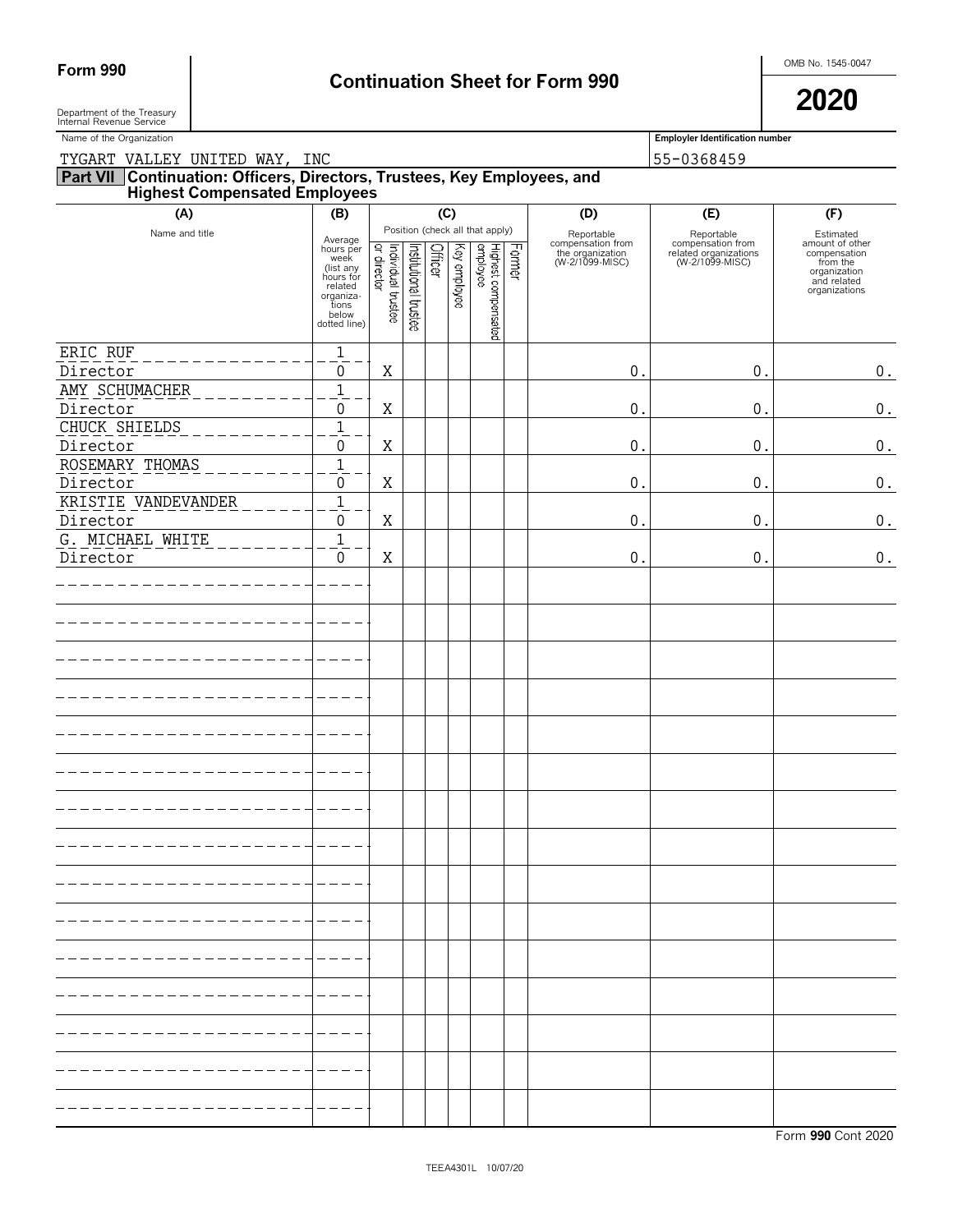## Form 990 (2020) Page **9** TYGART VALLEY UNITED WAY, INC 55-0368459

## **Part VIII Statement of Revenue**

Check if Schedule O contains a response or note to any line in this Part VIII. . . . . . . . . . . . . . . . . . . . . . . . . . . . . . . . . . . . . . . . . . . . . . . . .

|                                                           |                                                           |                                                                                     |                                         | (A)<br>Total revenue | (B)<br>Related or<br>exempt | (C)<br>Unrelated<br>business | (D)<br>Revenue<br>excluded from tax |
|-----------------------------------------------------------|-----------------------------------------------------------|-------------------------------------------------------------------------------------|-----------------------------------------|----------------------|-----------------------------|------------------------------|-------------------------------------|
|                                                           |                                                           |                                                                                     |                                         |                      | function<br>revenue         | revenue                      | under sections<br>512-514           |
|                                                           |                                                           | 1a Federated campaigns                                                              | 1a                                      |                      |                             |                              |                                     |
| Contributions, Gifts, Grants<br>and Other Similar Amounts |                                                           | <b>b</b> Membership dues                                                            | 1 <sub>b</sub>                          |                      |                             |                              |                                     |
|                                                           |                                                           | c Fundraising events                                                                | 1 <sub>c</sub>                          |                      |                             |                              |                                     |
|                                                           |                                                           | d Related organizations                                                             | 1 <sub>d</sub>                          |                      |                             |                              |                                     |
|                                                           |                                                           | e Government grants (contributions)                                                 | 1 <sub>e</sub>                          |                      |                             |                              |                                     |
|                                                           |                                                           | f All other contributions, gifts, grants, and<br>similar amounts not included above | 1f<br>843, 254.                         |                      |                             |                              |                                     |
|                                                           |                                                           | <b>g</b> Noncash contributions included in                                          |                                         |                      |                             |                              |                                     |
|                                                           |                                                           |                                                                                     | 1 <sub>g</sub><br>$\blacktriangleright$ |                      |                             |                              |                                     |
|                                                           |                                                           | h Total. Add lines 1a-1f                                                            | <b>Business Code</b>                    | 843, 254.            |                             |                              |                                     |
| Program Service Revenue                                   | 2a                                                        |                                                                                     |                                         |                      |                             |                              |                                     |
|                                                           | b                                                         |                                                                                     |                                         |                      |                             |                              |                                     |
|                                                           |                                                           |                                                                                     |                                         |                      |                             |                              |                                     |
|                                                           |                                                           |                                                                                     |                                         |                      |                             |                              |                                     |
|                                                           |                                                           |                                                                                     |                                         |                      |                             |                              |                                     |
|                                                           |                                                           | f All other program service revenue                                                 |                                         |                      |                             |                              |                                     |
|                                                           |                                                           |                                                                                     | $\blacktriangleright$                   |                      |                             |                              |                                     |
|                                                           | 3                                                         | Investment income (including dividends, interest, and                               |                                         |                      |                             |                              |                                     |
|                                                           |                                                           |                                                                                     |                                         | 4,940.               |                             |                              | 4,940.                              |
|                                                           | 4<br>5                                                    | Income from investment of tax-exempt bond proceeds ▶                                | ▶                                       |                      |                             |                              |                                     |
|                                                           |                                                           | (i) Real                                                                            | (ii) Personal                           |                      |                             |                              |                                     |
|                                                           |                                                           | 6a<br><b>6a</b> Gross rents $\ldots$                                                |                                         |                      |                             |                              |                                     |
|                                                           |                                                           | 6b<br><b>b</b> Less: rental expenses                                                |                                         |                      |                             |                              |                                     |
|                                                           |                                                           | c Rental income or (loss) $6c$                                                      |                                         |                      |                             |                              |                                     |
|                                                           |                                                           |                                                                                     |                                         |                      |                             |                              |                                     |
|                                                           |                                                           | (i) Securities<br>7 a Gross amount from                                             | (ii) Other                              |                      |                             |                              |                                     |
|                                                           |                                                           | sales of assets<br>7a<br>other than inventory                                       |                                         |                      |                             |                              |                                     |
|                                                           |                                                           | <b>b</b> Less: cost or other basis                                                  |                                         |                      |                             |                              |                                     |
|                                                           |                                                           | 7b<br>and sales expenses<br>7c<br>$c$ Gain or (loss) $\ldots$ .                     |                                         |                      |                             |                              |                                     |
|                                                           |                                                           |                                                                                     | ٠                                       |                      |                             |                              |                                     |
|                                                           |                                                           |                                                                                     |                                         |                      |                             |                              |                                     |
| gmu                                                       |                                                           | 8 a Gross income from fundraising events<br>(not including $\zeta$                  |                                         |                      |                             |                              |                                     |
|                                                           |                                                           | of contributions reported on line 1c).                                              |                                         |                      |                             |                              |                                     |
| Other Reve                                                |                                                           | See Part IV, line 18                                                                | 8a<br>96,199.                           |                      |                             |                              |                                     |
|                                                           |                                                           | <b>b</b> Less: direct expenses                                                      | 8 <sub>b</sub><br>7,524.                |                      |                             |                              |                                     |
|                                                           |                                                           | c Net income or (loss) from fundraising events                                      | $\blacktriangleright$                   | 88,675.              |                             |                              |                                     |
|                                                           |                                                           | 9 a Gross income from gaming activities.<br>See Part IV, line 19.                   |                                         |                      |                             |                              |                                     |
|                                                           |                                                           | <b>b</b> Less: direct expenses                                                      | 9a<br>9 <sub>b</sub>                    |                      |                             |                              |                                     |
|                                                           |                                                           | c Net income or (loss) from gaming activities                                       | ▸                                       |                      |                             |                              |                                     |
|                                                           |                                                           |                                                                                     |                                         |                      |                             |                              |                                     |
|                                                           |                                                           | <b>10a</b> Gross sales of inventory, less<br>returns and allowances                 | 10a                                     |                      |                             |                              |                                     |
|                                                           |                                                           | <b>b</b> Less: cost of goods sold                                                   | 10b                                     |                      |                             |                              |                                     |
|                                                           |                                                           | c Net income or (loss) from sales of inventory                                      |                                         |                      |                             |                              |                                     |
|                                                           |                                                           |                                                                                     | <b>Business Code</b>                    |                      |                             |                              |                                     |
| Miscellaneous                                             | $\begin{array}{c}\n\textbf{Reume} \\ \hline\n\end{array}$ | PPP LOAN FORGIVENESS                                                                |                                         | 20,000.              |                             |                              | 20,000.                             |
|                                                           |                                                           |                                                                                     |                                         |                      |                             |                              |                                     |
|                                                           |                                                           | d All other revenue                                                                 |                                         |                      |                             |                              |                                     |
|                                                           |                                                           |                                                                                     | $\blacktriangleright$                   | 20,000.              |                             |                              |                                     |
|                                                           | 12                                                        | Total revenue. See instructions                                                     |                                         | 956,869.             | 0                           | $\mathbf 0$ .                | 24,940.                             |
| <b>BAA</b>                                                |                                                           |                                                                                     |                                         | TEEA0109L 10/07/20   |                             |                              | Form 990 (2020)                     |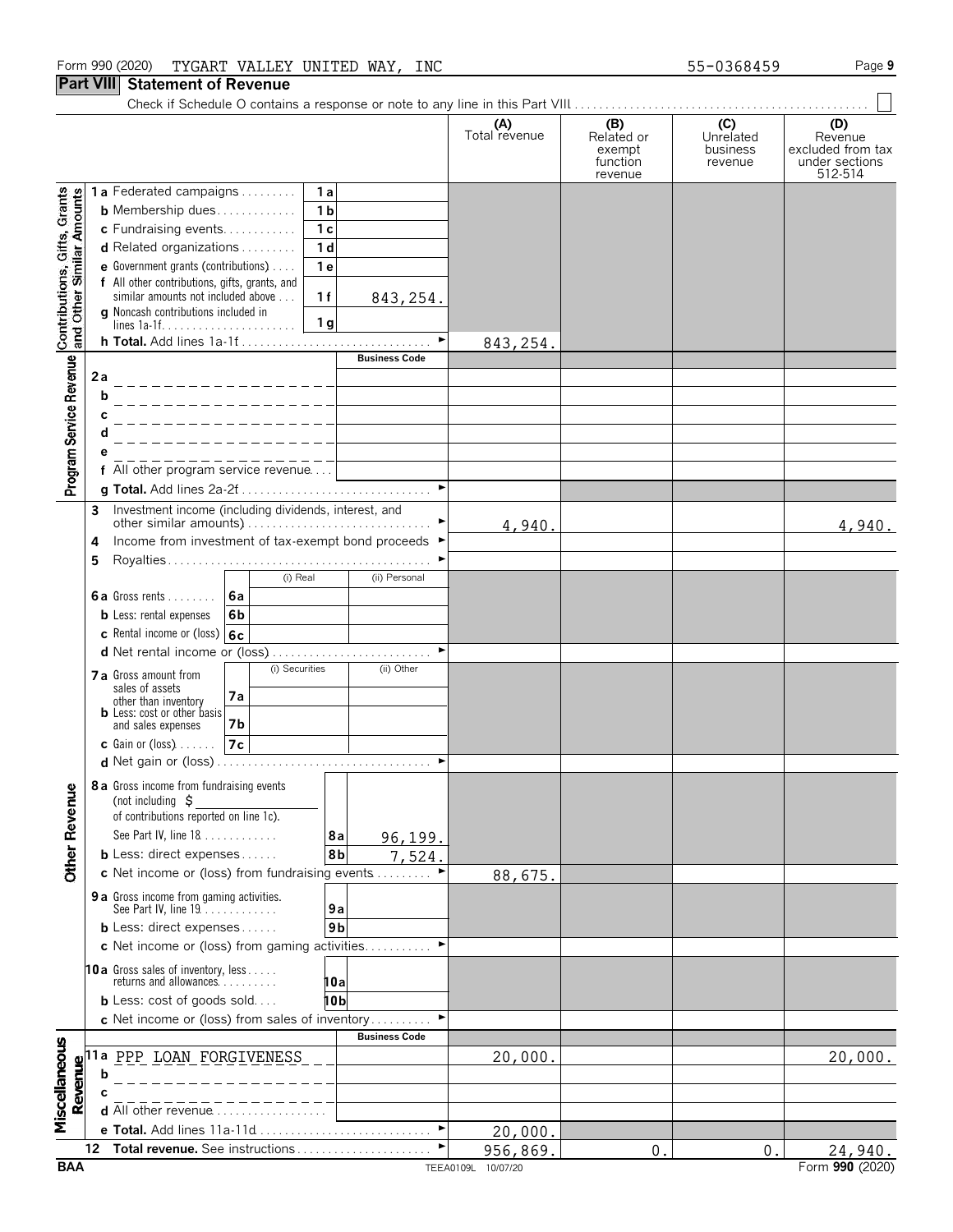#### *Section 501(c)(3) and 501(c)(4) organizations must complete all columns. All other organizations must complete column (A).* Check if Schedule O contains a response or note to any line in this Part IX. Do not include amounts reported on lines<br> **6b, 7b, 8b, 9b, and 10b of Part VIII.**<br> **6b, 7b, 8b, 9b, and 10b of Part VIII.**<br>
expenses and the strenges and the critical expenses and the strenges **1** Grants and other assistance to domestic organizations and domestic governments. See Part IV, line 21. . . . . . . . . . . . . . . . . . . . . . . . Grants and other assistance to domestic **2** individuals. See Part IV, line 22 . . . . . . . **3** Grants and other assistance to foreign organizations, foreign governments, and for-eign individuals. See Part IV, lines 15 and 16 **4** Benefits paid to or for members. . . . . . . . . . . . . Compensation of current officers, directors, **5** trustees, and key employees . . . . . . . . . . . . Compensation not included above to **6** disqualified persons (as defined under section 4958(f)(1)) and persons described in section 4958(c)(3)(B). . . . . . . . . . . . . . . . . . . . **7** Other salaries and wages................ Pension plan accruals and contributions **8** (include section 401(k) and 403(b) employer contributions) . . . . . . . . . . . **9** Other employee benefits . . . . . . . . **10** Payroll taxes . . . . . . . . . . . . . . . . . . **11** Fees for services (nonemployees): **a** Management . . . . . . . . . . . . . . . . . . . . . . . . . . . . . . **b** Legal. . . . . . . . . . . . . . . . . . . . . . . . . . . . . . . . . . . . . . **c** Accounting. . . . . . . . . . . . . . . . . . . . . . . . . . . . . . . . **d** Lobbying............................ **e** Professional fundraising services. See Part IV, line 17. . . **f** Investment management fees. . . . . . . . . . . . . . . **g** Other. (If line 11g amount exceeds 10% of line 25, column (A) amount, list line 11g expenses on Schedule O.). . . . . 12 Advertising and promotion. . . . . . . . . . . . **13** Office expenses. . . . . . . . . . . . . . . . . . . . . . . . . . . . **14** Information technology.............. **15** Royalties. . . . . . . . . . . . . . . . . . . . . . . . . . . . . . . . . . **16** Occupancy . . . . . . . . . . . . **17** Travel. . . . . . . . . . . . . . . . . . . . . . . . . . . . . . . . . . . . . **18** Payments of travel or entertainment expenses for any federal, state, or local public officials. . . . . . . . . . . . . . . . . . . . . . . . . . . . . **19** Conferences, conventions, and meetings.... **20** Interest. . . . . . . . . . . . . . . . . . . . . . . . . . . . . . . . . . . . **21** Payments to affiliates. . . . . . . . . . . . . . . . . . . . . . **22** Depreciation, depletion, and amortization. . . . **23** Insurance . . . . . . . . . . . . . . . . . . . . . . . . . . . . . . . . . **24** Other expenses. Itemize expenses not covered above (List miscellaneous expenses on line 24e. If line 24e amount exceeds 10% of line 25, column (A) amount, list line 24e expenses on Schedule O.).................. **a** CAMPAIGN PROMOTION **b c d e** All other expenses. . . . . . . . . . . . . . . . . . **25 Total functional expenses.** Add lines 1 through 24e. . . . **26 Joint costs.** Complete this line only if the organization reported in column (B) joint costs from a combined educational campaign and fundraising solicitation.<br>Check here  $\blacktriangleright \Box$  if following 402,500. 402,500. 68,000. 45,209. 15,922. 6,869.  $0.$  0. 0. 0. 0.  $83,334.$   $55,404.$   $19,513.$   $8,417.$ 10,485. 6,971. 2,455. 1,059. 8,270. 8,270. 54,797. 32,540. 17,313. 4,944.  $3,980.$  2,646. 932. 402. 938. 623. 220. 95.  $7,335.$  4,877. 1,717. 741. 3,431. 1,372. 2,059. 174,059. 158,910. 5,181. 9,968 8,258. 8,258. 825,387. 711,052. 81,840. 32,495. UW DUES

 $\Box$  if following SOP 98-2 (ASC 958-720). . . . . . . . . . . .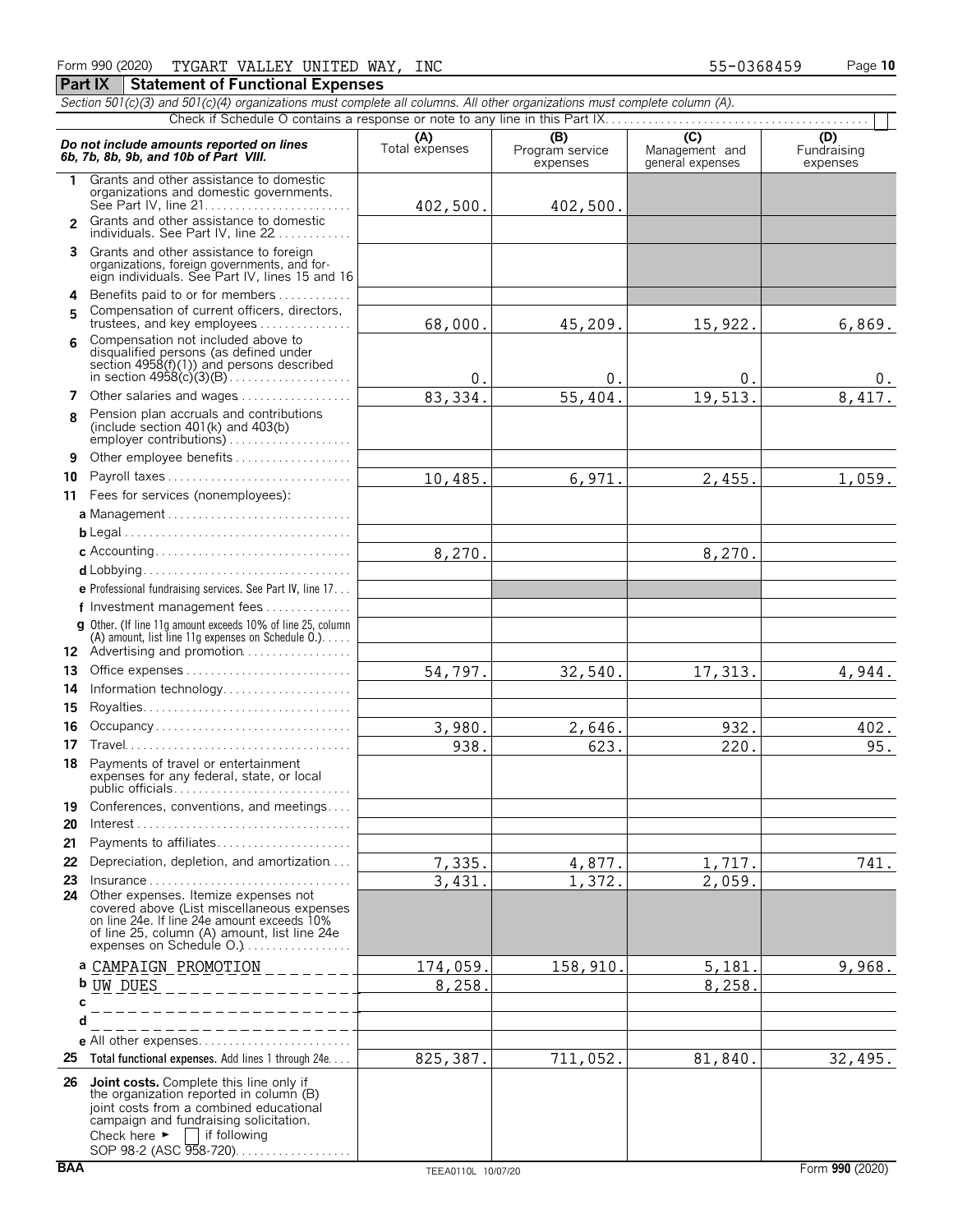### Form 990 (2020) Page **11** TYGART VALLEY UNITED WAY, INC 55-0368459

| ЭΟ | ۱ρ |  |
|----|----|--|

|                             | Part X | <b>Balance Sheet</b>                                                                                                                                                                                             |                    |                      |                          |     |                    |
|-----------------------------|--------|------------------------------------------------------------------------------------------------------------------------------------------------------------------------------------------------------------------|--------------------|----------------------|--------------------------|-----|--------------------|
|                             |        |                                                                                                                                                                                                                  |                    |                      |                          |     |                    |
|                             |        |                                                                                                                                                                                                                  |                    |                      | (A)<br>Beginning of year |     | (B)<br>End of year |
|                             | 1      |                                                                                                                                                                                                                  |                    |                      | 78,653.                  | 1.  | 111,042.           |
|                             | 2      |                                                                                                                                                                                                                  |                    |                      | 339,821.                 | 2   | 259,215.           |
|                             | 3      |                                                                                                                                                                                                                  |                    |                      | 78,123.                  | 3   | 31,036.            |
|                             | 4      |                                                                                                                                                                                                                  |                    |                      |                          | 4   |                    |
|                             | 5      | Loans and other receivables from any current or former officer, director, trustee, key employee, creator or founder, substantial contributor, or 35% controlled entity or family member of any of these persons  |                    |                      |                          | 5   |                    |
|                             | 6      | Loans and other receivables from other disqualified persons (as defined under<br>section $4958(f)(1)$ , and persons described in section $4958(c)(3)(B)$                                                         |                    |                      |                          | 6   |                    |
|                             | 7      |                                                                                                                                                                                                                  |                    |                      |                          | 7   |                    |
|                             | 8      |                                                                                                                                                                                                                  |                    |                      |                          | 8   |                    |
| Assets                      | 9      |                                                                                                                                                                                                                  |                    |                      | 1,834.                   | 9   | 1,834.             |
|                             |        | 10a Land, buildings, and equipment: cost or other basis.                                                                                                                                                         |                    |                      |                          |     |                    |
|                             |        |                                                                                                                                                                                                                  |                    | 223, 223.<br>25,859. | 204,697.                 | 10c | 197,364.           |
|                             | 11     |                                                                                                                                                                                                                  |                    |                      | 213,594.                 | 11  | 823,533.           |
|                             | 12     |                                                                                                                                                                                                                  |                    |                      |                          | 12  |                    |
|                             | 13     | Investments – program-related. See Part IV, line 11                                                                                                                                                              |                    |                      |                          | 13  |                    |
|                             | 14     |                                                                                                                                                                                                                  |                    |                      |                          | 14  |                    |
|                             | 15     |                                                                                                                                                                                                                  |                    |                      |                          | 15  |                    |
|                             | 16     | <b>Total assets.</b> Add lines 1 through 15 (must equal line 33)                                                                                                                                                 |                    |                      | 916,722.                 | 16  | 1,424,024.         |
|                             |        |                                                                                                                                                                                                                  |                    |                      |                          |     |                    |
|                             | 17     |                                                                                                                                                                                                                  | 15,565.            | 17                   | 15,510.                  |     |                    |
|                             | 18     |                                                                                                                                                                                                                  |                    |                      | 306, 959.                | 18  | 402,964.           |
|                             | 19     |                                                                                                                                                                                                                  |                    |                      |                          | 19  |                    |
|                             | 20     |                                                                                                                                                                                                                  |                    |                      |                          | 20  |                    |
|                             | 21     | Escrow or custodial account liability. Complete Part IV of Schedule D.                                                                                                                                           |                    |                      |                          | 21  |                    |
| Liabilities                 | 22     | Loans and other payables to any current or former officer, director, trustee,<br>key employee, creator or founder, substantial contributor, or 35%<br>controlled entity or family member of any of these persons |                    |                      |                          | 22  |                    |
|                             | 23     | Secured mortgages and notes payable to unrelated third parties                                                                                                                                                   |                    |                      |                          | 23  |                    |
|                             | 24     | Unsecured notes and loans payable to unrelated third parties                                                                                                                                                     |                    |                      | 20,000.                  | 24  |                    |
|                             | 25     | Other liabilities (including federal income tax, payables to related third parties, and other liabilities not included on lines 17-24). Complete Part X of Schedule D.                                           |                    |                      |                          | 25  |                    |
|                             |        |                                                                                                                                                                                                                  |                    |                      | 342,524                  | 26  | 418, 474           |
|                             |        | Organizations that follow FASB ASC 958, check here ►<br>and complete lines 27, 28, 32, and 33.                                                                                                                   | $\mathbf X$        |                      |                          |     |                    |
|                             | 27     |                                                                                                                                                                                                                  |                    |                      | 294,643.                 | 27  | 596,278.           |
|                             | 28     |                                                                                                                                                                                                                  |                    |                      | 279,555.                 | 28  | 409,272.           |
| Net Assets or Fund Balances |        | Organizations that do not follow FASB ASC 958, check here ►<br>and complete lines 29 through 33.                                                                                                                 |                    |                      |                          |     |                    |
|                             | 29     |                                                                                                                                                                                                                  |                    | 29                   |                          |     |                    |
|                             | 30     | Paid-in or capital surplus, or land, building, or equipment fund                                                                                                                                                 |                    |                      |                          | 30  |                    |
|                             | 31     | Retained earnings, endowment, accumulated income, or other funds                                                                                                                                                 |                    |                      |                          | 31  |                    |
|                             | 32     |                                                                                                                                                                                                                  |                    |                      | 574,198.                 | 32  | 1,005,550.         |
|                             | 33     | Total liabilities and net assets/fund balances                                                                                                                                                                   |                    |                      | 916,722                  | 33  | 1,424,024.         |
| <b>BAA</b>                  |        |                                                                                                                                                                                                                  | TEEA0111L 10/07/20 |                      |                          |     | Form 990 (2020)    |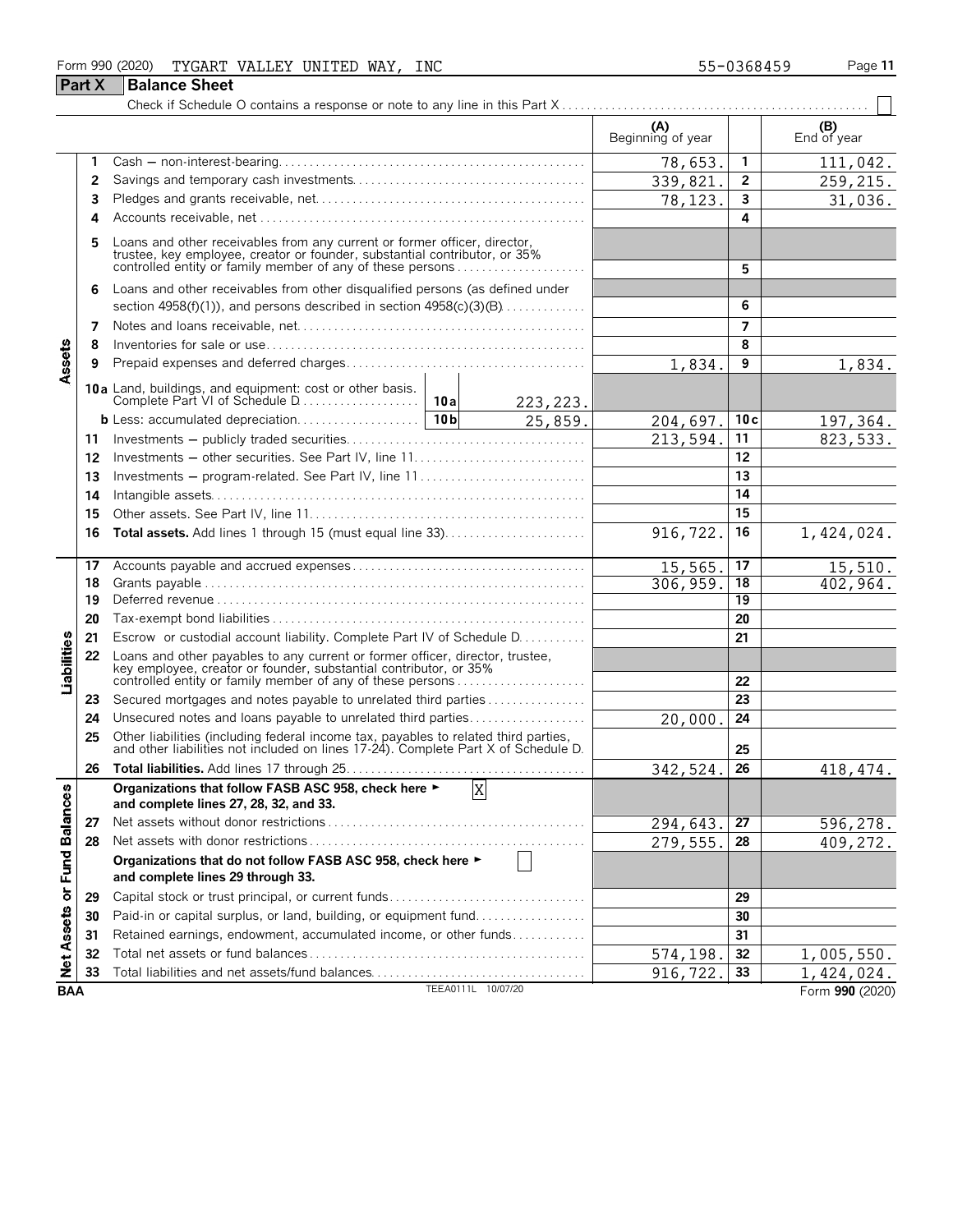|            | Form 990 (2020)<br>TYGART VALLEY UNITED WAY, INC                                                                                                                                                                               | 55-0368459     |                |            | Page 12         |
|------------|--------------------------------------------------------------------------------------------------------------------------------------------------------------------------------------------------------------------------------|----------------|----------------|------------|-----------------|
|            | <b>Part XI</b><br>Reconciliation of Net Assets                                                                                                                                                                                 |                |                |            |                 |
|            |                                                                                                                                                                                                                                |                |                |            |                 |
| 1.         |                                                                                                                                                                                                                                | $\mathbf{1}$   |                | 956,869.   |                 |
| 2          |                                                                                                                                                                                                                                | $\overline{2}$ |                | 825,387.   |                 |
| 3          |                                                                                                                                                                                                                                | $\overline{3}$ |                | 131,482.   |                 |
| 4          | Net assets or fund balances at beginning of year (must equal Part X, line 32, column (A))                                                                                                                                      | 4              |                |            | 574,198.        |
| 5          |                                                                                                                                                                                                                                | 5              |                |            | 9,619.          |
| 6          |                                                                                                                                                                                                                                | 6              |                |            |                 |
| 7          |                                                                                                                                                                                                                                | $\overline{7}$ |                |            |                 |
| 8          |                                                                                                                                                                                                                                | 8              |                | 290, 251.  |                 |
| 9          |                                                                                                                                                                                                                                | 9              |                |            | 0.              |
| 10         | Net assets or fund balances at end of year. Combine lines 3 through 9 (must equal Part X, line 32,                                                                                                                             |                |                |            |                 |
|            |                                                                                                                                                                                                                                | 10             |                | 1,005,550. |                 |
|            | <b>Part XII Financial Statements and Reporting</b>                                                                                                                                                                             |                |                |            |                 |
|            |                                                                                                                                                                                                                                |                |                |            |                 |
|            |                                                                                                                                                                                                                                |                |                | <b>Yes</b> | No.             |
| 1          | X Accrual<br>Accounting method used to prepare the Form 990:<br>Other<br>Cash                                                                                                                                                  |                |                |            |                 |
|            | If the organization changed its method of accounting from a prior year or checked 'Other,' explain<br>in Schedule O.                                                                                                           |                |                |            |                 |
|            | 2a Were the organization's financial statements compiled or reviewed by an independent accountant?                                                                                                                             |                | 2a             |            | X               |
|            | If 'Yes,' check a box below to indicate whether the financial statements for the year were compiled or reviewed on a                                                                                                           |                |                |            |                 |
|            | separate basis, consolidated basis, or both:                                                                                                                                                                                   |                |                |            |                 |
|            | Consolidated basis<br>Both consolidated and separate basis<br>Separate basis                                                                                                                                                   |                |                |            |                 |
|            |                                                                                                                                                                                                                                |                | 2 <sub>b</sub> | X          |                 |
|            | If 'Yes,' check a box below to indicate whether the financial statements for the year were audited on a separate                                                                                                               |                |                |            |                 |
|            | basis, consolidated basis, or both:                                                                                                                                                                                            |                |                |            |                 |
|            | Consolidated basis<br>ΙX<br>Both consolidated and separate basis<br>Separate basis                                                                                                                                             |                |                |            |                 |
|            | c If 'Yes' to line 2a or 2b, does the organization have a committee that assumes responsibility for oversight of the audit,<br>review, or compilation of its financial statements and selection of an independent accountant?. |                | 2c             | X          |                 |
|            | If the organization changed either its oversight process or selection process during the tax year, explain<br>on Schedule O.                                                                                                   |                |                |            |                 |
|            | 3a As a result of a federal award, was the organization required to undergo an audit or audits as set forth in the Single                                                                                                      |                | Зa             |            | X               |
|            | b If 'Yes,' did the organization undergo the required audit or audits? If the organization did not undergo the required audit                                                                                                  |                |                |            |                 |
|            | or audits, explain why on Schedule O and describe any steps taken to undergo such audits                                                                                                                                       |                | 3 <sub>b</sub> |            |                 |
| <b>BAA</b> | TEEA0112L 10/19/20                                                                                                                                                                                                             |                |                |            | Form 990 (2020) |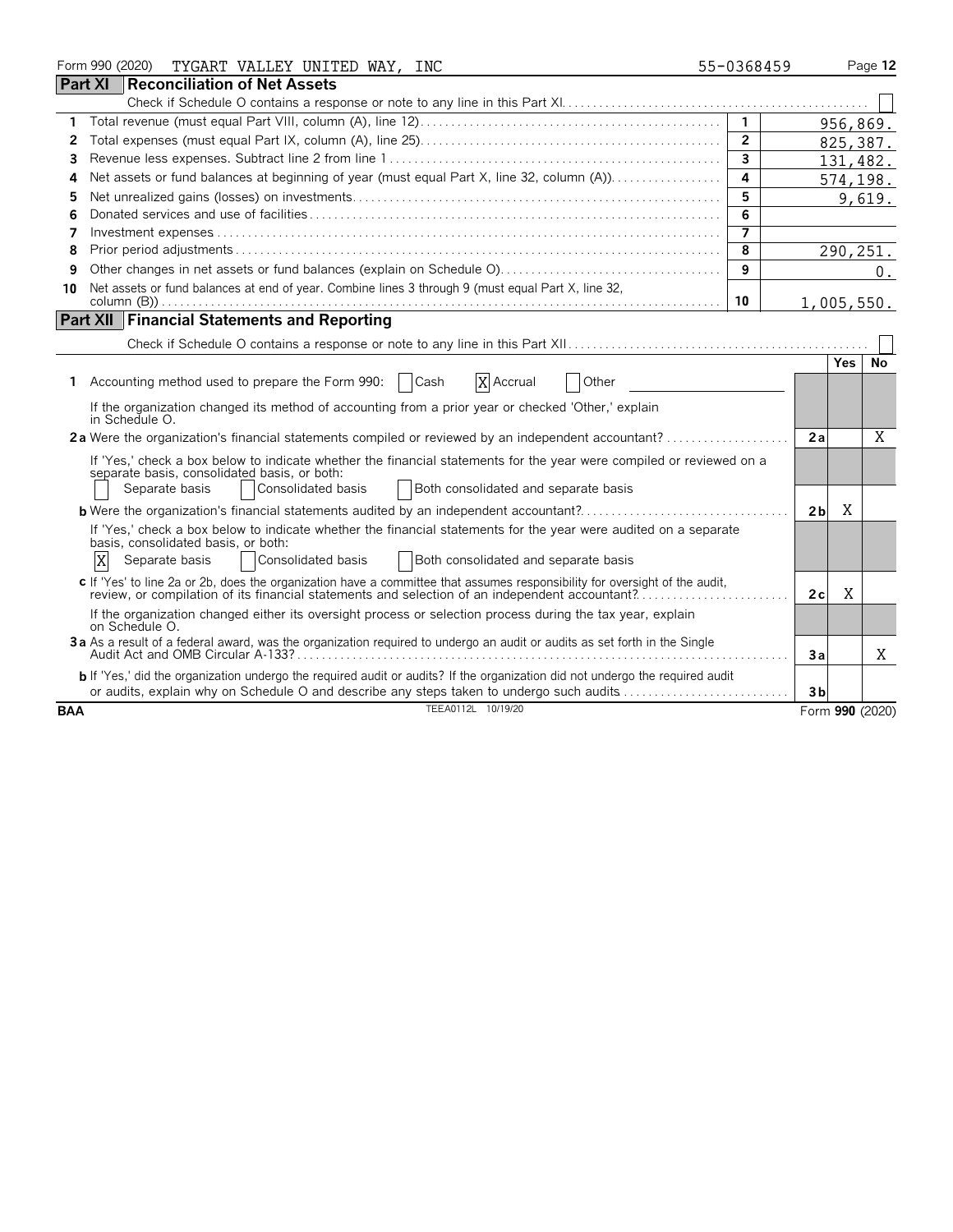| <b>SCHEDULE A</b>             |  |
|-------------------------------|--|
| $(F_{\rm O}$ rm 990 or 990-FZ |  |

# Public Charity Status and Public Support<br>
Complete if the organization is a section 501(c)(3) organization or a section

**COMPOSCHEDULE A**<br>(Form 990 or 990-EZ) Complete if the organization is a section 501(c)(3) organization or a section<br>4947(a)(1) nonexempt charitable trust.

Attach to Form 990 or Form 990-EZ.

| 2020 |  |
|------|--|
|      |  |

| Department of the Treasury<br>Internal Revenue Service |                                                                                                                                                                |                                                                                                                                                                            | $\triangleright$ Go to www.irs.gov/Form990 for instructions and the latest information. |                                                                                                                                                                                                                                                                                                                                                                                                                                                                                                                                                                                                                                                                                             |                                                                      |    |                                       | ושו ו טוויט<br>Inspection  |  |
|--------------------------------------------------------|----------------------------------------------------------------------------------------------------------------------------------------------------------------|----------------------------------------------------------------------------------------------------------------------------------------------------------------------------|-----------------------------------------------------------------------------------------|---------------------------------------------------------------------------------------------------------------------------------------------------------------------------------------------------------------------------------------------------------------------------------------------------------------------------------------------------------------------------------------------------------------------------------------------------------------------------------------------------------------------------------------------------------------------------------------------------------------------------------------------------------------------------------------------|----------------------------------------------------------------------|----|---------------------------------------|----------------------------|--|
|                                                        | Name of the organization                                                                                                                                       |                                                                                                                                                                            |                                                                                         |                                                                                                                                                                                                                                                                                                                                                                                                                                                                                                                                                                                                                                                                                             |                                                                      |    | <b>Employer identification number</b> |                            |  |
|                                                        | TYGART VALLEY UNITED WAY, INC                                                                                                                                  |                                                                                                                                                                            |                                                                                         |                                                                                                                                                                                                                                                                                                                                                                                                                                                                                                                                                                                                                                                                                             |                                                                      |    | 55-0368459                            |                            |  |
| Part I                                                 |                                                                                                                                                                |                                                                                                                                                                            |                                                                                         | Reason for Public Charity Status. (All organizations must complete this part.) See instructions.                                                                                                                                                                                                                                                                                                                                                                                                                                                                                                                                                                                            |                                                                      |    |                                       |                            |  |
|                                                        |                                                                                                                                                                |                                                                                                                                                                            |                                                                                         | The organization is not a private foundation because it is: (For lines 1 through 12, check only one box.)                                                                                                                                                                                                                                                                                                                                                                                                                                                                                                                                                                                   |                                                                      |    |                                       |                            |  |
| 1                                                      |                                                                                                                                                                |                                                                                                                                                                            |                                                                                         | A church, convention of churches, or association of churches described in <b>section 170(b)(1)(A)(i).</b>                                                                                                                                                                                                                                                                                                                                                                                                                                                                                                                                                                                   |                                                                      |    |                                       |                            |  |
| $\overline{2}$                                         |                                                                                                                                                                |                                                                                                                                                                            |                                                                                         | A school described in section 170(b)(1)(A)(ii). (Attach Schedule E (Form 990 or 990-EZ).)                                                                                                                                                                                                                                                                                                                                                                                                                                                                                                                                                                                                   |                                                                      |    |                                       |                            |  |
| 3<br>4                                                 |                                                                                                                                                                |                                                                                                                                                                            |                                                                                         | A hospital or a cooperative hospital service organization described in section 170(b)(1)(A)(iii).                                                                                                                                                                                                                                                                                                                                                                                                                                                                                                                                                                                           |                                                                      |    |                                       |                            |  |
|                                                        | A medical research organization operated in conjunction with a hospital described in section 170(b)(1)(A)(iii). Enter the hospital's<br>name, city, and state: |                                                                                                                                                                            |                                                                                         |                                                                                                                                                                                                                                                                                                                                                                                                                                                                                                                                                                                                                                                                                             |                                                                      |    |                                       |                            |  |
| 5                                                      |                                                                                                                                                                | An organization operated for the benefit of a college or university owned or operated by a governmental unit described in<br>section 170(b)(1)(A)(iv). (Complete Part II.) |                                                                                         |                                                                                                                                                                                                                                                                                                                                                                                                                                                                                                                                                                                                                                                                                             |                                                                      |    |                                       |                            |  |
| 6                                                      |                                                                                                                                                                |                                                                                                                                                                            |                                                                                         | A federal, state, or local government or governmental unit described in section 170(b)(1)(A)(v).                                                                                                                                                                                                                                                                                                                                                                                                                                                                                                                                                                                            |                                                                      |    |                                       |                            |  |
| 7                                                      | Χ                                                                                                                                                              |                                                                                                                                                                            | in section 170(b)(1)(A)(vi). (Complete Part II.)                                        | An organization that normally receives a substantial part of its support from a governmental unit or from the general public described                                                                                                                                                                                                                                                                                                                                                                                                                                                                                                                                                      |                                                                      |    |                                       |                            |  |
| 8                                                      |                                                                                                                                                                |                                                                                                                                                                            |                                                                                         | A community trust described in section 170(b)(1)(A)(vi). (Complete Part II.)                                                                                                                                                                                                                                                                                                                                                                                                                                                                                                                                                                                                                |                                                                      |    |                                       |                            |  |
| 9                                                      | university:                                                                                                                                                    |                                                                                                                                                                            |                                                                                         | An agricultural research organization described in section 170(b)(1)(A)(ix) operated in conjunction with a land-grant college<br>or university or a non-land-grant college of agriculture (see instructions). Enter the name, city, and state of the college or<br>________________________________                                                                                                                                                                                                                                                                                                                                                                                         |                                                                      |    |                                       |                            |  |
| 10                                                     |                                                                                                                                                                |                                                                                                                                                                            | June 30, 1975. See section 509(a)(2). (Complete Part III.)                              | An organization that normally receives (1) more than 33-1/3% of its support from contributions, membership fees, and gross receipts<br>from activities related to its exempt functions, subject to certain exceptions; and (2) no more than 33-1/3% of its support from gross<br>investment income and unrelated business taxable income (less section 511 tax) from businesses acquired by the organization after                                                                                                                                                                                                                                                                          |                                                                      |    |                                       |                            |  |
| 11                                                     |                                                                                                                                                                |                                                                                                                                                                            |                                                                                         | An organization organized and operated exclusively to test for public safety. See section 509(a)(4).                                                                                                                                                                                                                                                                                                                                                                                                                                                                                                                                                                                        |                                                                      |    |                                       |                            |  |
| 12<br>а                                                |                                                                                                                                                                | complete Part IV, Sections A and B.                                                                                                                                        |                                                                                         | An organization organized and operated exclusively for the benefit of, to perform the functions of, or to carry out the purposes of one<br>or more publicly supported organizations described in section 509(a)(1) or section 509(a)(2). See section 509(a)(3). Check the box in<br>lines 12a through 12d that describes the type of supporting organization and complete lines 12e, 12f, and 12g.<br>Type I. A supporting organization operated, supervised, or controlled by its supported organization(s), typically by giving the supported<br>organization(s) the power to regularly appoint or elect a majority of the directors or trustees of the supporting organization. You must |                                                                      |    |                                       |                            |  |
| b                                                      |                                                                                                                                                                | must complete Part IV, Sections A and C.                                                                                                                                   |                                                                                         | Type II. A supporting organization supervised or controlled in connection with its supported organization(s), by having control or<br>management of the supporting organization vested in the same persons that control or manage the supported organization(s). You                                                                                                                                                                                                                                                                                                                                                                                                                        |                                                                      |    |                                       |                            |  |
| С                                                      |                                                                                                                                                                |                                                                                                                                                                            |                                                                                         | Type III functionally integrated. A supporting organization operated in connection with, and functionally integrated with, its supported organization(s) (see instructions). You must complete Part IV, Sections A, D, and E.                                                                                                                                                                                                                                                                                                                                                                                                                                                               |                                                                      |    |                                       |                            |  |
| d                                                      |                                                                                                                                                                |                                                                                                                                                                            |                                                                                         | Type III non-functionally integrated. A supporting organization operated in connection with its supported organization(s) that is not<br>functionally integrated. The organization generally must satisfy a distribution requirement and an attentiveness requirement (see<br>instructions). You must complete Part IV, Sections A and D, and Part V.                                                                                                                                                                                                                                                                                                                                       |                                                                      |    |                                       |                            |  |
| е                                                      |                                                                                                                                                                |                                                                                                                                                                            |                                                                                         | Check this box if the organization received a written determination from the IRS that it is a Type I, Type II, Type III functionally<br>integrated, or Type III non-functionally integrated supporting organization.                                                                                                                                                                                                                                                                                                                                                                                                                                                                        |                                                                      |    |                                       |                            |  |
|                                                        |                                                                                                                                                                |                                                                                                                                                                            | g Provide the following information about the supported organization(s).                |                                                                                                                                                                                                                                                                                                                                                                                                                                                                                                                                                                                                                                                                                             |                                                                      |    |                                       |                            |  |
|                                                        | (i) Name of supported organization                                                                                                                             |                                                                                                                                                                            | (ii) EIN                                                                                | (iii) Type of organization                                                                                                                                                                                                                                                                                                                                                                                                                                                                                                                                                                                                                                                                  |                                                                      |    | (v) Amount of monetary                | (vi) Amount of other       |  |
|                                                        |                                                                                                                                                                |                                                                                                                                                                            |                                                                                         | (described on lines 1-10<br>above (see instructions))                                                                                                                                                                                                                                                                                                                                                                                                                                                                                                                                                                                                                                       | (iv) Is the<br>organization listed<br>in your governing<br>document? |    | support (see instructions)            | support (see instructions) |  |
|                                                        |                                                                                                                                                                |                                                                                                                                                                            |                                                                                         |                                                                                                                                                                                                                                                                                                                                                                                                                                                                                                                                                                                                                                                                                             | Yes                                                                  | No |                                       |                            |  |
| (A)                                                    |                                                                                                                                                                |                                                                                                                                                                            |                                                                                         |                                                                                                                                                                                                                                                                                                                                                                                                                                                                                                                                                                                                                                                                                             |                                                                      |    |                                       |                            |  |
| (B)                                                    |                                                                                                                                                                |                                                                                                                                                                            |                                                                                         |                                                                                                                                                                                                                                                                                                                                                                                                                                                                                                                                                                                                                                                                                             |                                                                      |    |                                       |                            |  |
| (C)                                                    |                                                                                                                                                                |                                                                                                                                                                            |                                                                                         |                                                                                                                                                                                                                                                                                                                                                                                                                                                                                                                                                                                                                                                                                             |                                                                      |    |                                       |                            |  |
| (D)                                                    |                                                                                                                                                                |                                                                                                                                                                            |                                                                                         |                                                                                                                                                                                                                                                                                                                                                                                                                                                                                                                                                                                                                                                                                             |                                                                      |    |                                       |                            |  |
| (E)                                                    |                                                                                                                                                                |                                                                                                                                                                            |                                                                                         |                                                                                                                                                                                                                                                                                                                                                                                                                                                                                                                                                                                                                                                                                             |                                                                      |    |                                       |                            |  |
| Total                                                  |                                                                                                                                                                |                                                                                                                                                                            |                                                                                         |                                                                                                                                                                                                                                                                                                                                                                                                                                                                                                                                                                                                                                                                                             |                                                                      |    |                                       |                            |  |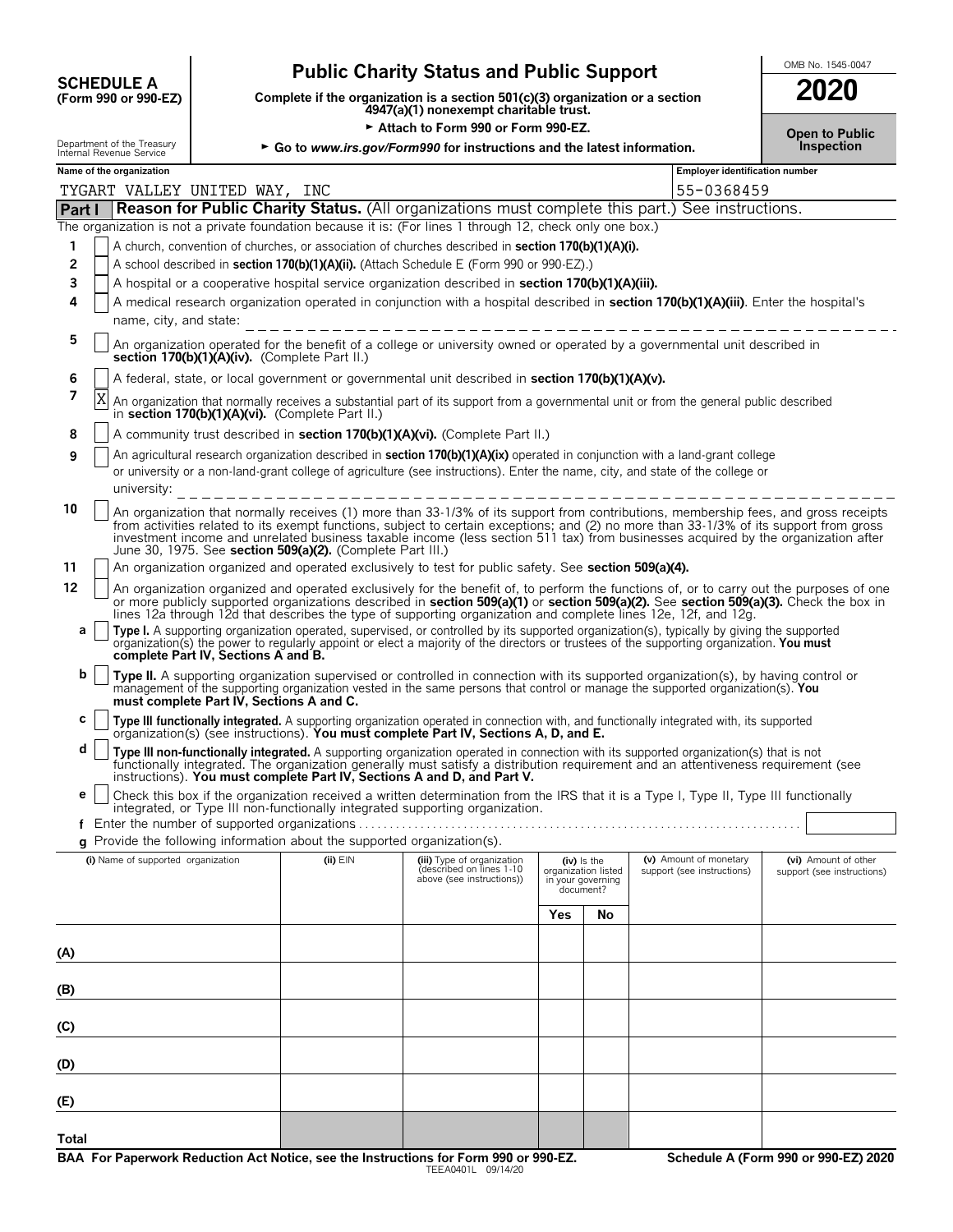**Part II Support Schedule for Organizations Described in Sections 170(b)(1)(A)(iv) and 170(b)(1)(A)(vi)** (Complete only if you checked the box on line 5, 7, or 8 of Part I or if the organization failed to qualify under Part III. If the organization fails to qualify under the tests listed below, please complete Part III.)

#### **Section A. Public Support Calendar year (or fiscal year (a)** <sup>2016</sup> **(b)** <sup>2017</sup> **(c)** <sup>2018</sup> **(d)** <sup>2019</sup> **(e)** <sup>2020</sup> **(f)** Total **beginning in)** <sup>G</sup> **1** Gifts, grants, contributions, and<br>
membership fees received. (Do not<br>
include any 'unusual grants.'). . . . . . . . **2** Tax revenues levied for the organization's benefit and either paid to or expended on its behalf. . . . . . . . . . . . **3** The value of services or facilities furnished by a governmental unit to the organization without charge. . . . **4 Total.** Add lines 1 through 3 . . . **5** The portion of total contributions by each person (other than a governmental unit or publicly supported organization) included on line 1 that exceeds 2% of the amount shown on line 11, column (f)... **6 Public support.** Subtract line 5 from line 4 **Section B. Total Support Calendar year (or fiscal year (a) 2016 <b>(b)** 2017 **(c)** 2018 **(d)** 2019 **(e)** 2020 **(f)** Total **beginning in) 7** Amounts from line 4...... **8** Gross income from interest, dividends, payments received on securities loans, rents, royalties, and income from similar sources . . . . . . . **9** Net income from unrelated business activities, whether or not the business is regularly carried on. . . . . . . . . . . . . . . . . . . . **10** Other income. Do not include gain or loss from the sale of capital assets (Explain in  $Part VI.$ ). See  $Part VI.$ ... **11 Total support.** Add lines 7 through 10. . . . . . . . . . . . . . . . . . . . **12** Gross receipts from related activities, etc. (see instructions). . . . . . . . . . . . . . . . . . . . . . . . . . . . . . . . . . . . . . . . . . . . . . . . . . **12 13 First 5 years.** If the Form 990 is for the organization's first, second, third, fourth, or fifth tax year as a section 501(c)(3) organization, check this box and **stop here**. . . . . . . . . . . . . . . . . . . . . . . . . . . . . . . . . . . . . . . . . . . . . . . . . . . . . . . . . . . . . . . . . . . . . . . . . . . . . . . . . . . . G **Section C. Computation of Public Support Percentage 14** Public support percentage for 2020 (line 6, column (f), divided by line 11, column (f)). . . . . . . . . . . . . . . . . . . . . . . . . . **14** % **15** Public support percentage from 2019 Schedule A, Part II, line 14 . . . . . . . . . . . . . . . . . . . . . . . . . . . . . . . . . . . . . . . . . . . . . **15** % **16a 33-1/3% support test**'**2020.** If the organization did not check the box on line 13, and line 14 is 33-1/3% or more, check this box and **stop here.** The organization qualifies as a publicly supported organization. . . . . . . . . . . . . . . . . . . . . . . . . . . . . . . . . . . . . . . . . . . . . . . . . . . G **b 33-1/3% support test-2019.** If the organization did not check a box on line 13 or 16a, and line 15 is 33-1/3% or more, check this box and **stop here.** The organization qualifies as a publicly supported organization. . . . . . . . . . . . . . . . . . . . . . . . . . . . . . . . . . . . . . . . . . . . . . . . . . . G **17a 10%-facts-and-circumstances test**'**2020.** If the organization did not check a box on line 13, 16a, or 16b, and line 14 is 10% or more, and if the organization meets the facts-and-circumstances test, check this box and **stop here.** Explain in Part VI how<br>the organization meets the facts-and-circumstances test. The organization qualifies as a publ **b** 10%-facts-and-circumstances test-2019. If the organization did not check a box on line 13, 16a, 16b, or 17a, and line 15 is 10% or more, and if the organization meets the facts-and-circumstances test, check this box and **stop here.** Explain in Part VI how the<br>organization meets the 'facts-and-circumstances' test. The organization qualifies as a pu 18 **Private foundation.** If the organization did not check a box on line 13, 16a, 16b, 17a, or 17b, check this box and see instructions. 351,790. 381,357. 710,246. 630,065. 843,254. 2,916,712. 0.  $\Omega$ 351,790. 381,357. 710,246. 630,065. 843,254. 2,916,712. 0. 2,916,712. 351,790. 381,357. 710,246. 630,065. 843,254. 2,916,712. 888. 492. 3,429. 10,311. 4,940. 20,060.  $\boldsymbol{0}$  . 216,077. 3,152,849.  $0.$ 92.51 91.61 X

**BAA Schedule A (Form 990 or 990-EZ) 2020**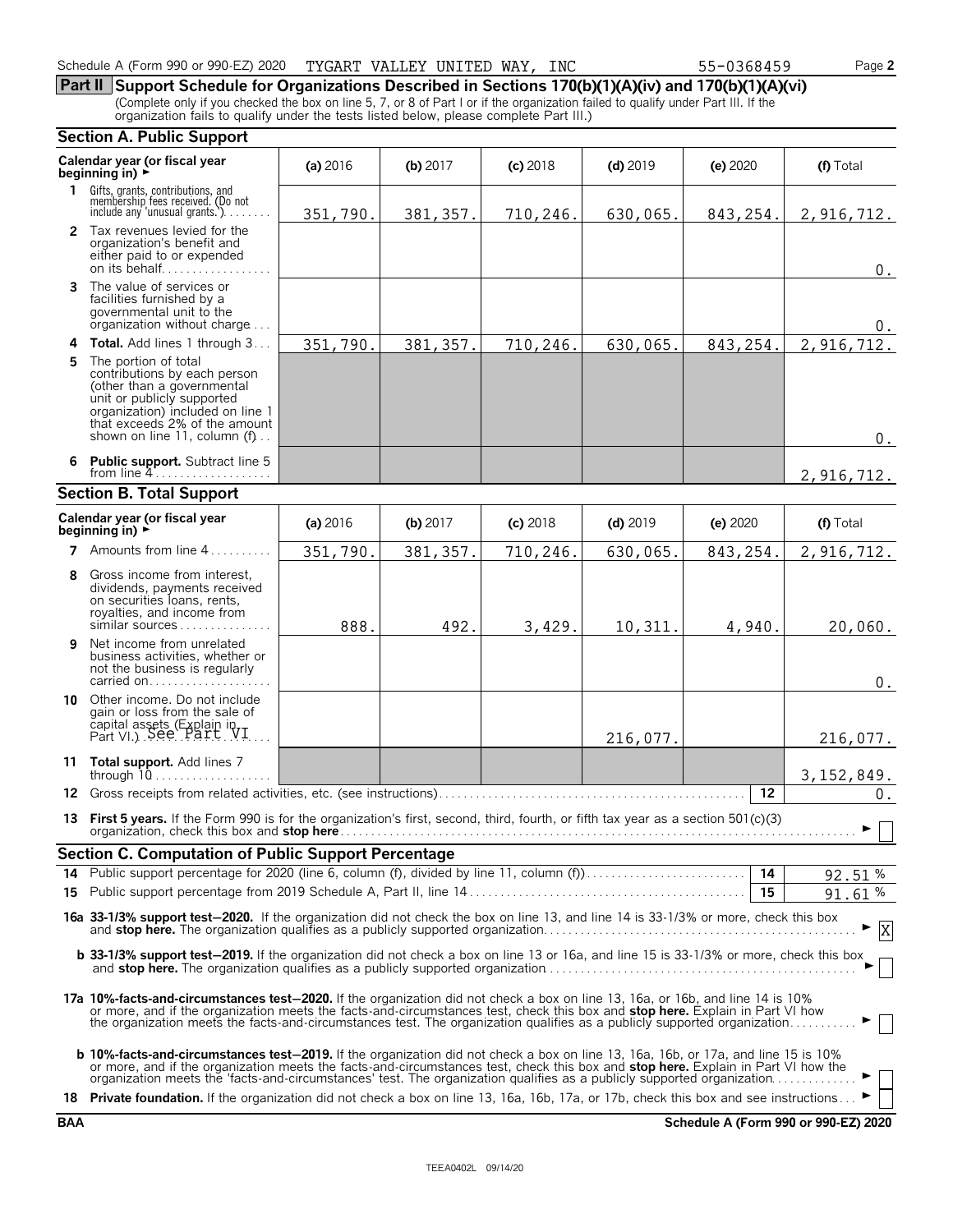## **Part III Support Schedule for Organizations Described in Section 509(a)(2)**

(Complete only if you checked the box on line 10 of Part I or if the organization failed to qualify under Part II. If the organization fails to qualify under the tests listed below, please complete Part II.)

|            | <b>Section A. Public Support</b>                                                                                                                                                                                                                                              |          |                    |            |            |          |                                      |
|------------|-------------------------------------------------------------------------------------------------------------------------------------------------------------------------------------------------------------------------------------------------------------------------------|----------|--------------------|------------|------------|----------|--------------------------------------|
|            | Calendar year (or fiscal year beginning in) ►                                                                                                                                                                                                                                 | (a) 2016 | (b) $2017$         | $(c)$ 2018 | $(d)$ 2019 | (e) 2020 | (f) Total                            |
|            | 1 Gifts, grants, contributions,<br>and membership fees<br>received. (Do not include<br>any 'unusual grants.')                                                                                                                                                                 |          |                    |            |            |          |                                      |
|            | 2 Gross receipts from admissions,<br>merchandise sold or services<br>performed, or facilities<br>furnished in any activity that is<br>related to the organization's<br>$tax\text{-}exempt$ purpose                                                                            |          |                    |            |            |          |                                      |
| 3.         | Gross receipts from activities<br>that are not an unrelated trade<br>or business under section 513.                                                                                                                                                                           |          |                    |            |            |          |                                      |
| 4          | Tax revenues levied for the<br>organization's benefit and<br>either paid to or expended on                                                                                                                                                                                    |          |                    |            |            |          |                                      |
| 5.         | The value of services or<br>facilities furnished by a<br>governmental unit to the<br>organization without charge                                                                                                                                                              |          |                    |            |            |          |                                      |
| 6          | <b>Total.</b> Add lines 1 through 5<br><b>7a</b> Amounts included on lines 1,<br>2, and 3 received from<br>disqualified persons                                                                                                                                               |          |                    |            |            |          |                                      |
|            | <b>b</b> Amounts included on lines 2<br>and 3 received from other than<br>disqualified persons that<br>exceed the greater of \$5,000 or<br>1% of the amount on line 13                                                                                                        |          |                    |            |            |          |                                      |
|            | c Add lines $7a$ and $7b$                                                                                                                                                                                                                                                     |          |                    |            |            |          |                                      |
|            | <b>Public support.</b> (Subtract line                                                                                                                                                                                                                                         |          |                    |            |            |          |                                      |
|            | <b>Section B. Total Support</b>                                                                                                                                                                                                                                               |          |                    |            |            |          |                                      |
|            | Calendar year (or fiscal year beginning in) $\blacktriangleright$                                                                                                                                                                                                             | (a) 2016 | (b) 2017           | $(c)$ 2018 | $(d)$ 2019 | (e) 2020 | (f) Total                            |
| 9.         | Amounts from line 6                                                                                                                                                                                                                                                           |          |                    |            |            |          |                                      |
|            | <b>10a</b> Gross income from interest, dividends,<br>payments received on securities loans,<br>rents, royalties, and income from<br><b>b</b> Unrelated business taxable<br>income (less section 511<br>taxes) from businesses                                                 |          |                    |            |            |          |                                      |
|            | acquired after June 30, 1975                                                                                                                                                                                                                                                  |          |                    |            |            |          |                                      |
| 11         | c Add lines 10a and $10b$<br>Net income from unrelated business<br>activities not included in line 10b,<br>whether or not the business is<br>regularly carried on $\dots\dots\dots\dots$                                                                                      |          |                    |            |            |          |                                      |
|            | 12 Other income. Do not include<br>gain or loss from the sale of<br>capital assets (Explain in                                                                                                                                                                                |          |                    |            |            |          |                                      |
|            | 13 Total support. (Add lines 9,<br>10c, 11, and $12$                                                                                                                                                                                                                          |          |                    |            |            |          |                                      |
|            | 14 First 5 years. If the Form 990 is for the organization's first, second, third, fourth, or fifth tax year as a section 501(c)(3)<br>organization, check this box and stop here                                                                                              |          |                    |            |            |          |                                      |
|            | <b>Section C. Computation of Public Support Percentage</b>                                                                                                                                                                                                                    |          |                    |            |            |          |                                      |
|            | 15 Public support percentage for 2020 (line 8, column (f), divided by line 13, column (f)                                                                                                                                                                                     |          |                    |            |            | 15       | န့                                   |
|            |                                                                                                                                                                                                                                                                               |          |                    |            |            | 16       | ०१०                                  |
|            | Section D. Computation of Investment Income Percentage                                                                                                                                                                                                                        |          |                    |            |            |          |                                      |
| 17         |                                                                                                                                                                                                                                                                               |          |                    |            |            | 17       | %                                    |
| 18         |                                                                                                                                                                                                                                                                               |          |                    |            |            | 18       | ०७                                   |
|            | 19a 33-1/3% support tests-2020. If the organization did not check the box on line 14, and line 15 is more than 33-1/3%, and line 17<br>is not more than 33-1/3%, check this box and stop here. The organization qualifies as a publicly supported organization                |          |                    |            |            |          |                                      |
|            | <b>b</b> 33-1/3% support tests-2019. If the organization did not check a box on line 14 or line 19a, and line 16 is more than 33-1/3%, and<br>line 18 is not more than 33-1/3%, check this box and stop here. The organization qualifies as a publicly supported organization |          |                    |            |            |          |                                      |
| 20         | Private foundation. If the organization did not check a box on line 14, 19a, or 19b, check this box and see instructions.                                                                                                                                                     |          |                    |            |            |          |                                      |
| <b>BAA</b> |                                                                                                                                                                                                                                                                               |          | TEEA0403L 09/14/20 |            |            |          | Schedule A (Form 990 or 990-EZ) 2020 |
|            |                                                                                                                                                                                                                                                                               |          |                    |            |            |          |                                      |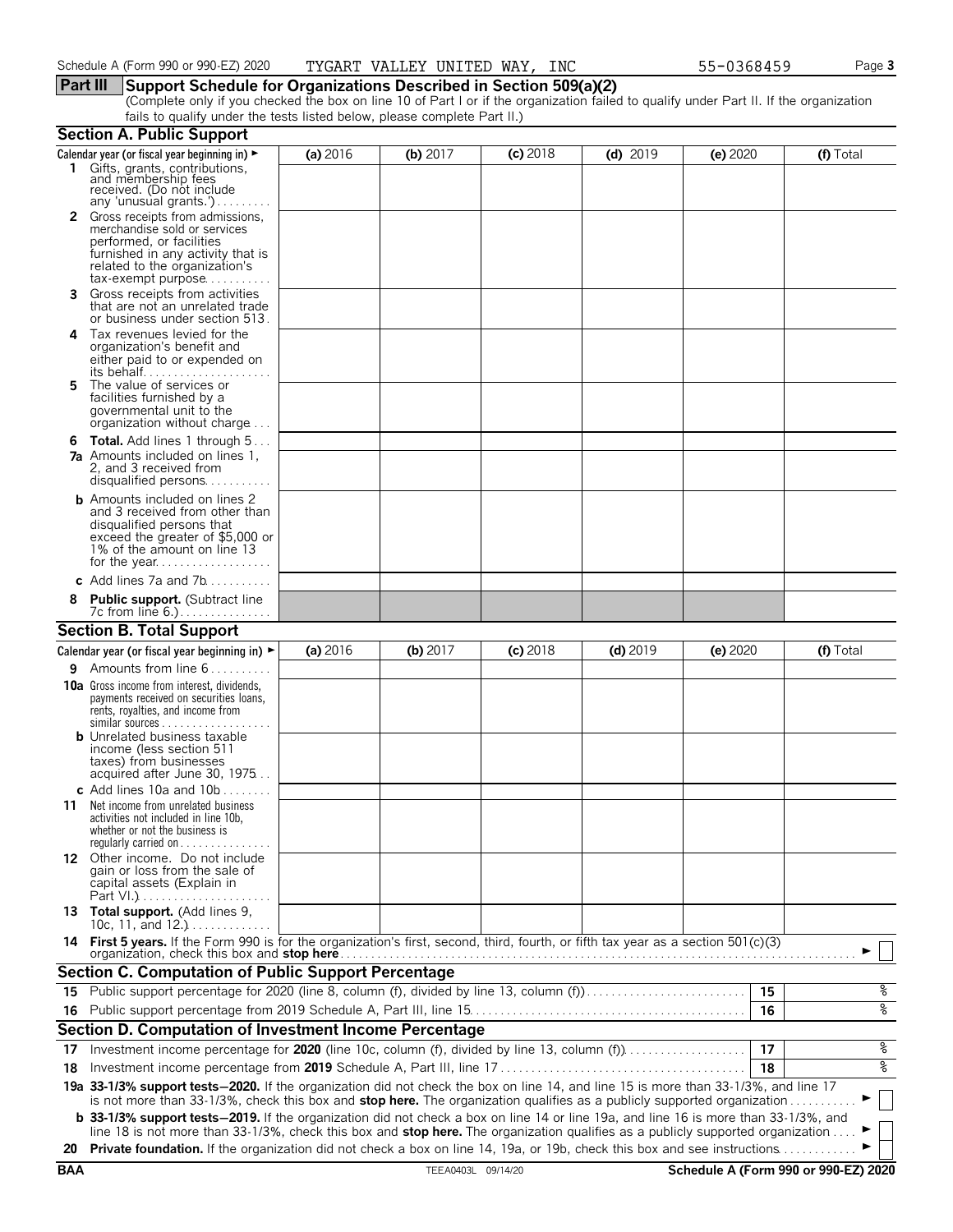## **Part IV Supporting Organizations**

(Complete only if you checked a box in line 12 on Part I. If you checked box 12a, Part I, complete Sections A and B. If you checked box 12b, Part I, complete Sections A and C. If you checked box 12c, Part I, complete Sections A, D, and E. If you checked box 12d, Part I, complete Sections A and D, and complete Part V.)

## **Section A. All Supporting Organizations**

|   |                                                                                                                                                                                                                                                                                                                                                                                                                                                                                                                                                      |                 | Yes | <b>No</b> |
|---|------------------------------------------------------------------------------------------------------------------------------------------------------------------------------------------------------------------------------------------------------------------------------------------------------------------------------------------------------------------------------------------------------------------------------------------------------------------------------------------------------------------------------------------------------|-----------------|-----|-----------|
|   | 1 Are all of the organization's supported organizations listed by name in the organization's governing documents?<br>If 'No,' describe in Part VI how the supported organizations are designated. If designated by class or purpose, describe<br>the designation. If historic and continuing relationship, explain.                                                                                                                                                                                                                                  | 1               |     |           |
|   | 2 Did the organization have any supported organization that does not have an IRS determination of status under section<br>509(a)(1) or (2)? If 'Yes,' explain in <b>Part VI</b> how the organization determined that the supported organization was<br>described in section $509(a)(1)$ or (2).                                                                                                                                                                                                                                                      | $\overline{2}$  |     |           |
|   | 3a Did the organization have a supported organization described in section 501(c)(4), (5), or (6)? If 'Yes,' answer lines 3b<br>and 3c below.                                                                                                                                                                                                                                                                                                                                                                                                        | 3a              |     |           |
|   | <b>b</b> Did the organization confirm that each supported organization qualified under section 501(c)(4), (5), or (6) and<br>satisfied the public support tests under section 509( $a(2)$ ? If 'Yes,' describe in Part VI when and how the organization<br>made the determination.                                                                                                                                                                                                                                                                   | 3b              |     |           |
|   | c Did the organization ensure that all support to such organizations was used exclusively for section $170(c)(2)(B)$<br>purposes? If 'Yes,' explain in <b>Part VI</b> what controls the organization put in place to ensure such use.                                                                                                                                                                                                                                                                                                                | 3c              |     |           |
|   | 4a Was any supported organization not organized in the United States ('foreign supported organization')? If 'Yes' and<br>if you checked box 12a or 12b in Part I, answer lines 4b and 4c below.                                                                                                                                                                                                                                                                                                                                                      | 4a              |     |           |
|   | <b>b</b> Did the organization have ultimate control and discretion in deciding whether to make grants to the foreign supported<br>organization? If 'Yes,' describe in Part VI how the organization had such control and discretion despite being controlled<br>or supervised by or in connection with its supported organizations.                                                                                                                                                                                                                   | 4b              |     |           |
|   | c Did the organization support any foreign supported organization that does not have an IRS determination under<br>sections 501(c)(3) and 509(a)(1) or (2)? If 'Yes,' explain in <b>Part VI</b> what controls the organization used to ensure that<br>all support to the foreign supported organization was used exclusively for section $170(c)(2)(B)$ purposes.                                                                                                                                                                                    | 4c              |     |           |
|   | 5a Did the organization add, substitute, or remove any supported organizations during the tax year? If 'Yes,' answer lines<br>5b and 5c below (if applicable). Also, provide detail in <b>Part VI</b> , including (i) the names and EIN numbers of the<br>supported organizations added, substituted, or removed; (ii) the reasons for each such action; (iii) the<br>authority under the organization's organizing document authorizing such action; and (iv) how the action was<br>accomplished (such as by amendment to the organizing document). | 5а              |     |           |
|   | <b>b</b> Type I or Type II only. Was any added or substituted supported organization part of a class already designated in the<br>organization's organizing document?                                                                                                                                                                                                                                                                                                                                                                                | 5b              |     |           |
|   | c Substitutions only. Was the substitution the result of an event beyond the organization's control?                                                                                                                                                                                                                                                                                                                                                                                                                                                 | 5c              |     |           |
| 6 | Did the organization provide support (whether in the form of grants or the provision of services or facilities) to<br>anyone other than (i) its supported organizations, (ii) individuals that are part of the charitable class benefited by one<br>or more of its supported organizations, or (iii) other supporting organizations that also support or benefit one or more of<br>the filing organization's supported organizations? If 'Yes,' provide detail in Part VI.                                                                           | 6               |     |           |
| 7 | Did the organization provide a grant, loan, compensation, or other similar payment to a substantial contributor<br>(as defined in section $4958(c)(3)(c)$ ), a family member of a substantial contributor, or a 35% controlled entity with<br>regard to a substantial contributor? If 'Yes,' complete Part I of Schedule L (Form 990 or 990-EZ).                                                                                                                                                                                                     | 7               |     |           |
| 8 | Did the organization make a loan to a disqualified person (as defined in section 4958) not described in line 7? If 'Yes,'<br>complete Part I of Schedule L (Form 990 or 990-EZ).                                                                                                                                                                                                                                                                                                                                                                     | 8               |     |           |
|   | 9a Was the organization controlled directly or indirectly at any time during the tax year by one or more disqualified persons,<br>as defined in section 4946 (other than foundation managers and organizations described in section 509(a)(1) or (2))?<br>If 'Yes,' provide detail in <b>Part VI.</b>                                                                                                                                                                                                                                                | 9а              |     |           |
|   | <b>b</b> Did one or more disqualified persons (as defined in line 9a) hold a controlling interest in any entity in which the<br>supporting organization had an interest? If 'Yes,' provide detail in Part VI.                                                                                                                                                                                                                                                                                                                                        | 9b              |     |           |
|   | c Did a disqualified person (as defined in line 9a) have an ownership interest in, or derive any personal benefit from,<br>assets in which the supporting organization also had an interest? If 'Yes,' provide detail in Part VI.                                                                                                                                                                                                                                                                                                                    | 9с              |     |           |
|   | 10a Was the organization subject to the excess business holdings rules of section 4943 because of section 4943(f) (regarding<br>certain Type II supporting organizations, and all Type III non-functionally integrated supporting organizations)? If 'Yes,'<br>answer line 10b below.                                                                                                                                                                                                                                                                | 10a             |     |           |
|   | <b>b</b> Did the organization have any excess business holdings in the tax year? (Use Schedule C, Form 4720, to determine<br>whether the organization had excess business holdings.).                                                                                                                                                                                                                                                                                                                                                                | 10 <sub>b</sub> |     |           |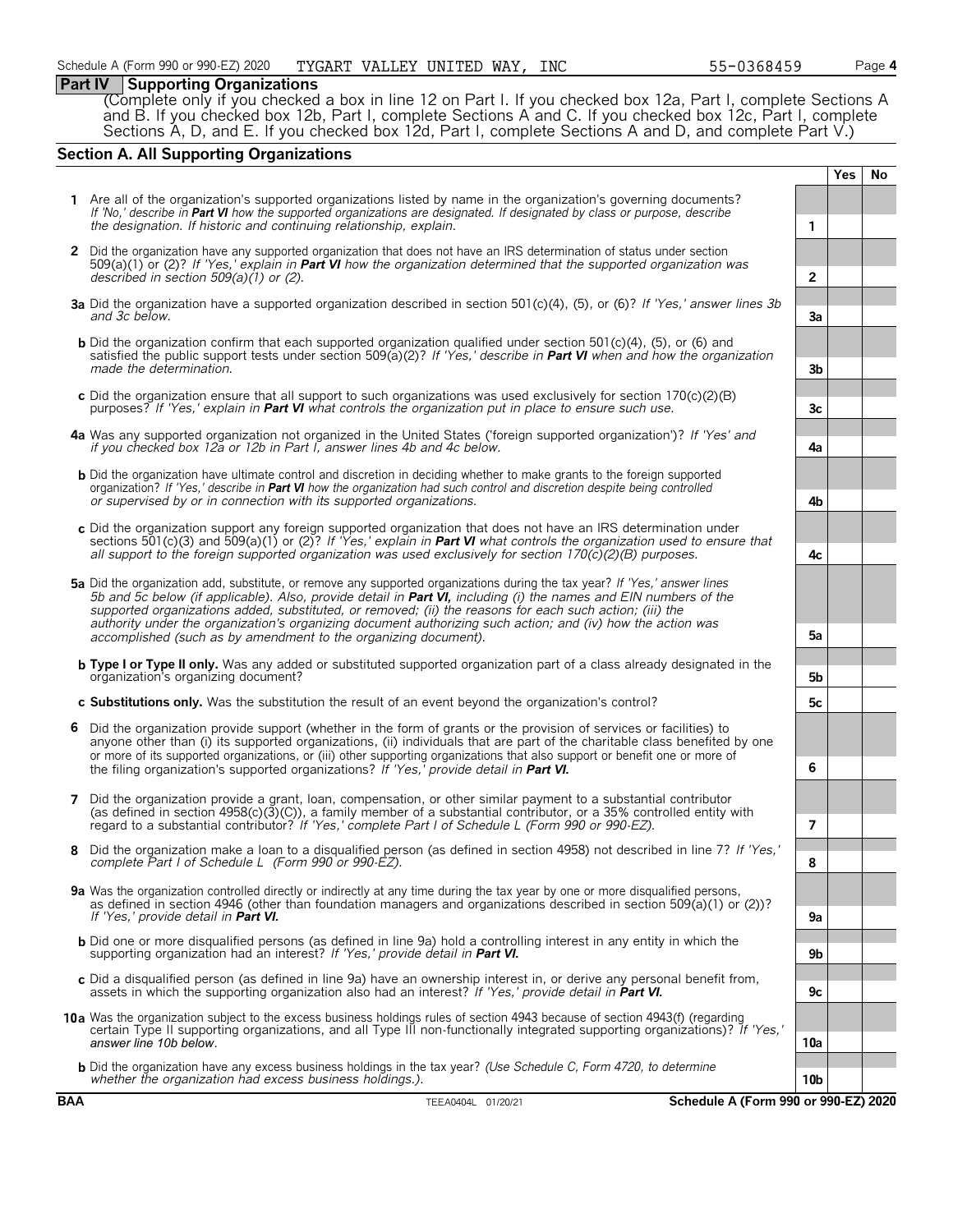| <b>Part IV</b> | <b>Supporting Organizations</b> (continued)                                                                                                                                    |                 |     |     |
|----------------|--------------------------------------------------------------------------------------------------------------------------------------------------------------------------------|-----------------|-----|-----|
|                |                                                                                                                                                                                |                 | Yes | No. |
| 11.            | Has the organization accepted a gift or contribution from any of the following persons?                                                                                        |                 |     |     |
|                | a A person who directly or indirectly controls, either alone or together with persons described in lines 11b and 11c below,<br>the governing body of a supported organization? | 11a             |     |     |
|                | <b>b</b> A family member of a person described in line 11a above?                                                                                                              | 11 <sub>b</sub> |     |     |
|                | C A 35% controlled entity of a person described in line 11a or 11b above? If 'Yes' to line 11a, 11b, or 11c, provide detail in Part VI.                                        | 11c             |     |     |

## **Section B. Type I Supporting Organizations**

- **1** Did the governing body, members of the governing body, officers acting in their official capacity, or membership of one or more supported organizations have the power to regularly appoint or elect at least a majority of the organization's officers, directors, or trustees at all times during the tax year? *If 'No,' describe in Part VI how the supported organization(s) effectively operated, supervised, or controlled the organization's activities. If the organization had more than one supported organization, describe how the powers to appoint and/or remove officers, directors, or trustees were allocated among the supported organizations and what conditions or restrictions, if any, applied to such powers* **1** *during the tax* year.
- **2** Did the organization operate for the benefit of any supported organization other than the supported organization(s) that operated, supervised, or controlled the supporting organization? *If 'Yes,' explain in Part VI how providing such benefit carried out the purposes of the supported organization(s) that operated, supervised, or controlled the supporting organization.* **2**

## **Section C. Type II Supporting Organizations**

**Yes No 1** Were a majority of the organization's directors or trustees during the tax year also a majority of the directors or trustees of each of the organization's supported organization(s)? *If 'No,' describe in Part VI how control or management of the supporting organization was vested in the same persons that controlled or managed the supported organization(s).* **1**

## **Section D. All Type III Supporting Organizations**

|                                                                                                                                                                                                                                                                                                                                                                                       |  | ∕e< |  |
|---------------------------------------------------------------------------------------------------------------------------------------------------------------------------------------------------------------------------------------------------------------------------------------------------------------------------------------------------------------------------------------|--|-----|--|
| 1 Did the organization provide to each of its supported organizations, by the last day of the fifth month of the<br>organization's tax year, (i) a written notice describing the type and amount of support provided during the prior tax<br>year, (ii) a copy of the Form 990 that was most recently filed as of the date of notification, and (iii) copies of the                   |  |     |  |
| organization's governing documents in effect on the date of notification, to the extent not previously provided?                                                                                                                                                                                                                                                                      |  |     |  |
| 2 Were any of the organization's officers, directors, or trustees either (i) appointed or elected by the supported                                                                                                                                                                                                                                                                    |  |     |  |
| organization(s) or (ii) serving on the governing body of a supported organization? If No, explain in <b>Part VI</b> how<br>the organization maintained a close and continuous working relationship with the supported organization(s).                                                                                                                                                |  |     |  |
| 3 By reason of the relationship described in line 2, above, did the organization's supported organizations have a significant<br>voice in the organization's investment policies and in directing the use of the organization's income or assets at<br>all times during the tax year? If 'Yes,' describe in <b>Part VI</b> the role the organization's supported organizations played |  |     |  |
| in this regard.                                                                                                                                                                                                                                                                                                                                                                       |  |     |  |

## **Section E. Type III Functionally Integrated Supporting Organizations**

- **1** *Check the box next to the method that the organization used to satisfy the Integral Part Test during the year (see instructions).*
- **a** The organization satisfied the Activities Test. *Complete line 2 below.*
- **b** The organization is the parent of each of its supported organizations. *Complete line 3 below.*
- **c** The organization supported a governmental entity. *Describe in Part VI how you supported a governmental entity (see instructions).*

## **2** Activities Test. *Answer lines 2a and 2b below.* **Yes No**

- **a** Did substantially all of the organization's activities during the tax year directly further the exempt purposes of the supported organization(s) to which the organization was responsive? *If 'Yes,' then in Part VI identify those supported organizations and explain how these activities directly furthered their exempt purposes, how the organization was responsive to those supported organizations, and how the organization determined that these activities constituted substantially all of its activities.* **2a**
- **b** Did the activities described in line 2a, above, constitute activities that, but for the organization's involvement, one or more of the organization's supported organization(s) would have been engaged in? *If 'Yes,' explain in Part VI the reasons for the organization's position that its supported organization(s) would have engaged in these activities but for the organization's involvement.* **2b**
- **3** Parent of Supported Organizations. *Answer lines 3a and 3b below.*
- **a** Did the organization have the power to regularly appoint or elect a majority of the officers, directors, or trustees of each of the supported organizations? *If 'Yes' or 'No,' provide details in Part VI.* **3a**
- **b** Did the organization exercise a substantial degree of direction over the policies, programs, and activities of each of its supported organizations? *If 'Yes,' describe in Part VI the role played by the organization in this regard.* **3b**

**Yes No**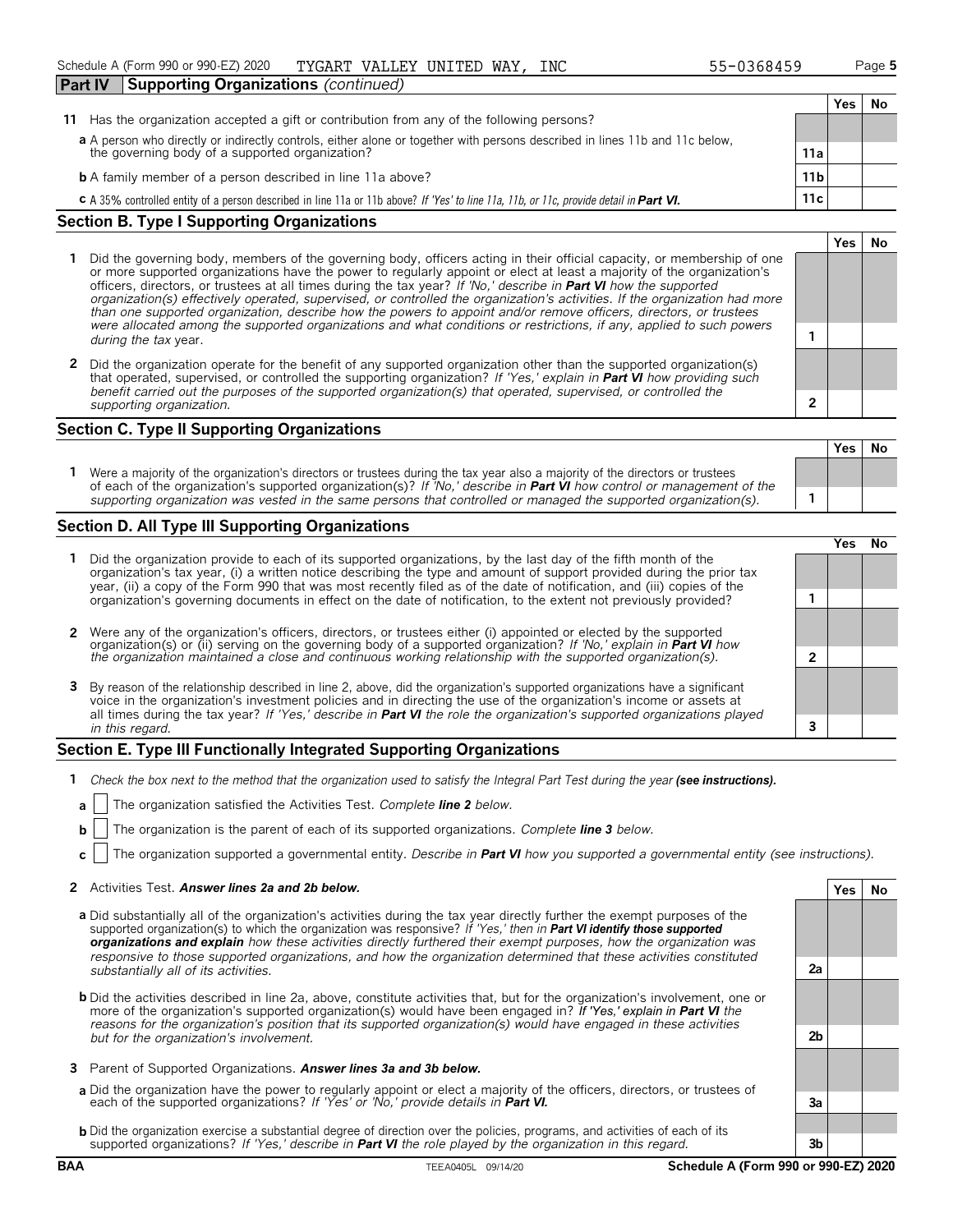## Schedule A (Form 990 or 990-EZ) 2020 Page **6** TYGART VALLEY UNITED WAY, INC 55-0368459

## **Part V Type III Non-Functionally Integrated 509(a)(3) Supporting Organizations**

Check here if the organization satisfied the Integral Part Test as a qualifying trust on Nov. 20, 1970 (explain in Part VI). See instructions. All other Type III non-functionally integrated supporting organizations must co

|              | Section A - Adjusted Net Income                                                                                                                                                                                |                         | (A) Prior Year | (B) Current Year<br>(optional) |
|--------------|----------------------------------------------------------------------------------------------------------------------------------------------------------------------------------------------------------------|-------------------------|----------------|--------------------------------|
| 1.           | Net short-term capital gain                                                                                                                                                                                    | 1                       |                |                                |
| 2            | Recoveries of prior-year distributions                                                                                                                                                                         | $\overline{2}$          |                |                                |
| 3            | Other gross income (see instructions)                                                                                                                                                                          | 3                       |                |                                |
| 4            | Add lines 1 through 3.                                                                                                                                                                                         | 4                       |                |                                |
| 5            | Depreciation and depletion                                                                                                                                                                                     | 5                       |                |                                |
| 6            | Portion of operating expenses paid or incurred for production or collection of gross<br>income or for management, conservation, or maintenance of property held for<br>production of income (see instructions) | 6                       |                |                                |
|              | 7 Other expenses (see instructions)                                                                                                                                                                            | $\overline{7}$          |                |                                |
|              | 8 Adjusted Net Income (subtract lines 5, 6, and 7 from line 4)                                                                                                                                                 | 8                       |                |                                |
|              | Section B - Minimum Asset Amount                                                                                                                                                                               |                         | (A) Prior Year | (B) Current Year<br>(optional) |
| 1            | Aggregate fair market value of all non-exempt-use assets (see instructions for short<br>tax year or assets held for part of year):                                                                             |                         |                |                                |
|              | <b>a</b> Average monthly value of securities                                                                                                                                                                   | 1a                      |                |                                |
|              | <b>b</b> Average monthly cash balances                                                                                                                                                                         | 1 <sub>b</sub>          |                |                                |
|              | c Fair market value of other non-exempt-use assets                                                                                                                                                             | 1c                      |                |                                |
|              | <b>d Total</b> (add lines 1a, 1b, and 1c)                                                                                                                                                                      | 1 <sub>d</sub>          |                |                                |
|              | <b>e Discount</b> claimed for blockage or other factors<br>(explain in detail in <b>Part VI</b> ):                                                                                                             |                         |                |                                |
|              | <b>2</b> Acquisition indebtedness applicable to non-exempt-use assets                                                                                                                                          | $\mathbf{2}$            |                |                                |
|              | 3 Subtract line 2 from line 1d.                                                                                                                                                                                | $\overline{\mathbf{3}}$ |                |                                |
| 4            | Cash deemed held for exempt use. Enter 0.015 of line 3 (for greater amount,<br>see instructions).                                                                                                              | 4                       |                |                                |
| 5            | Net value of non-exempt-use assets (subtract line 4 from line 3)                                                                                                                                               | 5                       |                |                                |
| 6            | Multiply line 5 by 0.035.                                                                                                                                                                                      | 6                       |                |                                |
| 7            | Recoveries of prior-year distributions                                                                                                                                                                         | $\overline{7}$          |                |                                |
| 8            | Minimum Asset Amount (add line 7 to line 6)                                                                                                                                                                    | 8                       |                |                                |
|              | Section C - Distributable Amount                                                                                                                                                                               |                         |                | <b>Current Year</b>            |
| 1.           | Adjusted net income for prior year (from Section A, line 8, column A)                                                                                                                                          | $\mathbf{1}$            |                |                                |
| $\mathbf{2}$ | Enter 0.85 of line 1.                                                                                                                                                                                          | $\overline{2}$          |                |                                |
| 3            | Minimum asset amount for prior year (from Section B, line 8, column A)                                                                                                                                         | 3                       |                |                                |
| 4            | Enter greater of line 2 or line 3.                                                                                                                                                                             | 4                       |                |                                |
| 5.           | Income tax imposed in prior year                                                                                                                                                                               | 5                       |                |                                |
| 6            | <b>Distributable Amount.</b> Subtract line 5 from line 4, unless subject to emergency<br>temporary reduction (see instructions).                                                                               | 6                       |                |                                |
|              | П                                                                                                                                                                                                              |                         |                |                                |

**7**  $\mid$  Check here if the current year is the organization's first as a non-functionally integrated Type III supporting organization (see instructions).

**BAA Schedule A (Form 990 or 990-EZ) 2020**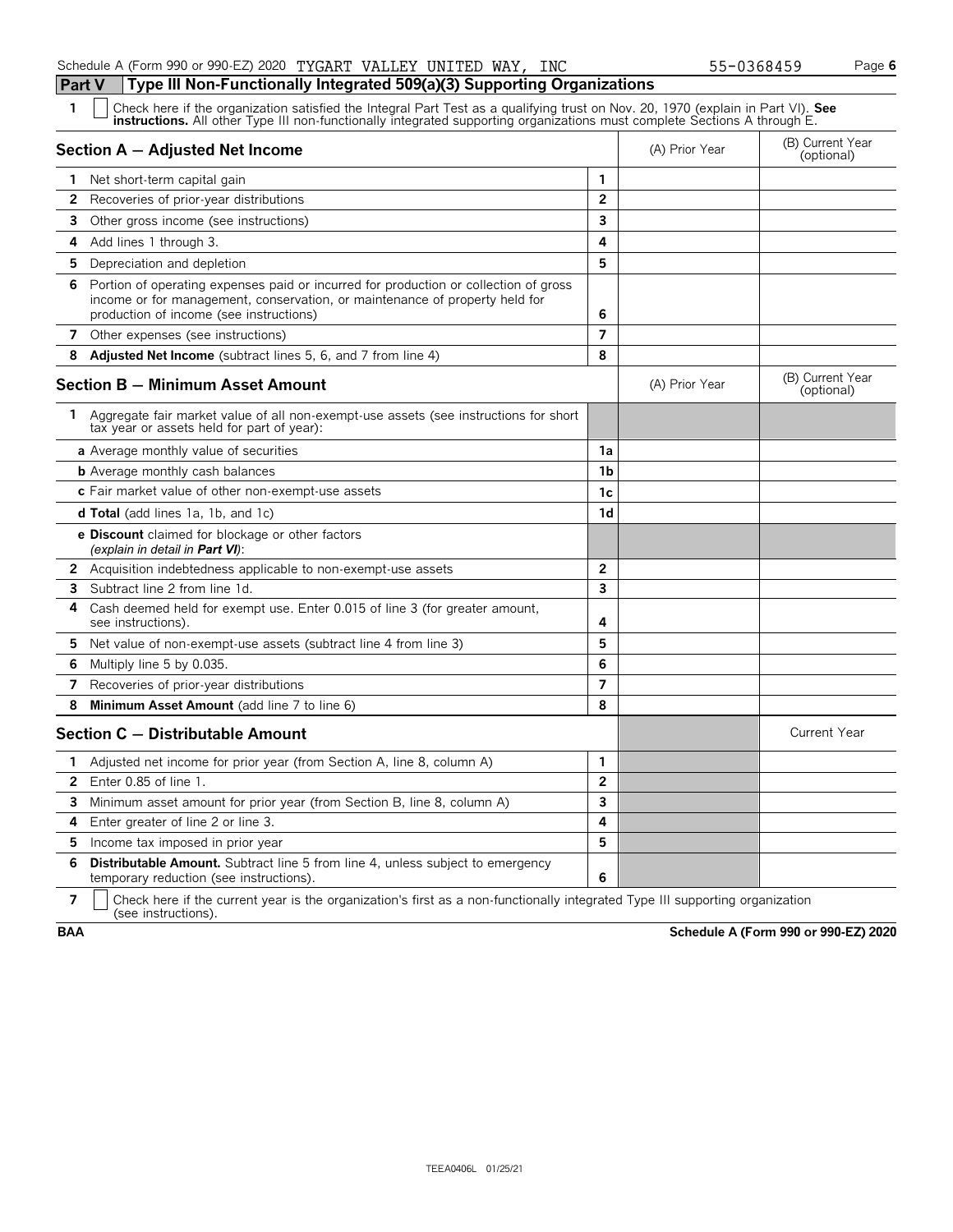|              | Type III Non-Functionally Integrated 509(a)(3) Supporting Organizations (continued)<br><b>Part V</b>                                                                          |                                              |                                               |                |                                                  |
|--------------|-------------------------------------------------------------------------------------------------------------------------------------------------------------------------------|----------------------------------------------|-----------------------------------------------|----------------|--------------------------------------------------|
|              | <b>Section D - Distributions</b>                                                                                                                                              |                                              |                                               |                | <b>Current Year</b>                              |
| 1            | Amounts paid to supported organizations to accomplish exempt purposes                                                                                                         |                                              |                                               | 1              |                                                  |
| $\mathbf{2}$ | Amounts paid to perform activity that directly furthers exempt purposes of supported organizations,                                                                           |                                              | 2                                             |                |                                                  |
|              | in excess of income from activity                                                                                                                                             |                                              |                                               |                |                                                  |
| 3            | Administrative expenses paid to accomplish exempt purposes of supported organizations                                                                                         |                                              |                                               | 3<br>4         |                                                  |
| 4            | Amounts paid to acquire exempt-use assets                                                                                                                                     |                                              |                                               | 5              |                                                  |
| 5<br>6       | Qualified set-aside amounts (prior IRS approval required $-$ provide details in Part VI)<br>Other distributions (describe in Part VI). See instructions.                      |                                              |                                               | 6              |                                                  |
| 7            | Total annual distributions. Add lines 1 through 6.                                                                                                                            |                                              |                                               | $\overline{7}$ |                                                  |
| 8            | Distributions to attentive supported organizations to which the organization is responsive (provide details                                                                   |                                              |                                               |                |                                                  |
|              | in Part VI). See instructions.                                                                                                                                                |                                              |                                               | 8              |                                                  |
| 9            | Distributable amount for 2020 from Section C, line 6                                                                                                                          |                                              |                                               | 9              |                                                  |
|              | 10 Line 8 amount divided by line 9 amount                                                                                                                                     |                                              |                                               | 10             |                                                  |
|              | Section E - Distribution Allocations (see instructions)                                                                                                                       | (i)<br><b>Excess</b><br><b>Distributions</b> | (ii)<br><b>Underdistributions</b><br>Pre-2020 |                | (iii)<br><b>Distributable</b><br>Amount for 2020 |
|              | Distributable amount for 2020 from Section C, line 6                                                                                                                          |                                              |                                               |                |                                                  |
|              | 2 Underdistributions, if any, for years prior to 2020 (reasonable<br>cause required $-$ explain in <b>Part VI</b> ). See instructions.                                        |                                              |                                               |                |                                                  |
| 3            | Excess distributions carryover, if any, to 2020                                                                                                                               |                                              |                                               |                |                                                  |
|              | a From 2015                                                                                                                                                                   |                                              |                                               |                |                                                  |
|              | b From 2016                                                                                                                                                                   |                                              |                                               |                |                                                  |
|              | c From 2017.                                                                                                                                                                  |                                              |                                               |                |                                                  |
|              | $d$ From 2018                                                                                                                                                                 |                                              |                                               |                |                                                  |
|              | e From 2019                                                                                                                                                                   |                                              |                                               |                |                                                  |
|              | f Total of lines 3a through 3e                                                                                                                                                |                                              |                                               |                |                                                  |
|              | g Applied to underdistributions of prior years                                                                                                                                |                                              |                                               |                |                                                  |
|              | h Applied to 2020 distributable amount                                                                                                                                        |                                              |                                               |                |                                                  |
|              | i Carryover from 2015 not applied (see instructions)                                                                                                                          |                                              |                                               |                |                                                  |
|              | j Remainder. Subtract lines 3g, 3h, and 3i from line 3f.                                                                                                                      |                                              |                                               |                |                                                  |
| 4            | Distributions for 2020 from Section D,<br>\$<br>line $7:$                                                                                                                     |                                              |                                               |                |                                                  |
|              | a Applied to underdistributions of prior years                                                                                                                                |                                              |                                               |                |                                                  |
|              | <b>b</b> Applied to 2020 distributable amount                                                                                                                                 |                                              |                                               |                |                                                  |
|              | c Remainder. Subtract lines 4a and 4b from line 4.                                                                                                                            |                                              |                                               |                |                                                  |
| 5.           | Remaining underdistributions for years prior to 2020, if any.<br>Subtract lines 3g and 4a from line 2. For result greater than<br>zero, explain in Part VI. See instructions. |                                              |                                               |                |                                                  |
|              | 6 Remaining underdistributions for 2020. Subtract lines 3h and 4b<br>from line 1. For result greater than zero, explain in Part VI. See<br>instructions.                      |                                              |                                               |                |                                                  |
|              | 7 Excess distributions carryover to 2021. Add lines 3j and 4c.                                                                                                                |                                              |                                               |                |                                                  |
|              | 8 Breakdown of line 7:                                                                                                                                                        |                                              |                                               |                |                                                  |
|              | <b>a</b> Excess from $2016$                                                                                                                                                   |                                              |                                               |                |                                                  |
|              | $b$ Excess from 2017.                                                                                                                                                         |                                              |                                               |                |                                                  |
|              | <b>c</b> Excess from 2018                                                                                                                                                     |                                              |                                               |                |                                                  |
|              | $d$ Excess from 2019.                                                                                                                                                         |                                              |                                               |                |                                                  |
|              | <b>e</b> Excess from 2020                                                                                                                                                     |                                              |                                               |                |                                                  |

**BAA Schedule A (Form 990 or 990-EZ) 2020**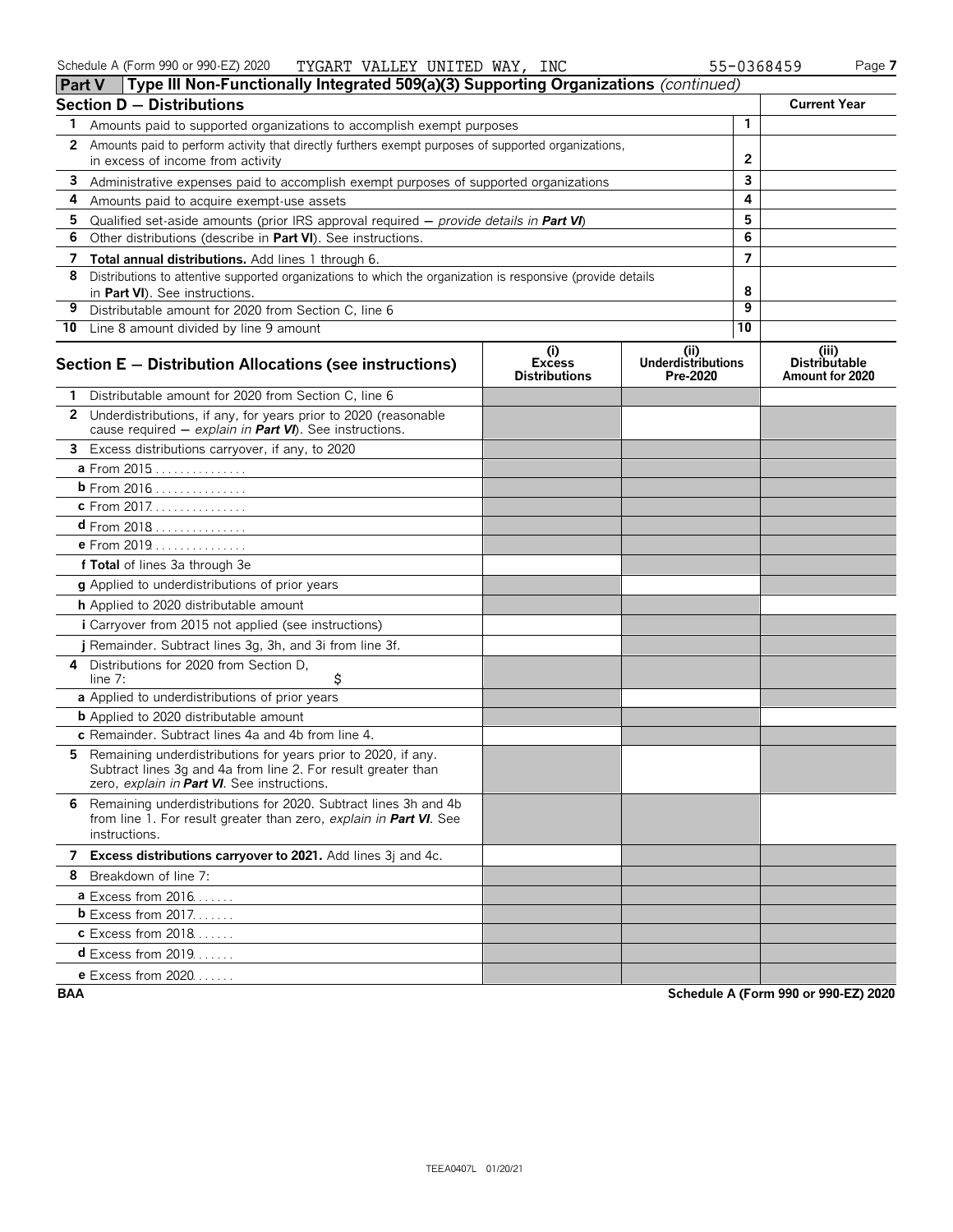| Schedule A (Form 990 or 990-EZ) 2020                                                                                                                                                                                                                                                                                                                                                                                                                                                                                                                                                                    |       | TYGART VALLEY UNITED WAY, INC |                     |      | 55-0368459 | Page 8 |  |  |
|---------------------------------------------------------------------------------------------------------------------------------------------------------------------------------------------------------------------------------------------------------------------------------------------------------------------------------------------------------------------------------------------------------------------------------------------------------------------------------------------------------------------------------------------------------------------------------------------------------|-------|-------------------------------|---------------------|------|------------|--------|--|--|
| <b>Part VI</b><br>Supplemental Information. Provide the explanations required by Part II, line 10; Part II, line 17a or 17b; Part<br>III, line 12; Part IV, Section A, lines 1, 2, 3b, 3c, 4b, 4c, 5a, 6, 9a, 9b, 9c, 11a, 11b, and 11c; Part IV, S<br>B, lines 1 and 2; Part IV, Section C, line 1; Part IV, Section D, lines 2 and 3; Part IV, Section E, lines 1c, 2a, 2b,<br>3a, and 3b; Part V, line 1; Part V, Section B, line 1e; Part V, Section D, lines 5, 6, and 8; and Part V, Section E,<br>lines 2, 5, and 6. Also complete this part for any additional information. (See instructions.) |       |                               |                     |      |            |        |  |  |
| Part II, Line 10 - Other Income                                                                                                                                                                                                                                                                                                                                                                                                                                                                                                                                                                         |       |                               |                     |      |            |        |  |  |
| Nature and Source                                                                                                                                                                                                                                                                                                                                                                                                                                                                                                                                                                                       | 2020  |                               | 2019                | 2018 | 2017       | 2016   |  |  |
| OTHER INCOME                                                                                                                                                                                                                                                                                                                                                                                                                                                                                                                                                                                            | Total | $0$ .                         | 216,077.<br>216,077 |      | $0$ .      |        |  |  |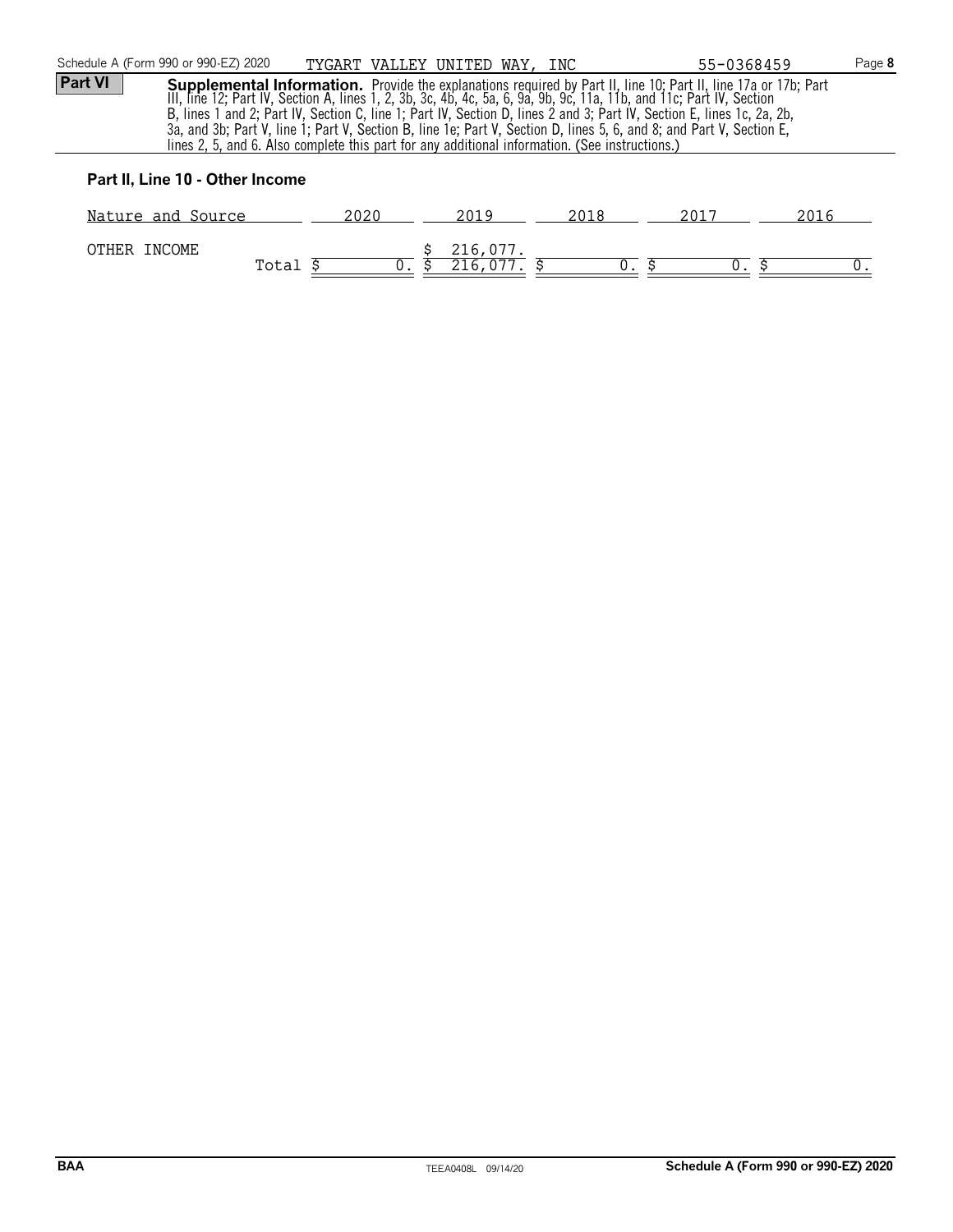| <b>Schedule B</b> |     | 1545-0047<br>OMB No. |
|-------------------|-----|----------------------|
|                   | - - |                      |

**(Form 990, 990-EZ,**

## **Schedule of Contributors**

| (Form 990, 990-EZ,                                     |                                                         | 2020 |
|--------------------------------------------------------|---------------------------------------------------------|------|
| or 990-PF)                                             | Attach to Form 990. Form 990-EZ, or Form 990-PF.        |      |
| Department of the Treasury<br>Internal Revenue Service | ► Go to www.irs.gov/Form990 for the latest information. |      |

| Internal Revenue Service              | $\triangleright$ Go to www.irs.gov/Form990 for the latest information.             |                                |
|---------------------------------------|------------------------------------------------------------------------------------|--------------------------------|
| Name of the organization              |                                                                                    | Employer identification number |
|                                       | TYGART VALLEY UNITED WAY, INC                                                      | 55-0368459                     |
| <b>Organization type</b> (check one): |                                                                                    |                                |
| Filers of:                            | Section:                                                                           |                                |
| Form 990 or 990-EZ                    | ΙXΙ<br>$501(c)$ $(3)$ (enter number) organization                                  |                                |
|                                       | $4947(a)(1)$ nonexempt charitable trust <b>not</b> treated as a private foundation |                                |
|                                       | 527 political organization                                                         |                                |
| Form 990-PF                           | 501(c)(3) exempt private foundation                                                |                                |
|                                       | 4947(a)(1) nonexempt charitable trust treated as a private foundation              |                                |
|                                       |                                                                                    |                                |

Check if your organization is covered by the **General Rule** or a **Special Rule.**

Note: Only a section 501(c)(7), (8), or (10) organization can check boxes for both the General Rule and a Special Rule. See instructions.

501(c)(3) taxable private foundation

#### **General Rule**

For an organization filing Form 990, 990-EZ, or 990-PF that received, during the year, contributions totaling \$5,000 or more (in money or property) from any one contributor. Complete Parts I and II. See instructions for determining a contributor's total contributions.

#### **Special Rules**

For an organization described in section 501(c)(3) filing Form 990 or 990-EZ that met the 33-1/3% support test of the regulations under sections 509(a)(1) and 170(b)(1)(A)(vi), that checked Schedule A (Form 990 or 990-EZ), Part II, line 13, 16a, or 16b, and that received from any one contributor, during the year, total contributions of the greater of (**1**) \$5,000; or (**2**) 2% of the amount on (i) Form 990, Part VIII, line 1h; or (ii) Form 990-EZ, line 1. Complete Parts I and II. X

For an organization described in section 501(c)(7), (8), or (10) filing Form 990 or 990-EZ that received from any one contributor, during the year, total contributions of more than \$1,000 *exclusively* for religious, charitable, scientific, literary, or educational purposes, or for the prevention of cruelty to children or animals. Complete Parts I (entering 'N/A' in column (b) instead of the contributor name and address), II, and III.

For an organization described in section 501(c)(7), (8), or (10) filing Form 990 or 990-EZ that received from any one contributor, during the year, contributions *exclusively* for religious, charitable, etc., purposes, but no such contributions totaled more than \$1,000. If this box is checked, enter here the total contributions that were received during the year for an *exclusively* religious, charitable, etc., purpose. Don't complete any of the parts unless the **General Rule** applies to this organization because it received *nonexclusively* religious, charitable, etc., contributions totaling \$5,000 or more during the year .  $\blacktriangleright$ \$

**Caution:** An organization that isn't covered by the General Rule and/or the Special Rules doesn't file Schedule B (Form 990, 990-EZ, or 990-PF), but it **must** answer 'No' on Part IV, line 2, of its Form 990; or check the box on line H of its Form 990-EZ or on its Form 990-PF, Part I, line 2, to certify that it doesn't meet the filing requirements of Schedule B (Form 990, 990-EZ, or 990-PF).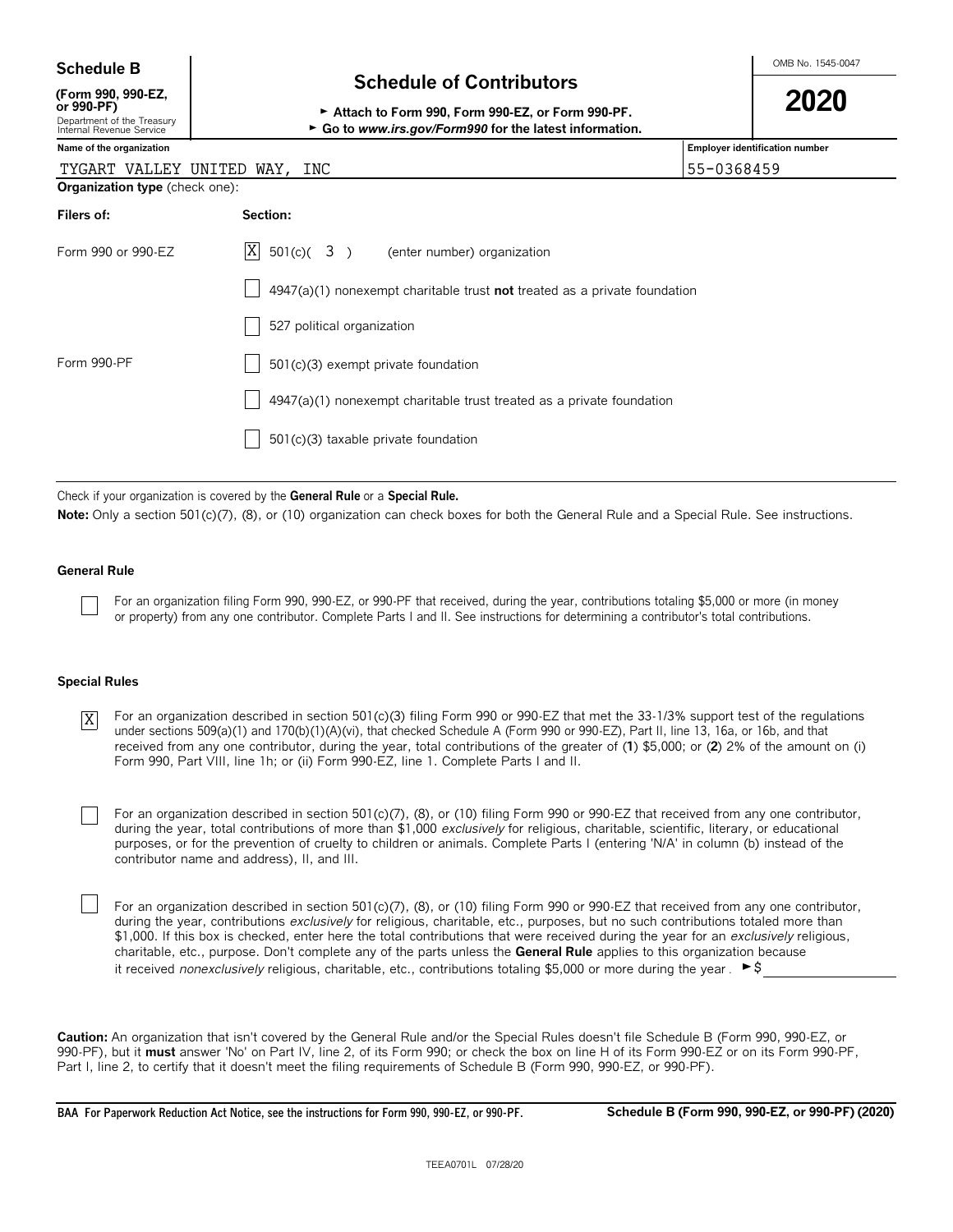| Schedule B (Form 990, 990-EZ, or 990-PF) (2020) |                                       | Page $\blacktriangle$ |
|-------------------------------------------------|---------------------------------------|-----------------------|
| Name of organization                            | <b>Employer identification number</b> |                       |
| INC<br>TYGART VALLEY UNITED WAY,                | 155-0368459                           |                       |

| Part I          | Contributors (see instructions). Use duplicate copies of Part I if additional space is needed. |                               |                                                                                  |
|-----------------|------------------------------------------------------------------------------------------------|-------------------------------|----------------------------------------------------------------------------------|
| (a)<br>No.      | (b)<br>Name, address, and ZIP + 4                                                              | (c)<br>Total<br>contributions | (d)<br>Type of contribution                                                      |
| $\frac{1}{2}$   | ROTARY CLUB OF SOUTH FAIRMONT                                                                  |                               | X<br>Person<br>Payroll                                                           |
|                 | PO BOX 231<br>______________________                                                           | ¦\$<br>51,861.                | Noncash                                                                          |
|                 | FAIRMONT, WV 26554<br>--------------------                                                     |                               | (Complete Part II for<br>noncash contributions.)                                 |
| (a)<br>No.      | (b)<br>Name, address, and ZIP + 4                                                              | (c)<br>Total<br>contributions | (d)<br>Type of contribution                                                      |
| $2 \rightarrow$ | PHILANTHROPY WEST VIRGINIA                                                                     |                               | $\overline{X}$<br>Person                                                         |
|                 | 191 SCOTT AVE                                                                                  | S,<br>20,992.                 | Payroll<br>Noncash                                                               |
|                 | MORGANTOWN, WV 26508                                                                           |                               | (Complete Part II for<br>noncash contributions.)                                 |
| (a)<br>No.      | (b)<br>Name, address, and ZIP + 4                                                              | (c)<br>Total<br>contributions | (d)<br>Type of contribution                                                      |
| $\frac{3}{2}$   | CHRIST EPISCOPAL CHURCH                                                                        |                               | $\overline{X}$<br>Person                                                         |
|                 | 405 9TH STREET<br>_ _ _ _ _ _ _ _ _ _                                                          | l\$<br>33,000.                | Payroll<br>Noncash                                                               |
|                 | FAIRMONT, WV 26554                                                                             |                               | (Complete Part II for<br>noncash contributions.)                                 |
| (a)<br>No.      | (b)<br>Name, address, and ZIP + 4                                                              | (c)<br>Total<br>contributions | (d)<br>Type of contribution                                                      |
| 4               | CITY OF FAIRMONT                                                                               |                               | $\overline{X}$<br>Person                                                         |
|                 | 200 JACKSON STREET                                                                             | \$<br>46,993.                 | Payroll<br>Noncash                                                               |
|                 | FAIRMONT, WV 26554<br>$- - - - - - - - -$                                                      |                               | (Complete Part II for<br>noncash contributions.)                                 |
| (a)             | (b)                                                                                            |                               |                                                                                  |
| Ńó.             | Name, address, and ZIP + 4                                                                     | (c)<br>Total<br>contributions | (d)<br>Type of contribution                                                      |
|                 |                                                                                                |                               | Person<br>Payroll<br>Noncash                                                     |
|                 |                                                                                                |                               | (Complete Part II for<br>noncash contributions.)                                 |
| (a)<br>No.      | (b)<br>Name, address, and ZIP + 4                                                              | (c)<br>Total<br>contributions | (d)<br>Type of contribution                                                      |
|                 |                                                                                                |                               | Person<br>Payroll<br>Noncash<br>(Complete Part II for<br>noncash contributions.) |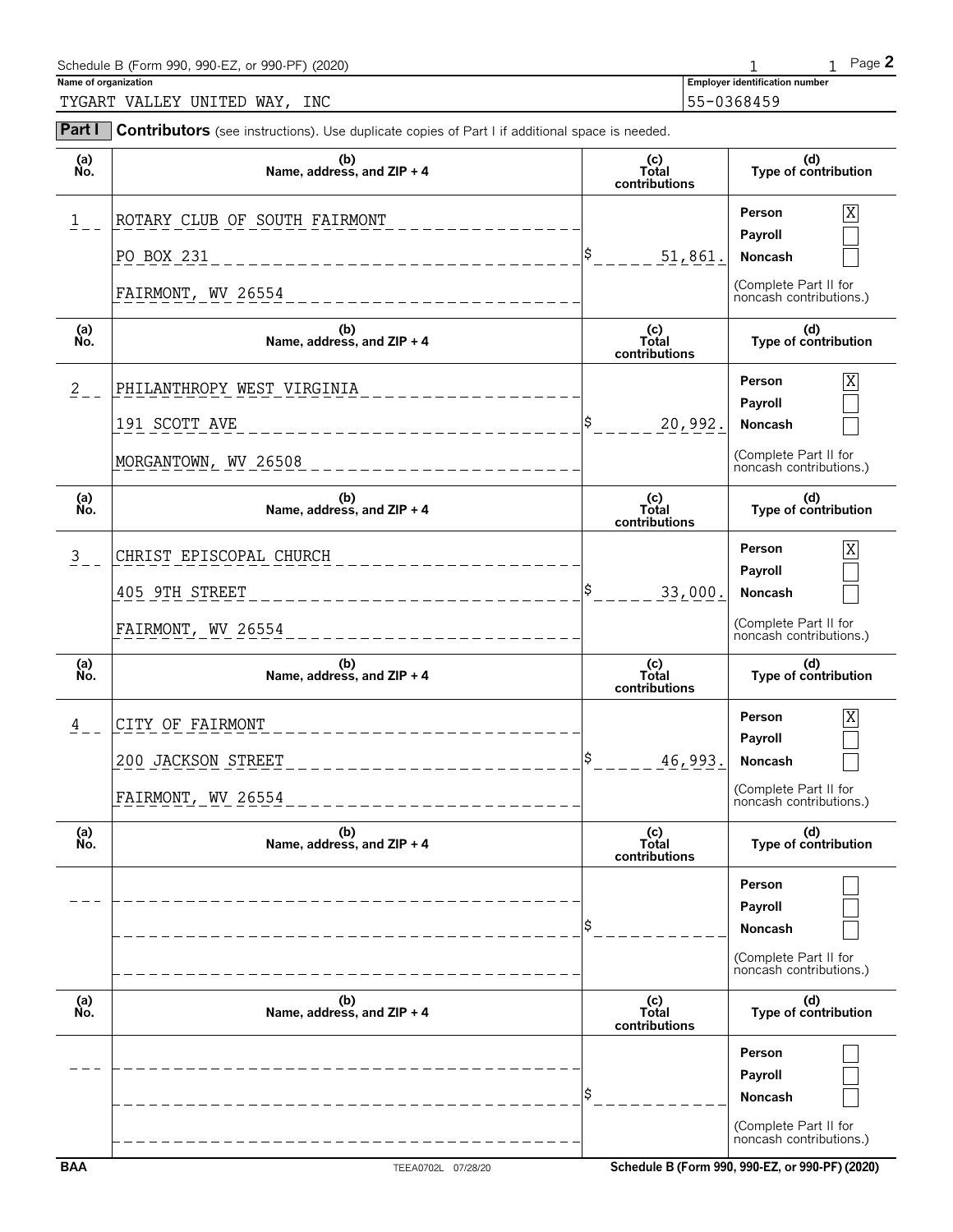| Schedule B (Form 990, 990-EZ, or 990-PF) (2020) |            |                                | $P$ aqe $\bullet$ |
|-------------------------------------------------|------------|--------------------------------|-------------------|
| Name of organization                            |            | Employer identification number |                   |
| INC<br>WAY<br>TYGART<br>VALLEY<br>UNITED        | 55-0368459 |                                |                   |

**Part II** Noncash Property (see instructions). Use duplicate copies of Part II if additional space is needed.

| (a) No.<br>from<br>Part I | (b)<br>Description of noncash property given | (c)<br>FMV (or estimate)<br>(See instructions.) | (d)<br>Date received |
|---------------------------|----------------------------------------------|-------------------------------------------------|----------------------|
|                           | $\mathrm{N}/\mathrm{A}$                      |                                                 |                      |
|                           |                                              | \$                                              |                      |
| (a) No.<br>from<br>Part I | (b)<br>Description of noncash property given | (c)<br>FMV (or estimate)<br>(See instructions.) | (d)<br>Date received |
|                           |                                              |                                                 |                      |
|                           |                                              | \$                                              |                      |
| (a) No.<br>from<br>Part I | (b)<br>Description of noncash property given | (c)<br>FMV (or estimate)<br>(See instructions.) | (d)<br>Date received |
|                           |                                              |                                                 |                      |
|                           |                                              | \$                                              |                      |
| (a) No.<br>from<br>Part I | (b)<br>Description of noncash property given | (c)<br>FMV (or estimate)<br>(See instructions.) | (d)<br>Date received |
|                           |                                              |                                                 |                      |
|                           |                                              | \$                                              |                      |
| (a) No.<br>from<br>Part I | (b)<br>Description of noncash property given | (c)<br>FMV (or estimate)<br>(See instructions.) | (d)<br>Date received |
|                           |                                              |                                                 |                      |
|                           |                                              | Ś                                               |                      |
| (a) No.<br>from<br>Part I | (b)<br>Description of noncash property given | (c)<br>FMV (or estimate)<br>(See instructions.) | (d)<br>Date received |
|                           |                                              |                                                 |                      |
|                           |                                              |                                                 |                      |
| <b>BAA</b>                |                                              | Schedule B (Form 990, 990-EZ, or 990-PF) (2020) |                      |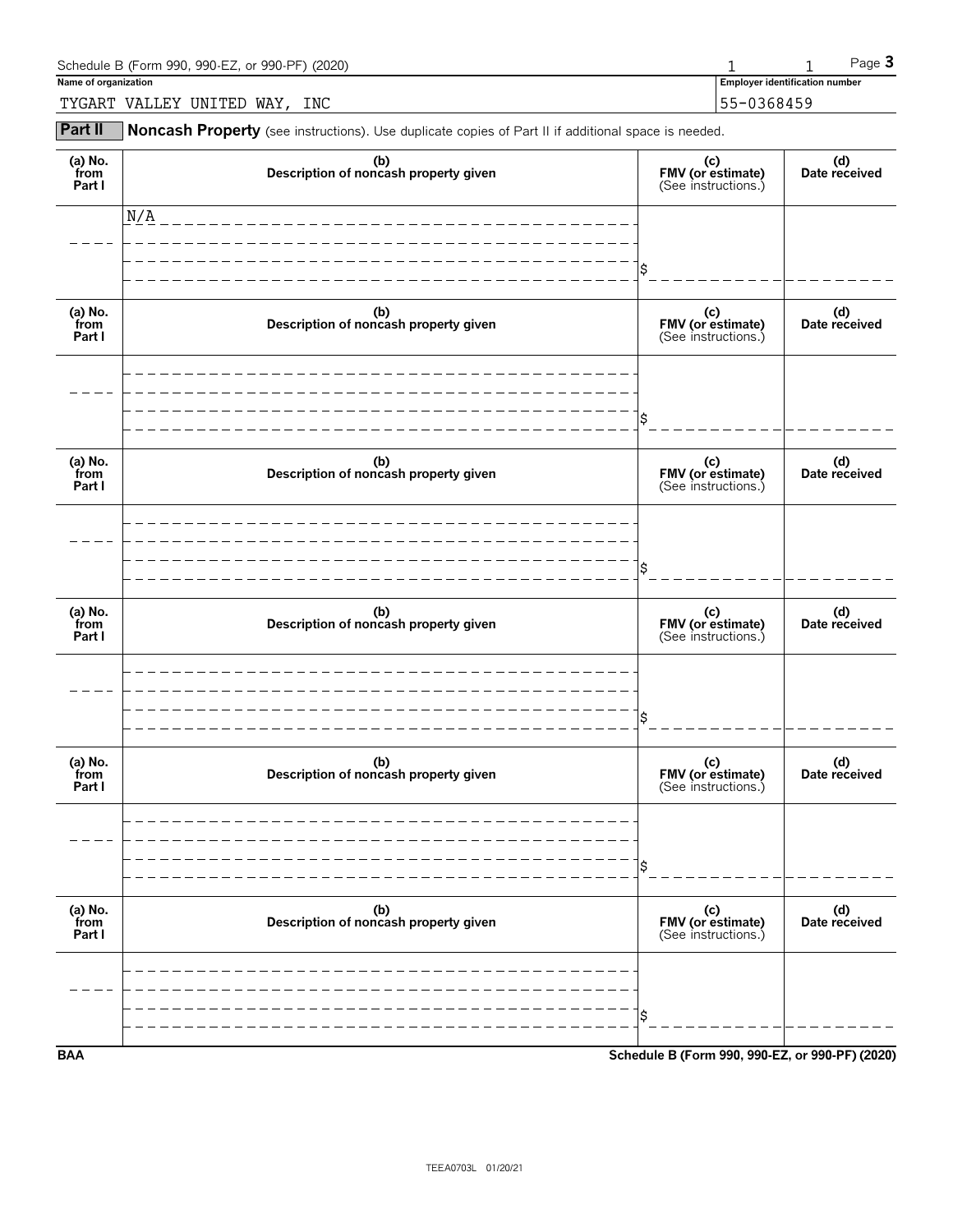|                           | Schedule B (Form 990, 990-EZ, or 990-PF) (2020)                                                                                                                                                                                                                                                                                                                                                                                                                                                                                        |                       |  | Page 4                                              |
|---------------------------|----------------------------------------------------------------------------------------------------------------------------------------------------------------------------------------------------------------------------------------------------------------------------------------------------------------------------------------------------------------------------------------------------------------------------------------------------------------------------------------------------------------------------------------|-----------------------|--|-----------------------------------------------------|
| Name of organization      | TYGART VALLEY UNITED WAY, INC                                                                                                                                                                                                                                                                                                                                                                                                                                                                                                          |                       |  | <b>Employer identification number</b><br>55-0368459 |
| Part III                  | Exclusively religious, charitable, etc., contributions to organizations described in section 501(c)(7), (8),<br>or (10) that total more than \$1,000 for the year from any one contributor. Complete columns (a) through (e) and<br>the following line entry. For organizations completing Part III, enter the total of exclusively religious, charitable, etc.,<br>contributions of \$1,000 or less for the year. (Enter this information once. See instructions.)<br>Use duplicate copies of Part III if additional space is needed. |                       |  | ►\$<br>$  N/A$                                      |
| (a)<br>No. from<br>Part I | (b) Purpose of gift                                                                                                                                                                                                                                                                                                                                                                                                                                                                                                                    | (c) Use of gift       |  | (d) Description of how gift is held                 |
|                           | N/A _________________                                                                                                                                                                                                                                                                                                                                                                                                                                                                                                                  | _____________________ |  |                                                     |
|                           |                                                                                                                                                                                                                                                                                                                                                                                                                                                                                                                                        |                       |  |                                                     |
|                           |                                                                                                                                                                                                                                                                                                                                                                                                                                                                                                                                        |                       |  |                                                     |
|                           | Transferee's name, address, and ZIP + 4                                                                                                                                                                                                                                                                                                                                                                                                                                                                                                | (e) Transfer of gift  |  | Relationship of transferor to transferee            |
|                           |                                                                                                                                                                                                                                                                                                                                                                                                                                                                                                                                        |                       |  |                                                     |
| (a)<br>No. from<br>Part I | (b) Purpose of gift                                                                                                                                                                                                                                                                                                                                                                                                                                                                                                                    | (c) Use of gift       |  | (d) Description of how gift is held                 |
|                           |                                                                                                                                                                                                                                                                                                                                                                                                                                                                                                                                        |                       |  |                                                     |
|                           |                                                                                                                                                                                                                                                                                                                                                                                                                                                                                                                                        | (e) Transfer of gift  |  |                                                     |
|                           | Transferee's name, address, and ZIP + 4                                                                                                                                                                                                                                                                                                                                                                                                                                                                                                |                       |  | Relationship of transferor to transferee            |
|                           |                                                                                                                                                                                                                                                                                                                                                                                                                                                                                                                                        |                       |  |                                                     |
|                           |                                                                                                                                                                                                                                                                                                                                                                                                                                                                                                                                        |                       |  |                                                     |
| (a)<br>No. from<br>Part I | (b) Purpose of gift                                                                                                                                                                                                                                                                                                                                                                                                                                                                                                                    | (c) Use of gift       |  | (d) Description of how gift is held                 |
|                           |                                                                                                                                                                                                                                                                                                                                                                                                                                                                                                                                        |                       |  |                                                     |
|                           |                                                                                                                                                                                                                                                                                                                                                                                                                                                                                                                                        | (e) Transfer of gift  |  |                                                     |
|                           | Transferee's name, address, and ZIP + 4                                                                                                                                                                                                                                                                                                                                                                                                                                                                                                |                       |  | Relationship of transferor to transferee            |
|                           |                                                                                                                                                                                                                                                                                                                                                                                                                                                                                                                                        |                       |  |                                                     |
|                           |                                                                                                                                                                                                                                                                                                                                                                                                                                                                                                                                        |                       |  |                                                     |
| (a)<br>No. from<br>Part I | (b) Purpose of gift                                                                                                                                                                                                                                                                                                                                                                                                                                                                                                                    | (c) Use of gift       |  | (d) Description of how gift is held                 |
|                           |                                                                                                                                                                                                                                                                                                                                                                                                                                                                                                                                        |                       |  |                                                     |
|                           |                                                                                                                                                                                                                                                                                                                                                                                                                                                                                                                                        |                       |  |                                                     |
|                           | (e) Transfer of gift<br>Transferee's name, address, and ZIP + 4                                                                                                                                                                                                                                                                                                                                                                                                                                                                        |                       |  | Relationship of transferor to transferee            |
|                           |                                                                                                                                                                                                                                                                                                                                                                                                                                                                                                                                        |                       |  |                                                     |
|                           |                                                                                                                                                                                                                                                                                                                                                                                                                                                                                                                                        |                       |  |                                                     |
| <b>BAA</b>                |                                                                                                                                                                                                                                                                                                                                                                                                                                                                                                                                        |                       |  | Schedule B (Form 990, 990-EZ, or 990-PF) (2020)     |
|                           |                                                                                                                                                                                                                                                                                                                                                                                                                                                                                                                                        |                       |  |                                                     |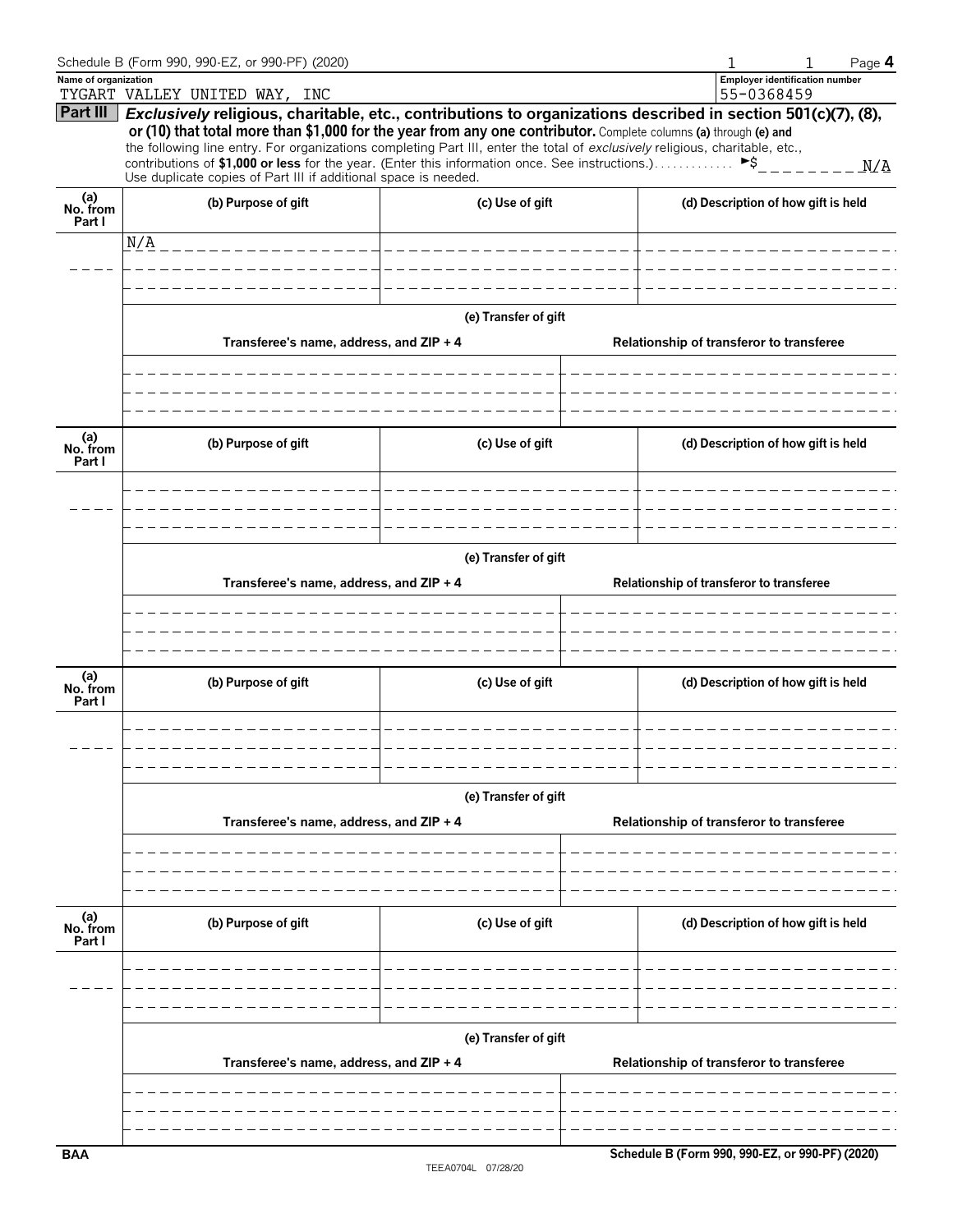| <b>SCHEDULE D</b>                                      |                                                                               | <b>Supplemental Financial Statements</b>                                                                                                                                                                                                                                                                                                                                               |                                                    |                |            | OMB No. 1545-0047                          |  |    |  |
|--------------------------------------------------------|-------------------------------------------------------------------------------|----------------------------------------------------------------------------------------------------------------------------------------------------------------------------------------------------------------------------------------------------------------------------------------------------------------------------------------------------------------------------------------|----------------------------------------------------|----------------|------------|--------------------------------------------|--|----|--|
| (Form 990)                                             |                                                                               | ► Complete if the organization answered 'Yes' on Form 990,<br>Part IV, line 6, 7, 8, 9, 10, 11a, 11b, 11c, 11d, 11e, 11f, 12a, or 12b.                                                                                                                                                                                                                                                 |                                                    |                | 2020       |                                            |  |    |  |
| Department of the Treasury<br>Internal Revenue Service |                                                                               | Attach to Form 990.<br>► Go to www.irs.gov/Form990 for instructions and the latest information.                                                                                                                                                                                                                                                                                        |                                                    |                |            | <b>Open to Public</b><br><b>Inspection</b> |  |    |  |
| Name of the organization                               |                                                                               |                                                                                                                                                                                                                                                                                                                                                                                        |                                                    |                |            | Employer identification number             |  |    |  |
|                                                        |                                                                               |                                                                                                                                                                                                                                                                                                                                                                                        |                                                    |                |            |                                            |  |    |  |
| Part I                                                 | TYGART VALLEY UNITED WAY, INC                                                 | Organizations Maintaining Donor Advised Funds or Other Similar Funds or Accounts.                                                                                                                                                                                                                                                                                                      |                                                    |                | 55-0368459 |                                            |  |    |  |
|                                                        |                                                                               | Complete if the organization answered 'Yes' on Form 990, Part IV, line 6.                                                                                                                                                                                                                                                                                                              |                                                    |                |            |                                            |  |    |  |
|                                                        |                                                                               | (a) Donor advised funds                                                                                                                                                                                                                                                                                                                                                                |                                                    |                |            | (b) Funds and other accounts               |  |    |  |
| 1.                                                     | Total number at end of year                                                   |                                                                                                                                                                                                                                                                                                                                                                                        |                                                    |                |            |                                            |  |    |  |
| 2                                                      | Aggregate value of contributions to (during year).                            |                                                                                                                                                                                                                                                                                                                                                                                        |                                                    |                |            |                                            |  |    |  |
| 3                                                      | Aggregate value of grants from (during year)                                  |                                                                                                                                                                                                                                                                                                                                                                                        |                                                    |                |            |                                            |  |    |  |
| 4                                                      | Aggregate value at end of year                                                |                                                                                                                                                                                                                                                                                                                                                                                        |                                                    |                |            |                                            |  |    |  |
| 5                                                      |                                                                               | Did the organization inform all donors and donor advisors in writing that the assets held in donor advised funds<br>are the organization's property, subject to the organization's exclusive legal control?                                                                                                                                                                            |                                                    |                |            | Yes                                        |  | No |  |
| 6                                                      |                                                                               | Did the organization inform all grantees, donors, and donor advisors in writing that grant funds can be used only for charitable purposes and not for the benefit of the donor or donor advisor, or for any other purpose conf                                                                                                                                                         |                                                    |                |            | Yes                                        |  | No |  |
| Part II                                                | <b>Conservation Easements.</b>                                                |                                                                                                                                                                                                                                                                                                                                                                                        |                                                    |                |            |                                            |  |    |  |
|                                                        |                                                                               | Complete if the organization answered 'Yes' on Form 990, Part IV, line 7.                                                                                                                                                                                                                                                                                                              |                                                    |                |            |                                            |  |    |  |
| $\mathbf{1}$                                           |                                                                               | Purpose(s) of conservation easements held by the organization (check all that apply).                                                                                                                                                                                                                                                                                                  |                                                    |                |            |                                            |  |    |  |
|                                                        | Preservation of land for public use (for example, recreation or education)    |                                                                                                                                                                                                                                                                                                                                                                                        | Preservation of a historically important land area |                |            |                                            |  |    |  |
|                                                        | Protection of natural habitat                                                 |                                                                                                                                                                                                                                                                                                                                                                                        | Preservation of a certified historic structure     |                |            |                                            |  |    |  |
|                                                        | Preservation of open space                                                    |                                                                                                                                                                                                                                                                                                                                                                                        |                                                    |                |            |                                            |  |    |  |
| last day of the tax year.                              |                                                                               | 2 Complete lines 2a through 2d if the organization held a qualified conservation contribution in the form of a conservation easement on the                                                                                                                                                                                                                                            |                                                    |                |            |                                            |  |    |  |
|                                                        |                                                                               |                                                                                                                                                                                                                                                                                                                                                                                        |                                                    |                |            | Held at the End of the Tax Year            |  |    |  |
|                                                        |                                                                               |                                                                                                                                                                                                                                                                                                                                                                                        |                                                    | 2a             |            |                                            |  |    |  |
|                                                        |                                                                               |                                                                                                                                                                                                                                                                                                                                                                                        |                                                    | 2 <sub>b</sub> |            |                                            |  |    |  |
|                                                        |                                                                               | c Number of conservation easements on a certified historic structure included in (a)                                                                                                                                                                                                                                                                                                   |                                                    | 2c             |            |                                            |  |    |  |
|                                                        |                                                                               | d Number of conservation easements included in (c) acquired after 7/25/06, and not on a historic                                                                                                                                                                                                                                                                                       |                                                    |                |            |                                            |  |    |  |
|                                                        |                                                                               |                                                                                                                                                                                                                                                                                                                                                                                        |                                                    | 2d             |            |                                            |  |    |  |
| tax year $\blacktriangleright$                         |                                                                               | 3 Number of conservation easements modified, transferred, released, extinguished, or terminated by the organization during the                                                                                                                                                                                                                                                         |                                                    |                |            |                                            |  |    |  |
|                                                        | Number of states where property subject to conservation easement is located ► |                                                                                                                                                                                                                                                                                                                                                                                        |                                                    |                |            |                                            |  |    |  |
|                                                        |                                                                               | Does the organization have a written policy regarding the periodic monitoring, inspection, handling of violations,                                                                                                                                                                                                                                                                     |                                                    |                |            |                                            |  |    |  |
|                                                        |                                                                               |                                                                                                                                                                                                                                                                                                                                                                                        |                                                    |                |            | Yes                                        |  | No |  |
| 6                                                      |                                                                               | Staff and volunteer hours devoted to monitoring, inspecting, handling of violations, and enforcing conservation easements during the year                                                                                                                                                                                                                                              |                                                    |                |            |                                            |  |    |  |
| ►\$                                                    |                                                                               | 7 Amount of expenses incurred in monitoring, inspecting, handling of violations, and enforcing conservation easements during the year                                                                                                                                                                                                                                                  |                                                    |                |            |                                            |  |    |  |
|                                                        |                                                                               | 8 Does each conservation easement reported on line 2(d) above satisfy the requirements of section 170(h)(4)(B)(i)                                                                                                                                                                                                                                                                      |                                                    |                |            | <b>TYes</b>                                |  | No |  |
| 9<br>conservation easements.                           |                                                                               | In Part XIII, describe how the organization reports conservation easements in its revenue and expense statement and balance sheet, and<br>include, if applicable, the text of the footnote to the organization's financial statements that describes the organization's accounting for                                                                                                 |                                                    |                |            |                                            |  |    |  |
| Part III                                               |                                                                               | Organizations Maintaining Collections of Art, Historical Treasures, or Other Similar Assets.<br>Complete if the organization answered 'Yes' on Form 990, Part IV, line 8.                                                                                                                                                                                                              |                                                    |                |            |                                            |  |    |  |
|                                                        |                                                                               | 1a If the organization elected, as permitted under FASB ASC 958, not to report in its revenue statement and balance sheet works of art,<br>historical treasures, or other similar assets held for public exhibition, education, or research in furtherance of public service, provide in<br>Part XIII the text of the footnote to its financial statements that describes these items. |                                                    |                |            |                                            |  |    |  |
|                                                        | following amounts relating to these items:                                    | <b>b</b> If the organization elected, as permitted under FASB ASC 958, to report in its revenue statement and balance sheet works of art,<br>historical treasures, or other similar assets held for public exhibition, education, or research in furtherance of public service, provide the                                                                                            |                                                    |                |            |                                            |  |    |  |
| (i)                                                    |                                                                               |                                                                                                                                                                                                                                                                                                                                                                                        |                                                    |                |            |                                            |  |    |  |
|                                                        |                                                                               | and the contract of the contract of the contract of the contract of the contract of the contract of the contract of                                                                                                                                                                                                                                                                    |                                                    |                |            |                                            |  |    |  |
|                                                        |                                                                               |                                                                                                                                                                                                                                                                                                                                                                                        |                                                    |                |            |                                            |  |    |  |

| 2 If the organization received or held works of art, historical treasures, or other similar assets for financial gain, provide the following<br>amounts required to be reported under FASB ASC 958 relating to these items: |  |
|-----------------------------------------------------------------------------------------------------------------------------------------------------------------------------------------------------------------------------|--|
|                                                                                                                                                                                                                             |  |
|                                                                                                                                                                                                                             |  |

| BAA For Paperwork Reduction Act Notice, see the Instructions for Form 990. | TEEA3301L 08/18/20 | Schedule D (Form 990) 2020 |
|----------------------------------------------------------------------------|--------------------|----------------------------|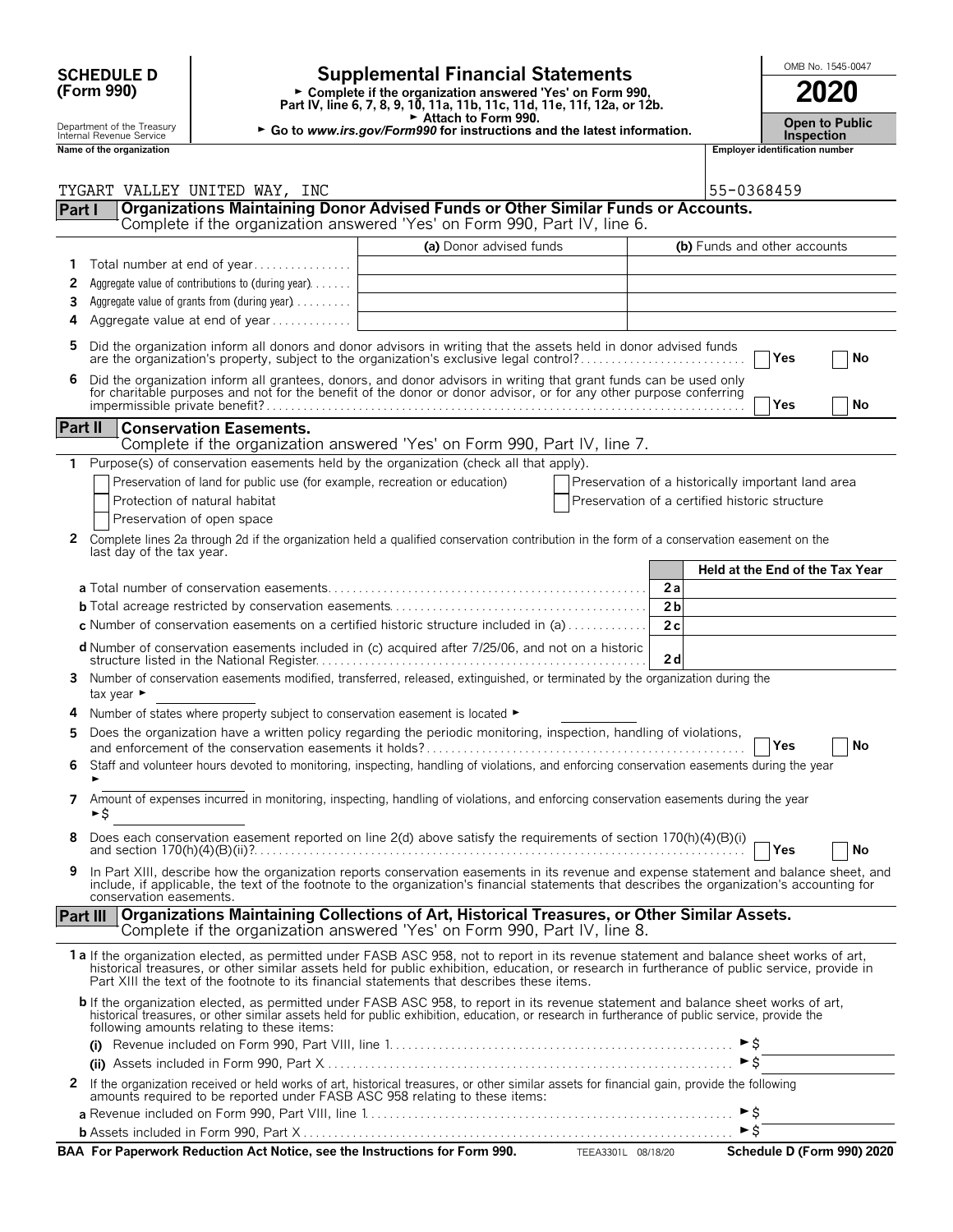| Schedule D (Form 990) 2020 TYGART VALLEY UNITED WAY, INC                                                                                                                                                                  |                  |                                         |                                    |                                 | 55-0368459                 |                     | Page 2    |
|---------------------------------------------------------------------------------------------------------------------------------------------------------------------------------------------------------------------------|------------------|-----------------------------------------|------------------------------------|---------------------------------|----------------------------|---------------------|-----------|
| Organizations Maintaining Collections of Art, Historical Treasures, or Other Similar Assets (continued)<br><b>Part III</b>                                                                                                |                  |                                         |                                    |                                 |                            |                     |           |
| Using the organization's acquisition, accession, and other records, check any of the following that make significant use of its collection<br>3.<br>items (check all that apply):                                         |                  |                                         |                                    |                                 |                            |                     |           |
| Public exhibition<br>a                                                                                                                                                                                                    |                  | d                                       | Loan or exchange program           |                                 |                            |                     |           |
| Scholarly research<br>b                                                                                                                                                                                                   |                  | Other<br>е                              |                                    |                                 |                            |                     |           |
| Preservation for future generations<br>С                                                                                                                                                                                  |                  |                                         |                                    |                                 |                            |                     |           |
| Provide a description of the organization's collections and explain how they further the organization's exempt purpose in<br>4<br>Part XIII.                                                                              |                  |                                         |                                    |                                 |                            |                     |           |
| During the year, did the organization solicit or receive donations of art, historical treasures, or other similar assets to be sold to raise funds rather than to be maintained as part of the organization's collection? |                  |                                         |                                    |                                 | Yes                        |                     | <b>No</b> |
| <b>Escrow and Custodial Arrangements.</b> Complete if the organization answered 'Yes' on Form 990, Part IV,<br><b>Part IV</b>                                                                                             |                  |                                         |                                    |                                 |                            |                     |           |
| line 9, or reported an amount on Form 990, Part X, line 21.                                                                                                                                                               |                  |                                         |                                    |                                 |                            |                     |           |
| 1 a Is the organization an agent, trustee, custodian or other intermediary for contributions or other assets not included                                                                                                 |                  |                                         |                                    |                                 | Yes                        |                     | <b>No</b> |
| <b>b</b> If 'Yes,' explain the arrangement in Part XIII and complete the following table:                                                                                                                                 |                  |                                         |                                    |                                 |                            |                     |           |
|                                                                                                                                                                                                                           |                  |                                         |                                    |                                 | Amount                     |                     |           |
|                                                                                                                                                                                                                           |                  |                                         |                                    | - 1 c                           |                            |                     |           |
|                                                                                                                                                                                                                           |                  |                                         |                                    | 1 <sub>d</sub>                  |                            |                     |           |
|                                                                                                                                                                                                                           |                  |                                         |                                    | 1е                              |                            |                     |           |
|                                                                                                                                                                                                                           |                  |                                         |                                    | 1f                              |                            |                     |           |
| 2a Did the organization include an amount on Form 990, Part X, line 21, for escrow or custodial account liability?                                                                                                        |                  |                                         |                                    |                                 | <b>Yes</b>                 |                     | No        |
|                                                                                                                                                                                                                           |                  |                                         |                                    |                                 |                            |                     |           |
|                                                                                                                                                                                                                           |                  |                                         |                                    |                                 |                            |                     |           |
| <b>Part V</b><br>Endowment Funds. Complete if the organization answered 'Yes' on Form 990, Part IV, line 10.                                                                                                              |                  |                                         |                                    |                                 |                            |                     |           |
| <b>1 a</b> Beginning of year balance                                                                                                                                                                                      | (a) Current year | (b) Prior year                          | (c) Two years back                 | (d) Three years back            |                            | (e) Four years back |           |
| <b>b</b> Contributions                                                                                                                                                                                                    |                  |                                         |                                    |                                 |                            |                     |           |
|                                                                                                                                                                                                                           |                  |                                         |                                    |                                 |                            |                     |           |
| c Net investment earnings, gains,<br>and losses                                                                                                                                                                           |                  |                                         |                                    |                                 |                            |                     |           |
| d Grants or scholarships                                                                                                                                                                                                  |                  |                                         |                                    |                                 |                            |                     |           |
| <b>e</b> Other expenditures for facilities                                                                                                                                                                                |                  |                                         |                                    |                                 |                            |                     |           |
| and programs $\ldots \ldots \ldots \ldots \ldots$                                                                                                                                                                         |                  |                                         |                                    |                                 |                            |                     |           |
| f Administrative expenses $\ldots$                                                                                                                                                                                        |                  |                                         |                                    |                                 |                            |                     |           |
| <b>q</b> End of year balance $\dots\dots\dots\dots$                                                                                                                                                                       |                  |                                         |                                    |                                 |                            |                     |           |
| 2 Provide the estimated percentage of the current year end balance (line 1g, column (a)) held as:                                                                                                                         |                  |                                         |                                    |                                 |                            |                     |           |
| a Board designated or quasi-endowment ►<br><b>b</b> Permanent endowment ►                                                                                                                                                 |                  |                                         |                                    |                                 |                            |                     |           |
| c Term endowment ►                                                                                                                                                                                                        | ०                |                                         |                                    |                                 |                            |                     |           |
| The percentages on lines 2a, 2b, and 2c should equal 100%.                                                                                                                                                                |                  |                                         |                                    |                                 |                            |                     |           |
|                                                                                                                                                                                                                           |                  |                                         |                                    |                                 |                            |                     |           |
| 3a Are there endowment funds not in the possession of the organization that are held and administered for the<br>organization by:                                                                                         |                  |                                         |                                    |                                 |                            | Yes                 | No        |
|                                                                                                                                                                                                                           |                  |                                         |                                    |                                 | 3a(i)                      |                     |           |
|                                                                                                                                                                                                                           |                  |                                         |                                    |                                 | 3a(ii)                     |                     |           |
| <b>b</b> If 'Yes' on line 3a(ii), are the related organizations listed as required on Schedule R?                                                                                                                         |                  |                                         |                                    |                                 | 3 <sub>b</sub>             |                     |           |
| 4 Describe in Part XIII the intended uses of the organization's endowment funds.                                                                                                                                          |                  |                                         |                                    |                                 |                            |                     |           |
| <b>Part VI</b> Land, Buildings, and Equipment.                                                                                                                                                                            |                  |                                         |                                    |                                 |                            |                     |           |
| Complete if the organization answered 'Yes' on Form 990, Part IV, line 11a. See Form 990, Part X, line 10.                                                                                                                |                  |                                         |                                    |                                 |                            |                     |           |
| Description of property                                                                                                                                                                                                   |                  | (a) Cost or other basis<br>(investment) | (b) Cost or other<br>basis (other) | (c) Accumulated<br>depreciation |                            | (d) Book value      |           |
|                                                                                                                                                                                                                           |                  |                                         | 28,000.                            |                                 |                            |                     | 28,000.   |
|                                                                                                                                                                                                                           |                  |                                         | 157,000.                           | 6,705.                          |                            |                     | 150,295.  |
| c Leasehold improvements                                                                                                                                                                                                  |                  |                                         |                                    |                                 |                            |                     |           |
|                                                                                                                                                                                                                           |                  |                                         | 13,758.                            | 11,880.                         |                            |                     | 1,878.    |
|                                                                                                                                                                                                                           |                  |                                         | 24,465.                            | 7,274.                          |                            |                     | 17,191.   |
|                                                                                                                                                                                                                           |                  |                                         |                                    |                                 |                            |                     | 197,364.  |
| <b>BAA</b>                                                                                                                                                                                                                |                  |                                         |                                    |                                 | Schedule D (Form 990) 2020 |                     |           |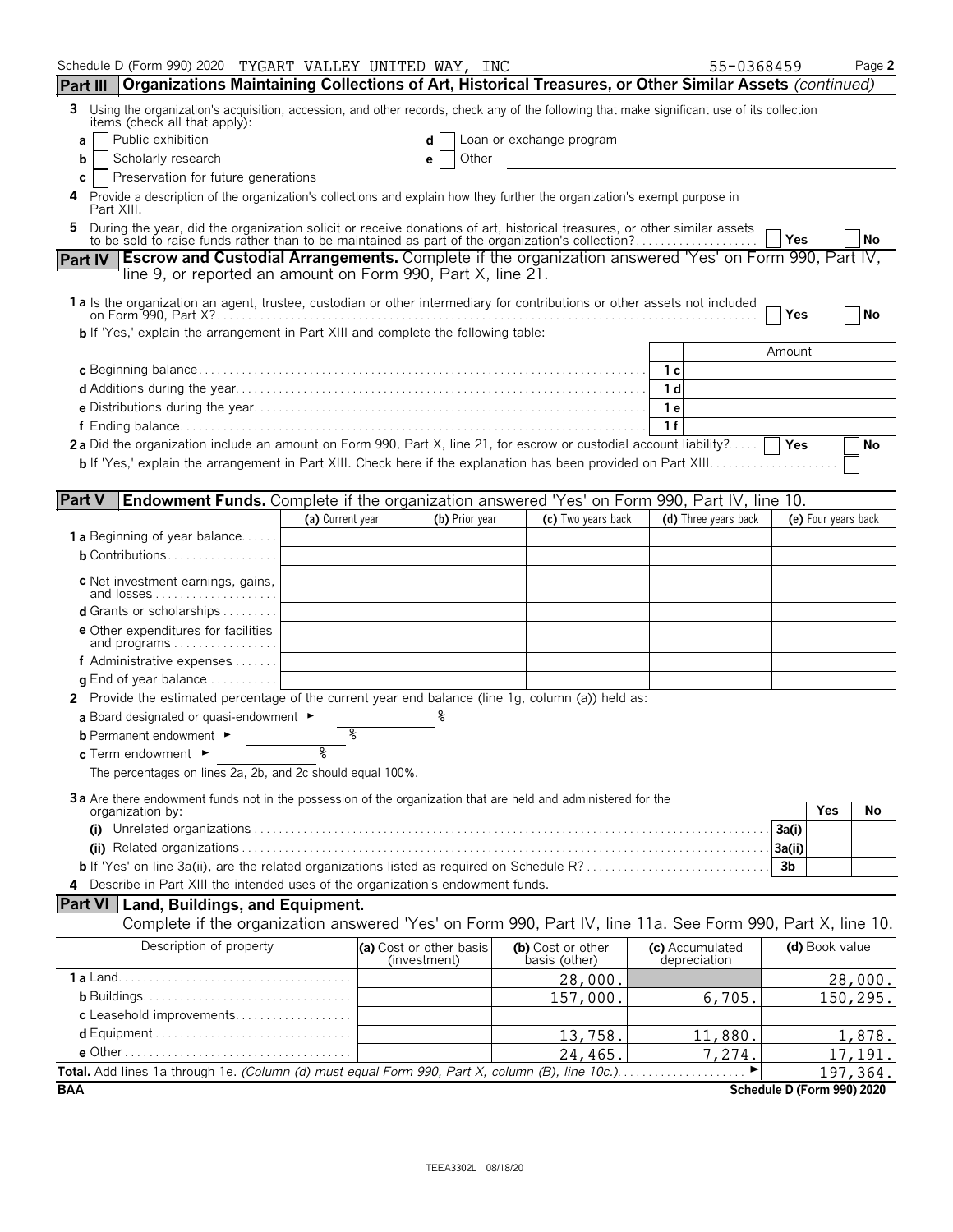|                                     | Part VII   Investments - Other Securities.                                                                                                             |                              | N/A                                                       |                |
|-------------------------------------|--------------------------------------------------------------------------------------------------------------------------------------------------------|------------------------------|-----------------------------------------------------------|----------------|
|                                     | Complete if the organization answered 'Yes' on Form 990, Part IV, line 11b. See Form 990, Part X, line 12.                                             |                              |                                                           |                |
|                                     | (a) Description of security or category (including name of security)                                                                                   | (b) Book value               | (c) Method of valuation: Cost or end-of-year market value |                |
|                                     |                                                                                                                                                        |                              |                                                           |                |
|                                     | (2) Closely held equity interests                                                                                                                      |                              |                                                           |                |
| (3) Other                           | ___________________                                                                                                                                    |                              |                                                           |                |
| <u>(A)</u>                          | ___________________                                                                                                                                    |                              |                                                           |                |
| $\frac{\overline{B}}{\overline{C}}$ | ___________________                                                                                                                                    |                              |                                                           |                |
| (D)                                 | ___________________                                                                                                                                    |                              |                                                           |                |
| (E)                                 | __________________                                                                                                                                     |                              |                                                           |                |
| (F)                                 | __________________                                                                                                                                     |                              |                                                           |                |
| (G)                                 | _________________                                                                                                                                      |                              |                                                           |                |
| (H)                                 |                                                                                                                                                        |                              |                                                           |                |
| $($ l $)$                           |                                                                                                                                                        |                              |                                                           |                |
|                                     | Total. (Column (b) must equal Form 990, Part X, column (B) line 12.)                                                                                   |                              |                                                           |                |
|                                     | Part VIII Investments - Program Related.<br>Complete if the organization answered 'Yes' on Form 990, Part IV, line 11c. See Form 990, Part X, line 13. |                              | N/A                                                       |                |
|                                     | (a) Description of investment                                                                                                                          | (b) Book value               | (c) Method of valuation: Cost or end-of-year market value |                |
| (1)                                 |                                                                                                                                                        |                              |                                                           |                |
| (2)                                 |                                                                                                                                                        |                              |                                                           |                |
| (3)                                 |                                                                                                                                                        |                              |                                                           |                |
| (4)                                 |                                                                                                                                                        |                              |                                                           |                |
| (5)                                 |                                                                                                                                                        |                              |                                                           |                |
| (6)                                 |                                                                                                                                                        |                              |                                                           |                |
| (7)                                 |                                                                                                                                                        |                              |                                                           |                |
| (8)                                 |                                                                                                                                                        |                              |                                                           |                |
| (9)                                 |                                                                                                                                                        |                              |                                                           |                |
| (10)                                |                                                                                                                                                        |                              |                                                           |                |
| Part IX                             | Total. (Column (b) must equal Form 990, Part X, column (B) line 13.).<br><b>Other Assets.</b>                                                          |                              |                                                           |                |
|                                     | Complete if the organization answered 'Yes' on Form 990, Part IV, line 11d. See Form 990, Part X, line 15.                                             | N/A                          |                                                           |                |
|                                     |                                                                                                                                                        | (a) Description              |                                                           | (b) Book value |
| (1)                                 |                                                                                                                                                        |                              |                                                           |                |
| (2)                                 |                                                                                                                                                        |                              |                                                           |                |
| (3)                                 |                                                                                                                                                        |                              |                                                           |                |
| (4)<br>$\overline{(5)}$             |                                                                                                                                                        |                              |                                                           |                |
| (6)                                 |                                                                                                                                                        |                              |                                                           |                |
| (7)                                 |                                                                                                                                                        |                              |                                                           |                |
| (8)                                 |                                                                                                                                                        |                              |                                                           |                |
| (9)                                 |                                                                                                                                                        |                              |                                                           |                |
| (10)                                |                                                                                                                                                        |                              |                                                           |                |
|                                     |                                                                                                                                                        |                              | ▶                                                         |                |
| Part X                              | <b>Other Liabilities.</b><br>Complete if the organization answered 'Yes' on Form 990, Part IV, line 11e or 11f. See Form 990, Part X, line 25.         |                              |                                                           |                |
| 1.                                  |                                                                                                                                                        | (a) Description of liability |                                                           | (b) Book value |
|                                     | (1) Federal income taxes                                                                                                                               |                              |                                                           |                |
| (2)                                 |                                                                                                                                                        |                              |                                                           |                |
| (3)                                 |                                                                                                                                                        |                              |                                                           |                |
| (4)                                 |                                                                                                                                                        |                              |                                                           |                |
| (5)<br>(6)                          |                                                                                                                                                        |                              |                                                           |                |
| (7)                                 |                                                                                                                                                        |                              |                                                           |                |
| (8)                                 |                                                                                                                                                        |                              |                                                           |                |
| (9)                                 |                                                                                                                                                        |                              |                                                           |                |
| (10)                                |                                                                                                                                                        |                              |                                                           |                |
| (11)                                |                                                                                                                                                        |                              |                                                           |                |
|                                     |                                                                                                                                                        |                              |                                                           |                |

**Total.** *(Column (b) must equal Form 990, Part X, column (B) line 25.)*. . . . . . . . . . . . . . . . . . . . . . . . . . . . . . . . . . . . . . . . . . . . . . . . . . . . . . . . . . . . . G

2. Liability for uncertain tax positions. In Part XIII, provide the text of the footnote to the organization's financial statements that reports the organization's liability for uncertain tax positions under FASB ASC 740. Check here if the text of the footnote has been provided in Part XIII. . . . . . . . . . . . . . . . . . . . . . . . . . . . . . . . . . . . . . . . . . . . . . . . . . . . . . . .

 $\Box$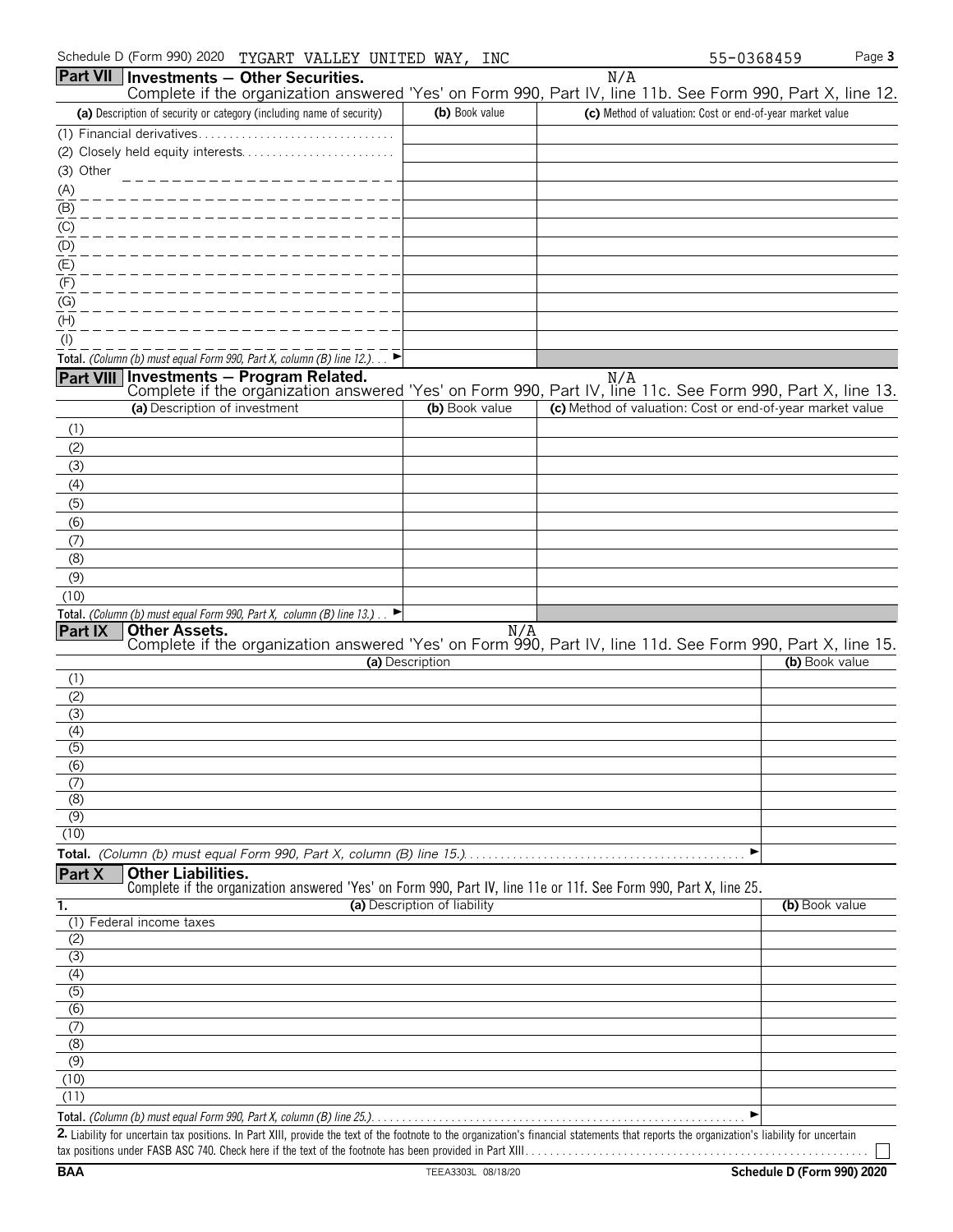| Schedule D (Form 990) 2020 TYGART VALLEY UNITED WAY, INC                                                   | 55-0368459     | Page 4 |
|------------------------------------------------------------------------------------------------------------|----------------|--------|
| <b>Part XI</b>   Reconciliation of Revenue per Audited Financial Statements With Revenue per Return. $N/A$ |                |        |
| Complete if the organization answered 'Yes' on Form 990, Part IV, line 12a.                                |                |        |
| 1                                                                                                          | $\mathbf{1}$   |        |
| Amounts included on line 1 but not on Form 990, Part VIII, line 12:<br>2                                   |                |        |
|                                                                                                            |                |        |
| 2 <sub>b</sub>                                                                                             |                |        |
|                                                                                                            |                |        |
|                                                                                                            |                |        |
|                                                                                                            | 2e             |        |
| 3                                                                                                          | $\mathbf{3}$   |        |
| Amounts included on Form 990, Part VIII, line 12, but not on line 1:<br>4                                  |                |        |
|                                                                                                            |                |        |
|                                                                                                            |                |        |
|                                                                                                            | 4c             |        |
|                                                                                                            | 5              |        |
| Part XII   Reconciliation of Expenses per Audited Financial Statements With Expenses per Return. N/A       |                |        |
| Complete if the organization answered 'Yes' on Form 990, Part IV, line 12a.                                |                |        |
|                                                                                                            | $\mathbf{1}$   |        |
| Amounts included on line 1 but not on Form 990, Part IX, line 25:<br>2                                     |                |        |
|                                                                                                            |                |        |
|                                                                                                            |                |        |
|                                                                                                            |                |        |
|                                                                                                            |                |        |
|                                                                                                            | <b>2e</b>      |        |
| 3                                                                                                          | $\overline{3}$ |        |
| Amounts included on Form 990, Part IX, line 25, but not on line 1:<br>4                                    |                |        |
| a Investment expenses not included on Form 990, Part VIII, line 7b. 4a                                     |                |        |
|                                                                                                            |                |        |
|                                                                                                            | 4 c            |        |
| 5 Total expenses. Add lines 3 and 4c. (This must equal Form 990, Part I, line 18.)                         | 5              |        |
| Part XIII Supplemental Information.                                                                        |                |        |

Provide the descriptions required for Part II, lines 3, 5, and 9; Part III, lines 1a and 4; Part IV, lines 1b and 2b; Part V,

line 4; Part X, line 2; Part XI, lines 2d and 4b; and Part XII, lines 2d and 4b. Also complete this part to provide any additional information.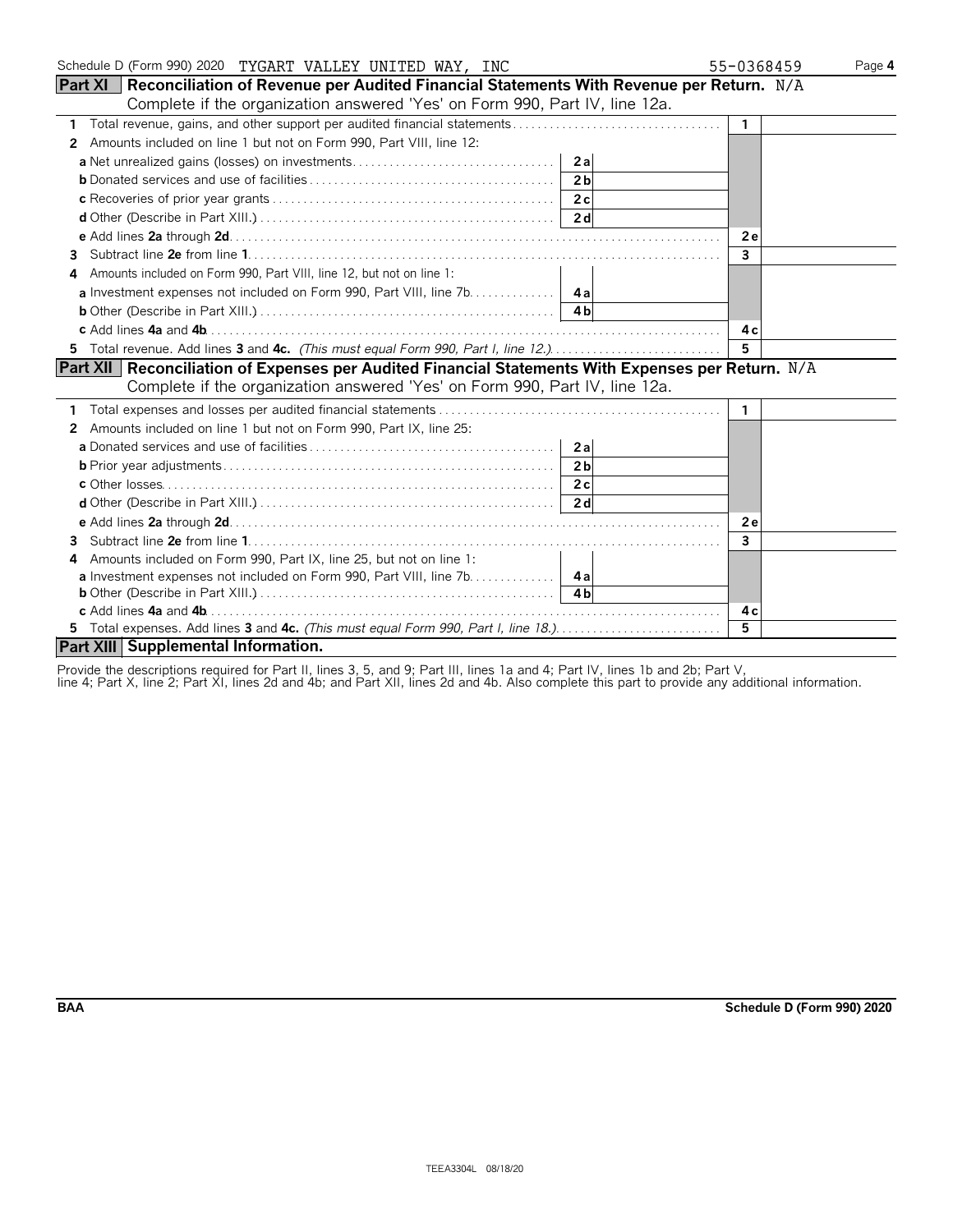| Supplemental Information Regarding Fundraising or Gaming Activities |                                                                                                                                                                          |               |     |                                                                      |                                                                                                                                                  |  |                                                                | OMB No. 1545-0047                                       |  |  |  |
|---------------------------------------------------------------------|--------------------------------------------------------------------------------------------------------------------------------------------------------------------------|---------------|-----|----------------------------------------------------------------------|--------------------------------------------------------------------------------------------------------------------------------------------------|--|----------------------------------------------------------------|---------------------------------------------------------|--|--|--|
| <b>SCHEDULE G</b><br>(Form 990 or 990-EZ)                           | Complete if the organization answered 'Yes' on Form 990, Part IV, line 17, 18, or 19, or if the organization entered more than \$15,000 on Form 990-EZ, line 6a.<br>2020 |               |     |                                                                      |                                                                                                                                                  |  |                                                                |                                                         |  |  |  |
| Department of the Treasury<br>Internal Revenue Service              | Attach to Form 990 or Form 990-EZ.<br><b>Open to Public</b><br>► Go to www.irs.gov/Form990 for instructions and the latest information.<br>Inspection                    |               |     |                                                                      |                                                                                                                                                  |  |                                                                |                                                         |  |  |  |
| Name of the organization<br>Employer identification number          |                                                                                                                                                                          |               |     |                                                                      |                                                                                                                                                  |  |                                                                |                                                         |  |  |  |
|                                                                     | 55-0368459<br>TYGART VALLEY UNITED WAY, INC<br>Fundraising Activities. Complete if the organization answered 'Yes' on Form 990, Part IV, line 17.                        |               |     |                                                                      |                                                                                                                                                  |  |                                                                |                                                         |  |  |  |
| Part I                                                              | Form 990-EZ filers are not required to complete this part.                                                                                                               |               |     |                                                                      |                                                                                                                                                  |  |                                                                |                                                         |  |  |  |
| 1.                                                                  |                                                                                                                                                                          |               |     |                                                                      | Indicate whether the organization raised funds through any of the following activities. Check all that apply.                                    |  |                                                                |                                                         |  |  |  |
| Mail solicitations<br>a                                             |                                                                                                                                                                          |               |     | e                                                                    | Solicitation of non-government grants                                                                                                            |  |                                                                |                                                         |  |  |  |
| b<br>Phone solicitations<br>C                                       | Internet and email solicitations                                                                                                                                         |               |     |                                                                      | Solicitation of government grants<br>Special fundraising events                                                                                  |  |                                                                |                                                         |  |  |  |
| In-person solicitations<br>d                                        |                                                                                                                                                                          |               |     | g                                                                    |                                                                                                                                                  |  |                                                                |                                                         |  |  |  |
|                                                                     |                                                                                                                                                                          |               |     |                                                                      | 2a Did the organization have a written or oral agreement with any individual (including officers, directors, trustees, or key                    |  |                                                                |                                                         |  |  |  |
|                                                                     |                                                                                                                                                                          |               |     |                                                                      | employees listed in Form 990, Part VII) or entity in connection with professional fundraising services?                                          |  |                                                                | X No<br>Yes                                             |  |  |  |
| compensated at least \$5,000 by the organization.                   |                                                                                                                                                                          |               |     |                                                                      | b If 'Yes,' list the 10 highest paid individuals or entities (fundraisers) pursuant to agreements under which the fundraiser is to be            |  |                                                                |                                                         |  |  |  |
| (i) Name and address of individual<br>or entity (fundraiser)        |                                                                                                                                                                          | (ii) Activity |     | (iii) Did fundraiser<br>have custody or control<br>of contributions? | (iv) Gross receipts<br>from activity                                                                                                             |  | (v) Amount paid to<br>(or retained by)<br>fundraiser listed in | (vi) Amount paid to<br>(or retained by)<br>organization |  |  |  |
|                                                                     |                                                                                                                                                                          |               | Yes | No                                                                   |                                                                                                                                                  |  | column (i)                                                     |                                                         |  |  |  |
| 1                                                                   |                                                                                                                                                                          |               |     |                                                                      |                                                                                                                                                  |  |                                                                |                                                         |  |  |  |
|                                                                     |                                                                                                                                                                          |               |     |                                                                      |                                                                                                                                                  |  |                                                                |                                                         |  |  |  |
| $\overline{2}$                                                      |                                                                                                                                                                          |               |     |                                                                      |                                                                                                                                                  |  |                                                                |                                                         |  |  |  |
|                                                                     |                                                                                                                                                                          |               |     |                                                                      |                                                                                                                                                  |  |                                                                |                                                         |  |  |  |
|                                                                     |                                                                                                                                                                          |               |     |                                                                      |                                                                                                                                                  |  |                                                                |                                                         |  |  |  |
| 3                                                                   |                                                                                                                                                                          |               |     |                                                                      |                                                                                                                                                  |  |                                                                |                                                         |  |  |  |
|                                                                     |                                                                                                                                                                          |               |     |                                                                      |                                                                                                                                                  |  |                                                                |                                                         |  |  |  |
| 4                                                                   |                                                                                                                                                                          |               |     |                                                                      |                                                                                                                                                  |  |                                                                |                                                         |  |  |  |
|                                                                     |                                                                                                                                                                          |               |     |                                                                      |                                                                                                                                                  |  |                                                                |                                                         |  |  |  |
|                                                                     |                                                                                                                                                                          |               |     |                                                                      |                                                                                                                                                  |  |                                                                |                                                         |  |  |  |
| 5                                                                   |                                                                                                                                                                          |               |     |                                                                      |                                                                                                                                                  |  |                                                                |                                                         |  |  |  |
|                                                                     |                                                                                                                                                                          |               |     |                                                                      |                                                                                                                                                  |  |                                                                |                                                         |  |  |  |
| 6                                                                   |                                                                                                                                                                          |               |     |                                                                      |                                                                                                                                                  |  |                                                                |                                                         |  |  |  |
|                                                                     |                                                                                                                                                                          |               |     |                                                                      |                                                                                                                                                  |  |                                                                |                                                         |  |  |  |
| 7                                                                   |                                                                                                                                                                          |               |     |                                                                      |                                                                                                                                                  |  |                                                                |                                                         |  |  |  |
|                                                                     |                                                                                                                                                                          |               |     |                                                                      |                                                                                                                                                  |  |                                                                |                                                         |  |  |  |
|                                                                     |                                                                                                                                                                          |               |     |                                                                      |                                                                                                                                                  |  |                                                                |                                                         |  |  |  |
| 8                                                                   |                                                                                                                                                                          |               |     |                                                                      |                                                                                                                                                  |  |                                                                |                                                         |  |  |  |
|                                                                     |                                                                                                                                                                          |               |     |                                                                      |                                                                                                                                                  |  |                                                                |                                                         |  |  |  |
| 9                                                                   |                                                                                                                                                                          |               |     |                                                                      |                                                                                                                                                  |  |                                                                |                                                         |  |  |  |
|                                                                     |                                                                                                                                                                          |               |     |                                                                      |                                                                                                                                                  |  |                                                                |                                                         |  |  |  |
|                                                                     |                                                                                                                                                                          |               |     |                                                                      |                                                                                                                                                  |  |                                                                |                                                         |  |  |  |
| 10                                                                  |                                                                                                                                                                          |               |     |                                                                      |                                                                                                                                                  |  |                                                                |                                                         |  |  |  |
|                                                                     |                                                                                                                                                                          |               |     |                                                                      |                                                                                                                                                  |  |                                                                |                                                         |  |  |  |
| Total…                                                              |                                                                                                                                                                          |               |     |                                                                      |                                                                                                                                                  |  |                                                                | 0.                                                      |  |  |  |
| 3<br>or licensing.                                                  |                                                                                                                                                                          |               |     |                                                                      | List all states in which the organization is registered or licensed to solicit contributions or has been notified it is exempt from registration |  |                                                                |                                                         |  |  |  |
|                                                                     |                                                                                                                                                                          |               |     |                                                                      |                                                                                                                                                  |  |                                                                |                                                         |  |  |  |
|                                                                     |                                                                                                                                                                          |               |     |                                                                      |                                                                                                                                                  |  |                                                                |                                                         |  |  |  |
|                                                                     |                                                                                                                                                                          |               |     |                                                                      |                                                                                                                                                  |  |                                                                |                                                         |  |  |  |
|                                                                     |                                                                                                                                                                          |               |     |                                                                      |                                                                                                                                                  |  |                                                                |                                                         |  |  |  |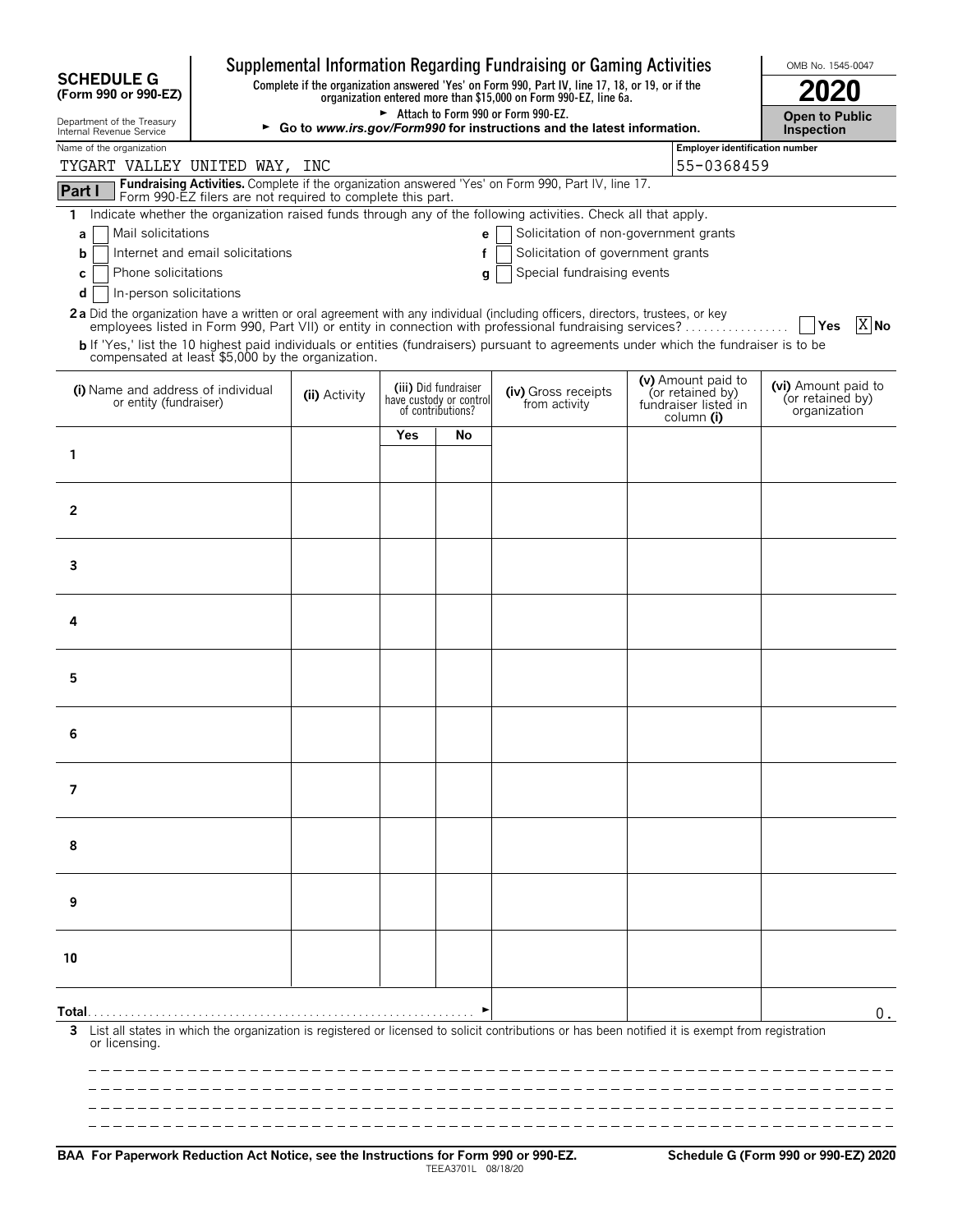## Schedule G (Form 990 or 990-EZ) 2020 TYGART VALLEY UNITED WAY, INC 55-0368459 Page 2

| Part II Fundraising Events. Complete if the organization answered 'Yes' on Form 990, Part IV, line 18, or reported |
|--------------------------------------------------------------------------------------------------------------------|
| more than \$15,000 of fundraising event contributions and gross income on Form 990-EZ, lines 1 and 6b.             |
| List events with gross receipts greater than \$5,000.                                                              |

|                                                                                                                                                 |              | $\blacksquare$ be overled with gross receipts groater than $\psi$ s,000.                                 | (a) Event $#1$<br>CELEBRATION OF<br>(event type) | (b) Event $#2$<br>SONG OF HOPE<br>(event type) | (c) Other events<br>(total number) | (d) Total events<br>(add column (a)<br>through column $(c)$ |  |  |
|-------------------------------------------------------------------------------------------------------------------------------------------------|--------------|----------------------------------------------------------------------------------------------------------|--------------------------------------------------|------------------------------------------------|------------------------------------|-------------------------------------------------------------|--|--|
| Revenue                                                                                                                                         | 1            | Gross receipts                                                                                           | 83,821.                                          | 6,328.                                         | 6,050.                             | 96,199.                                                     |  |  |
|                                                                                                                                                 |              | 2 Less: Contributions                                                                                    |                                                  |                                                |                                    |                                                             |  |  |
|                                                                                                                                                 | 3.           | Gross income (line 1 minus line 2)                                                                       | 83,821.                                          | 6,328.                                         | 6,050.                             | 96,199.                                                     |  |  |
|                                                                                                                                                 | 4            | Cash prizes                                                                                              |                                                  |                                                |                                    |                                                             |  |  |
|                                                                                                                                                 | 5            | Noncash prizes                                                                                           |                                                  |                                                |                                    |                                                             |  |  |
|                                                                                                                                                 | 6            | Rent/facility costs                                                                                      |                                                  |                                                |                                    |                                                             |  |  |
| Direct Expenses                                                                                                                                 | 7            | Food and beverages                                                                                       |                                                  |                                                |                                    |                                                             |  |  |
|                                                                                                                                                 | 8            | Entertainment                                                                                            |                                                  |                                                |                                    |                                                             |  |  |
|                                                                                                                                                 | 9            | Other direct expenses                                                                                    | 7,074.                                           | 450.                                           |                                    | 7,524.                                                      |  |  |
|                                                                                                                                                 | 10<br>11     |                                                                                                          |                                                  |                                                |                                    | 7,524.<br>88,675.                                           |  |  |
| Part III                                                                                                                                        |              | Gaming. Complete if the organization answered 'Yes' on Form 990, Part IV, line 19, or reported more than |                                                  |                                                |                                    |                                                             |  |  |
|                                                                                                                                                 |              | \$15,000 on Form 990-EZ, line 6a.                                                                        |                                                  | (b) Pull tabs/instant                          |                                    | (d) Total gaming                                            |  |  |
| Revenue                                                                                                                                         |              |                                                                                                          | (a) Bingo                                        | bingo/progressive<br>bingo                     | (c) Other gaming                   | (add column (a)<br>through column $(c)$                     |  |  |
|                                                                                                                                                 | 1            |                                                                                                          |                                                  |                                                |                                    |                                                             |  |  |
|                                                                                                                                                 | $\mathbf{2}$ | Cash prizes                                                                                              |                                                  |                                                |                                    |                                                             |  |  |
|                                                                                                                                                 |              | 3 Noncash prizes                                                                                         |                                                  |                                                |                                    |                                                             |  |  |
| Direct Expenses                                                                                                                                 | 4            | Rent/facility costs                                                                                      |                                                  |                                                |                                    |                                                             |  |  |
|                                                                                                                                                 | 5.           | Other direct expenses                                                                                    |                                                  |                                                |                                    |                                                             |  |  |
|                                                                                                                                                 | 6            | Volunteer labor                                                                                          | %<br>Yes<br>No                                   | န့<br><b>Yes</b><br>No                         | နွ<br><b>Yes</b><br>No             |                                                             |  |  |
|                                                                                                                                                 | 7            |                                                                                                          |                                                  |                                                |                                    |                                                             |  |  |
|                                                                                                                                                 | 8            |                                                                                                          |                                                  |                                                |                                    |                                                             |  |  |
| Enter the state(s) in which the organization conducts gaming activities:<br>9<br>No<br><b>b</b> If 'No,' explain:                               |              |                                                                                                          |                                                  |                                                |                                    |                                                             |  |  |
| 10 a Were any of the organization's gaming licenses revoked, suspended, or terminated during the tax year?<br>No<br><b>b</b> If 'Yes,' explain: |              |                                                                                                          |                                                  |                                                |                                    |                                                             |  |  |

**BAA** TEEA3702L 08/18/20 **Schedule G (Form 990 or 990-EZ) 2020**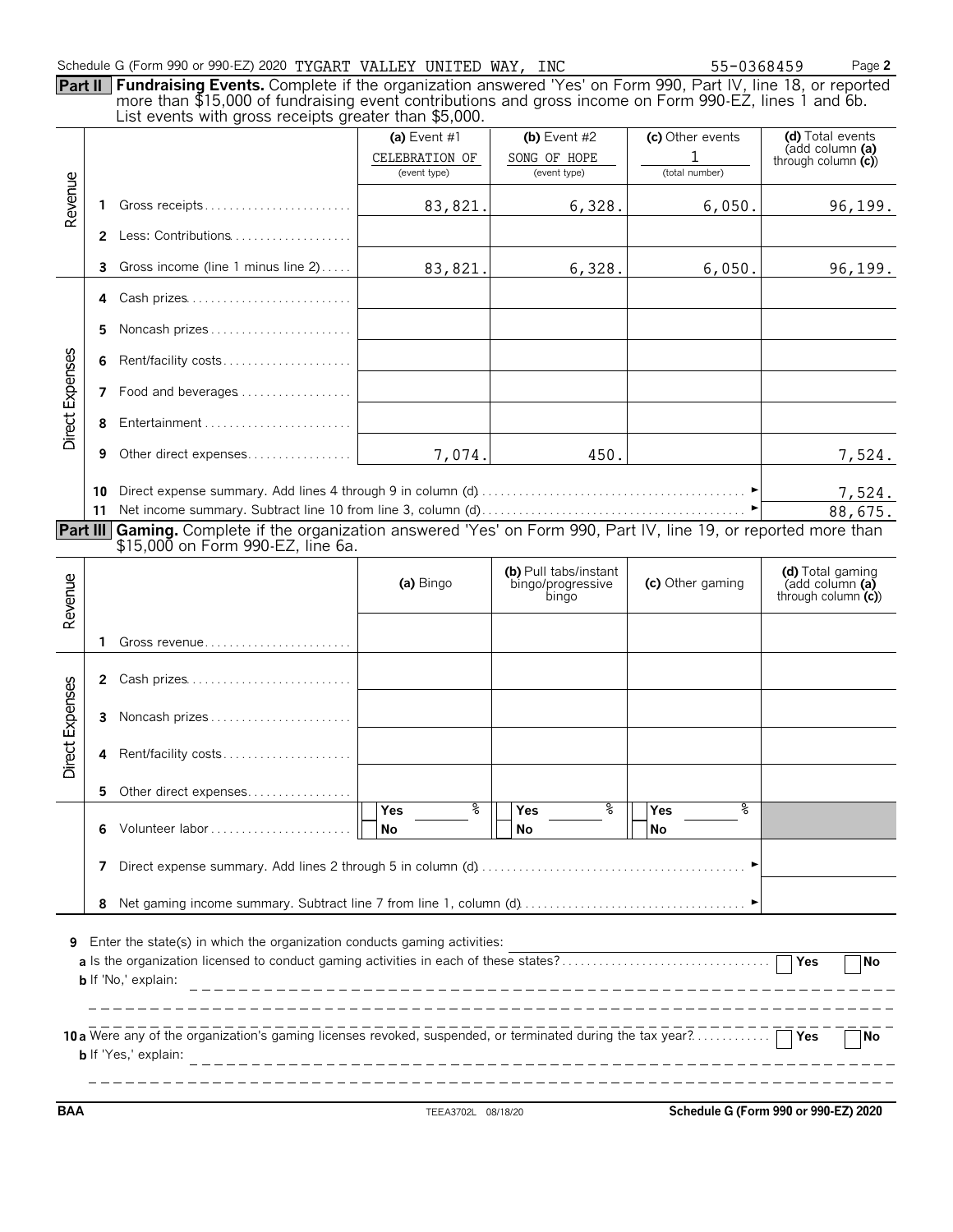|    | Schedule G (Form 990 or 990-EZ) 2020 TYGART VALLEY UNITED WAY, INC                                                                                                                                                                                                                                                                                                                                    | 55-0368459      | Page 3    |
|----|-------------------------------------------------------------------------------------------------------------------------------------------------------------------------------------------------------------------------------------------------------------------------------------------------------------------------------------------------------------------------------------------------------|-----------------|-----------|
|    |                                                                                                                                                                                                                                                                                                                                                                                                       | Yes             | No        |
| 12 | Is the organization a grantor, beneficiary or trustee of a trust, or a member of a partnership or other entity formed to                                                                                                                                                                                                                                                                              | Yes             | No        |
| 13 | Indicate the percentage of gaming activity conducted in:                                                                                                                                                                                                                                                                                                                                              | 13a             | ႜ         |
|    |                                                                                                                                                                                                                                                                                                                                                                                                       | 13 <sub>b</sub> | နွ        |
|    | 14 Enter the name and address of the person who prepares the organization's gaming/special events books and records:                                                                                                                                                                                                                                                                                  |                 |           |
|    | Name $\blacktriangleright$                                                                                                                                                                                                                                                                                                                                                                            |                 |           |
|    | Address ►<br>_______________________________                                                                                                                                                                                                                                                                                                                                                          |                 |           |
|    | 15a Does the organization have a contract with a third party from whom the organization receives gaming revenue?<br><b>b</b> If 'Yes,' enter the amount of gaming revenue received by the organization $\ast$ $\uparrow$<br>of gaming revenue retained by the third party $\blacktriangleright$ $\blacktriangleright$ $\blacktriangleright$<br>c If 'Yes,' enter name and address of the third party: | and the amount  | No        |
|    | Name $\blacktriangleright$                                                                                                                                                                                                                                                                                                                                                                            |                 |           |
|    | Address $\blacktriangleright$                                                                                                                                                                                                                                                                                                                                                                         |                 |           |
| 16 | Gaming manager information:                                                                                                                                                                                                                                                                                                                                                                           |                 |           |
|    | Name $\blacktriangleright$                                                                                                                                                                                                                                                                                                                                                                            |                 |           |
|    | Gaming manager compensation $\rightarrow$ \$<br>------------                                                                                                                                                                                                                                                                                                                                          |                 |           |
|    | Description of services provided ►<br>_____________________________________                                                                                                                                                                                                                                                                                                                           |                 |           |
|    | Director/officer<br>Employee<br>Independent contractor                                                                                                                                                                                                                                                                                                                                                |                 |           |
| 17 | Mandatory distributions:                                                                                                                                                                                                                                                                                                                                                                              |                 |           |
|    | a Is the organization required under state law to make charitable distributions from the gaming proceeds to retain the                                                                                                                                                                                                                                                                                | <b>Yes</b><br>. | <b>No</b> |
|    | <b>b</b> Enter the amount of distributions required under state law to be distributed to other exempt organizations or spent in the                                                                                                                                                                                                                                                                   |                 |           |
|    | organization's own exempt activities during the tax year $\blacktriangleright$ $\blacktriangleright$                                                                                                                                                                                                                                                                                                  |                 |           |
|    | Supplemental Information. Provide the explanations required by Part I, line 2b, columns (iii) and (v);<br>Part IV<br>and Part III, lines 9, 9b, 10b, 15b, 15c, 16, and 17b, as applicable. Also provide any additional<br>information. See instructions.                                                                                                                                              |                 |           |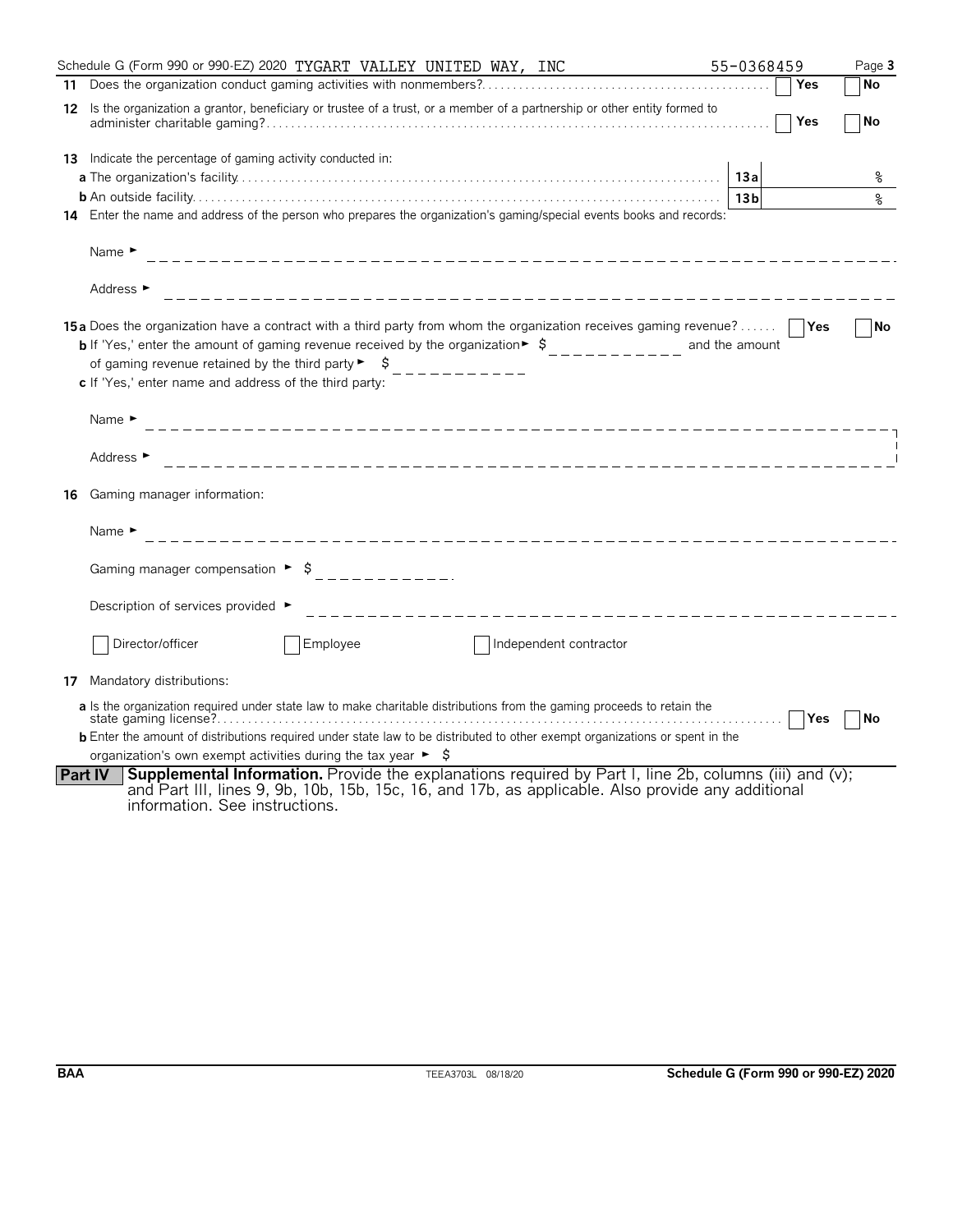| <b>SCHEDULE I</b> |  |
|-------------------|--|
| (Form 990)        |  |

## **OMB No. 1545-0047 Grants and Other Assistance to Organizations, And Development COMB No. 1545-0047 (Form 990) Governments, and Individuals in the United States 2020**

**Complete if the organization answered 'Yes' on Form 990, Part IV, line 21 or 22.**

Department of the Treasury **Contract of the Treasury and Contract of the Treasury of the Treasury of the Treasury of the Treasury of the Treasury of the Treasury of the Treasury of the Treasury of the Treasury of the Treas** 

Internal Revenue Service G **Go to** *www.irs.gov/Form990* **for the latest information***.* **Inspection**

Name of the organization **Employer identification number** 

TYGART VALLEY UNITED WAY, INC 55-0368459

## **Part I General Information on Grants and Assistance**

1 Does the organization maintain records to substantiate the amount of the grants or assistance, the grantees' eligibility for the grants or assistance, and<br>the selection criteria used to award the grants or assistance?.

**2** Describe in Part IV the organization's procedures for monitoring the use of grant funds in the United States.

**Part II** Grants and Other Assistance to Domestic Organizations and Domestic Governments. Complete if the organization answered 'Yes' on Form 990, Part IV, line 21, for any recipient that received more than \$5,000. Part II can be duplicated if additional space is needed.

| 1 (a) Name and address of organization<br>or government                    | $(b)$ $E$ IN     | (c) IRC section<br>(if applicable) | (d) Amount of cash grant | (e) Amount of non-cash<br>assistance | (f) Method of valuation<br>(book, FMV, appraisal,<br>other) | (g) Description of<br>noncash assistance | (h) Purpose of grant<br>or assistance |
|----------------------------------------------------------------------------|------------------|------------------------------------|--------------------------|--------------------------------------|-------------------------------------------------------------|------------------------------------------|---------------------------------------|
| (1) AMERICAN RED CROSS                                                     |                  |                                    |                          |                                      |                                                             |                                          |                                       |
| 1299 PINEVIEW DRIVE                                                        |                  |                                    |                          |                                      |                                                             |                                          | <b>DISASTER</b>                       |
| MORGANTOWN, WV 26505                                                       | 55-0196605 501c3 |                                    | 9,974.                   | 0.                                   |                                                             |                                          | <b>RESPONSE</b>                       |
| (2) BOY SCOUTS OF AMERICA                                                  |                  |                                    |                          |                                      |                                                             |                                          |                                       |
| 1831 SPEEDWAY AVENUE                                                       |                  |                                    |                          |                                      |                                                             |                                          | YOUTH                                 |
| FAIRMONT, WV 26554                                                         | 22-1576300 501c3 |                                    | 11,331.                  | $\mathbf{0}$ .                       |                                                             |                                          | <b>DEVELOPMENT</b>                    |
| (3) CASA OF MARION COUNTY                                                  |                  |                                    |                          |                                      |                                                             |                                          |                                       |
| 112 ADAMS STREET SUITE 203                                                 |                  |                                    |                          |                                      |                                                             |                                          | CHILD LEGAL                           |
| FAIRMONT, WV 26554                                                         | 55-0774212 501c3 |                                    | 19,506.                  | 0.                                   |                                                             |                                          | <b>ADVOCACY</b>                       |
| (4) CATHOLIC CHARITIES - RANDOLPH                                          |                  |                                    |                          |                                      |                                                             |                                          | <b>EMERGENCY</b>                      |
| 1513 HARRISON AVE.                                                         |                  |                                    |                          |                                      |                                                             |                                          | FINANCIAL                             |
| ELKINS, WV 26241                                                           | 55-0391262501c3  |                                    | 13,000.                  | $0$ .                                |                                                             |                                          | <b>ASSISTANCE</b>                     |
| (5) ELKINS RANDOLPH YMCA                                                   |                  |                                    |                          |                                      |                                                             |                                          |                                       |
| 400 DAVIS AVE                                                              |                  |                                    |                          |                                      |                                                             |                                          |                                       |
| ELKINS, WV 26241                                                           | 55-0376877 501c3 |                                    | 10,000                   | $\Omega$ .                           |                                                             |                                          | <b>EDUCATION</b>                      |
| (6) FAMILY SERVICE                                                         |                  |                                    |                          |                                      |                                                             |                                          |                                       |
| 1313 LOCUST AVENUE                                                         |                  |                                    |                          |                                      |                                                             |                                          | <b>FAMILY</b>                         |
| FAIRMONT, WV 26554                                                         | 55-0363850 501c3 |                                    | 18,540.                  | $0$ .                                |                                                             |                                          | COUNSELING                            |
| $(7)$ HOPE, INC                                                            |                  |                                    |                          |                                      |                                                             |                                          |                                       |
| PO BOX 626                                                                 |                  |                                    |                          |                                      |                                                             |                                          | DOMESTIC                              |
| FAIRMONT, WV 26554                                                         | 31-0997910 501c3 |                                    | 17,844                   | $\overline{0}$ .                     |                                                             |                                          | VIOLENCE                              |
| (8) LITERACY COLUNTEERS - MARION                                           |                  |                                    |                          |                                      |                                                             |                                          |                                       |
| 601 LOCUST AVE                                                             |                  |                                    |                          |                                      |                                                             |                                          |                                       |
| FAIRMONT, WV 26554                                                         | 55-0688911501c3  |                                    | 13,000.                  | $\overline{0}$ .                     |                                                             |                                          | LITERACY                              |
|                                                                            |                  |                                    |                          |                                      |                                                             |                                          | 24                                    |
| 3 Enter total number of other organizations listed in the line 1 table.    |                  |                                    |                          |                                      |                                                             |                                          |                                       |
| BAA For Paperwork Reduction Act Notice, see the Instructions for Form 990. |                  |                                    |                          | TEEA3901L 07/15/20                   |                                                             |                                          | Schedule I (Form 990) 2020            |

X<sub>No</sub>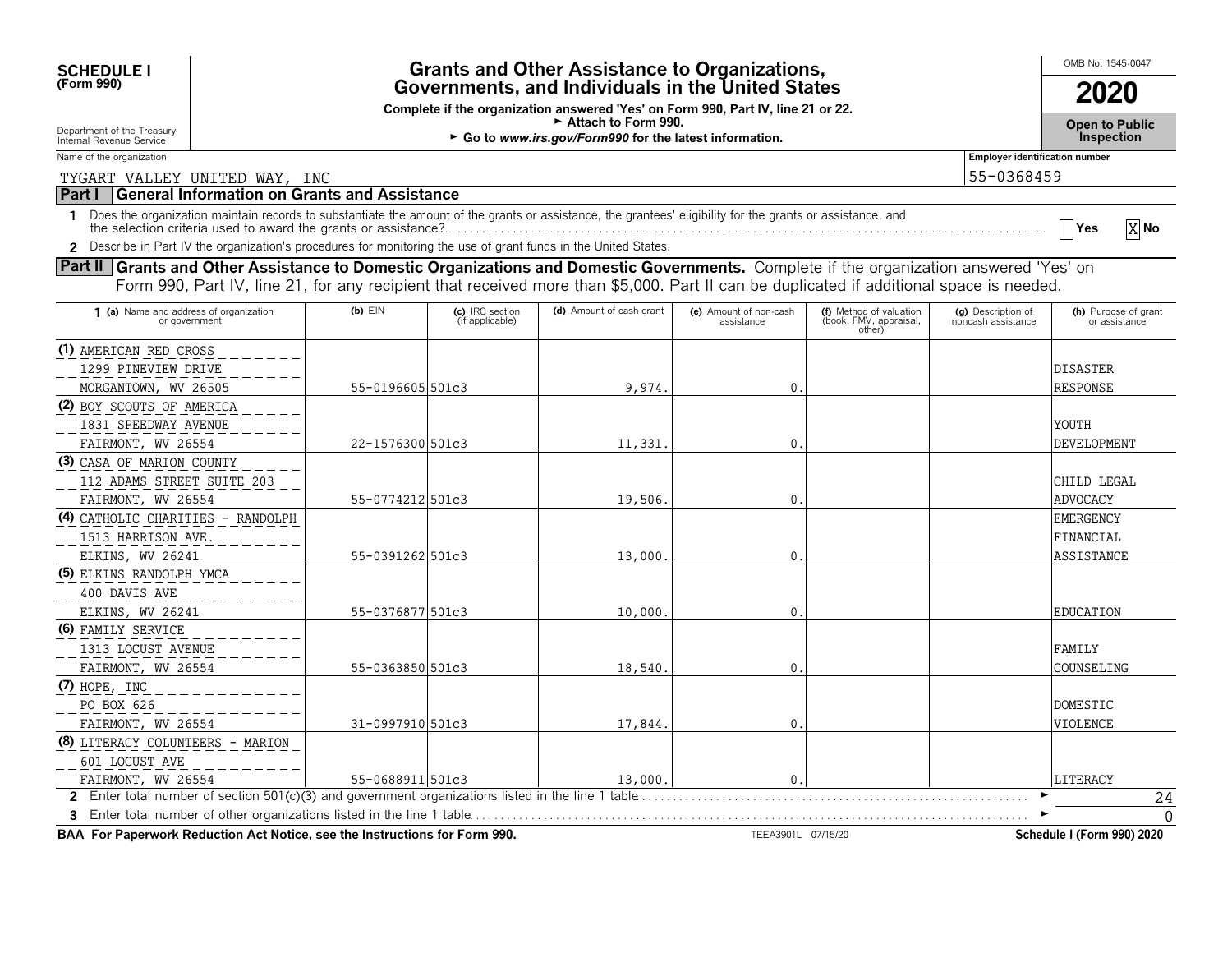## **Part III Grants and Other Assistance to Domestic Individuals.** Complete if the organization answered 'Yes' on Form 990, Part IV, line 22. Part III can be duplicated if additional space is needed.

| (a) Type of grant or assistance                                                                                                                             | (b) Number of<br>recipients | (c) Amount of<br>cash grant | (d) Amount of<br>noncash assistance | (e) Method of valuation (book,<br>FMV, appraisal, other) | (f) Description of noncash assistance |  |  |  |  |
|-------------------------------------------------------------------------------------------------------------------------------------------------------------|-----------------------------|-----------------------------|-------------------------------------|----------------------------------------------------------|---------------------------------------|--|--|--|--|
|                                                                                                                                                             |                             |                             |                                     |                                                          |                                       |  |  |  |  |
|                                                                                                                                                             |                             |                             |                                     |                                                          |                                       |  |  |  |  |
|                                                                                                                                                             |                             |                             |                                     |                                                          |                                       |  |  |  |  |
|                                                                                                                                                             |                             |                             |                                     |                                                          |                                       |  |  |  |  |
|                                                                                                                                                             |                             |                             |                                     |                                                          |                                       |  |  |  |  |
| 6                                                                                                                                                           |                             |                             |                                     |                                                          |                                       |  |  |  |  |
|                                                                                                                                                             |                             |                             |                                     |                                                          |                                       |  |  |  |  |
| <b>Part IV</b><br>Supplemental Information. Provide the information required in Part I, line 2; Part III, column (b); and any other additional information. |                             |                             |                                     |                                                          |                                       |  |  |  |  |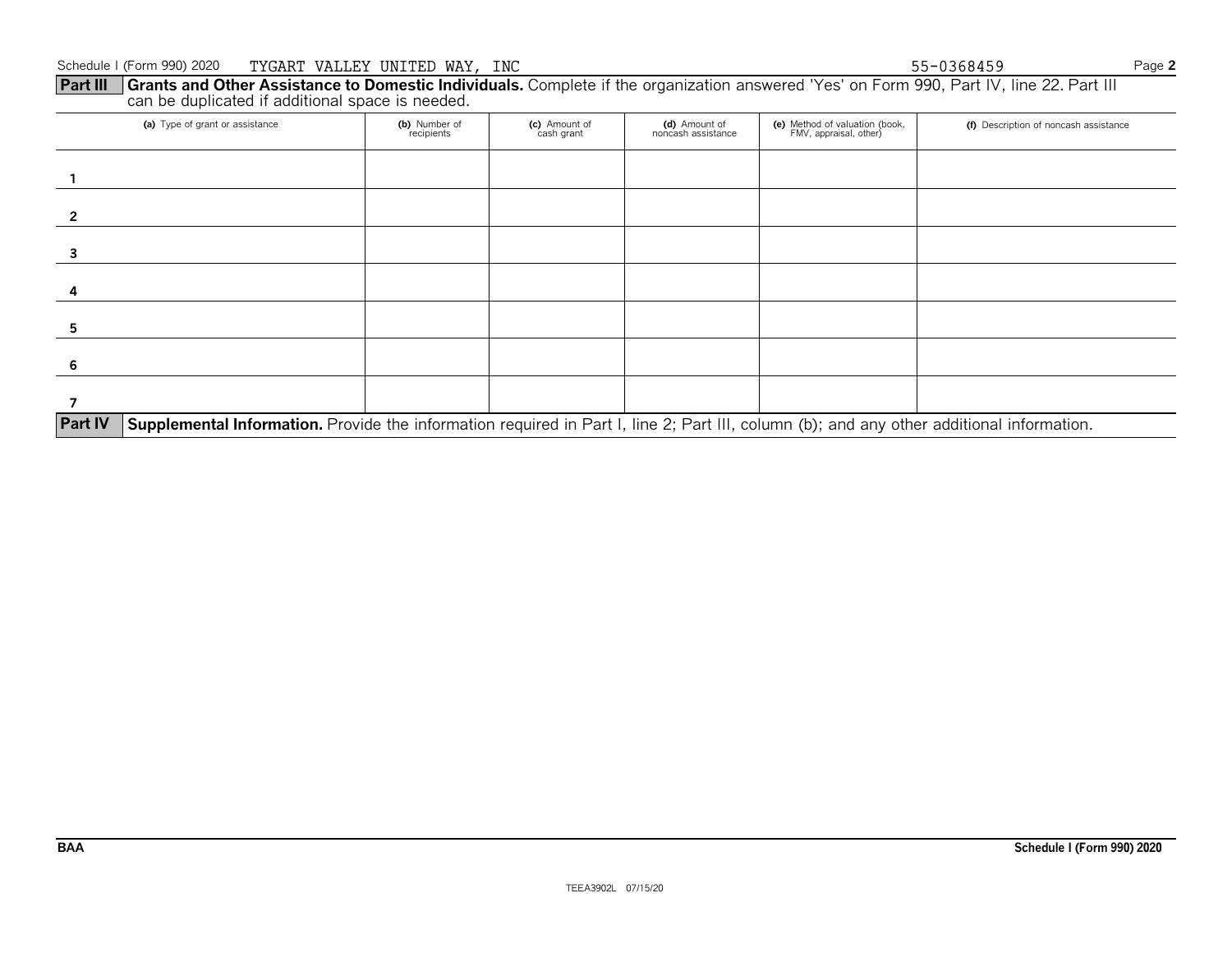## **Continuation Sheet for Schedule I (Form 990) 2020**

Attach to Form 990 to list additional information for **Schedule I (Form 990), Part II and Part III.**

Continuation Page  $1$  of  $2$ 

Name of the organization **Employer identification number Employer identification number** 

| TYGART VALLEY UNITED WAY, INC                                                                                                             |                  | 55-0368459                         |                               |                                       |                                                                |                                             |                                           |  |  |  |
|-------------------------------------------------------------------------------------------------------------------------------------------|------------------|------------------------------------|-------------------------------|---------------------------------------|----------------------------------------------------------------|---------------------------------------------|-------------------------------------------|--|--|--|
| Part II Continuation of Grants and Other Assistance to Domestic Organizations and Domestic Governments. (Schedule I (Form 990), Part II.) |                  |                                    |                               |                                       |                                                                |                                             |                                           |  |  |  |
| (a) Name and address of organization<br>or government                                                                                     | $(b)$ $EIN$      | (c) IRC section<br>(if applicable) | $(d)$ Amount of cash<br>grant | (e) Amount of non-<br>cash assistance | (f) Method of<br>valuation (book,<br>FMV, appraisal,<br>other) | (g) Description of<br>noncash<br>assistance | (h) Purpose of<br>grant or<br>assistance  |  |  |  |
| MANNINGTON FOOD PANTRY<br>PO BOX 245                                                                                                      |                  |                                    |                               |                                       |                                                                |                                             |                                           |  |  |  |
| MANNINGTON, WV 26582                                                                                                                      | 55-0648690 501c3 |                                    | 27,960.                       |                                       |                                                                |                                             | EMERGENCY FOOD                            |  |  |  |
| MARION COUNTY CHILD ADVOCACY<br>315 FAIRMONT AVE.<br>FAIRMONT, WV 26554                                                                   | 20-4471304 501c3 |                                    | 16,778.                       |                                       |                                                                |                                             | <b>CHILD ABUSE</b><br><b>ADVOCACY</b>     |  |  |  |
| MARION COUNTY FRN<br>_ 305 WASHINGTON STREET<br>FAIRMONT, WV 26554                                                                        | 55-0769400 501c3 |                                    | 13,342.                       |                                       |                                                                |                                             | FAMILY SERVICES                           |  |  |  |
| MEALS ON WHEELS<br>950 RANDOLPH AVE<br>ELKINS, WV 26241                                                                                   | 55-0618112 501c3 |                                    | 17,000.                       |                                       |                                                                |                                             | HUNGER RELIEF                             |  |  |  |
| MILAN PUSKAR HEALTH RIGHT<br>211 ADAMS STREET, SUITE 400<br>FAIRMONT, WV 26554                                                            | 31-1118673 501c3 |                                    | 13,200.                       |                                       |                                                                |                                             | <b>SUBSTANCE ABUSE</b><br><b>RECOVERY</b> |  |  |  |
| NCWV COMMUNITY ACTION - M<br>215 SCOTT PLACE<br>FAIRMONT, WV 26554                                                                        | 55-0486604 501c3 |                                    | 8,000.                        |                                       |                                                                |                                             | <b>HOMELESS</b><br><b>SHELTER</b>         |  |  |  |
| NCWV COMMUNITY ACTION - R<br>938 DAVIS AVE.<br>ELKINS, WV 26241                                                                           | 55-0486604 501c3 |                                    | 6,000.                        |                                       |                                                                |                                             | HOMELESS<br><b>SHELTER</b>                |  |  |  |
| ON EAGLES WINGS<br>371 OPEKISKA RIDGE RD<br>FAIRMONT, WV 26554                                                                            | 80-0176059 501c3 |                                    | 11,714.                       |                                       |                                                                |                                             | REHABILITATION                            |  |  |  |
| RANDOLPH CHILD ADVOCAY CENTER<br>1627 HARRISON AVE                                                                                        |                  |                                    |                               |                                       |                                                                |                                             |                                           |  |  |  |
| ELKINS, WV 26241<br>RANDOLPH SENIOR CENTER<br>PO BOX 727                                                                                  | 74-3101221501c3  |                                    | 7,000.                        |                                       |                                                                |                                             | <b>CHILD ABUSE</b>                        |  |  |  |
| ELKINS, WV 26241                                                                                                                          | 55-0487683 501c3 |                                    | 16,500.                       |                                       |                                                                |                                             | HUNGER RELIEF                             |  |  |  |

TEEA4001L 07/15/20 **Schedule I Cont (Form 990) 2020**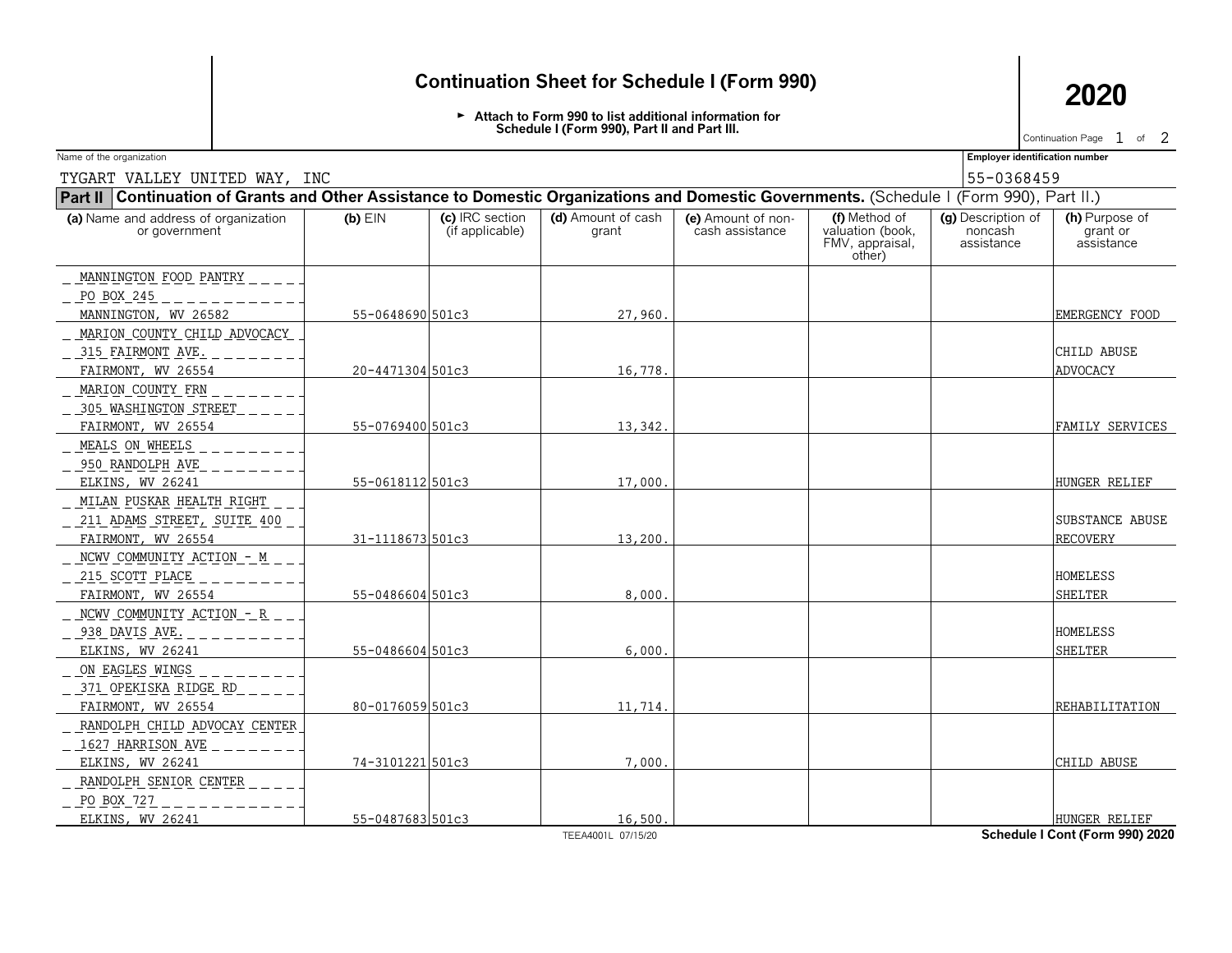## **Continuation Sheet for Schedule I (Form 990) 2020**

Attach to Form 990 to list additional information for **Schedule I (Form 990), Part II and Part III.**

Continuation Page  $2$  of  $2$ 

Name of the organization **Employer identification number Employer identification number** 

TYGART VALLEY UNITED WAY, INC 55-0368459

| Part II Continuation of Grants and Other Assistance to Domestic Organizations and Domestic Governments. (Schedule I (Form 990), Part II.) |                  |                                    |                             |                                       |                                                                |                                             |                                          |  |  |  |
|-------------------------------------------------------------------------------------------------------------------------------------------|------------------|------------------------------------|-----------------------------|---------------------------------------|----------------------------------------------------------------|---------------------------------------------|------------------------------------------|--|--|--|
| (a) Name and address of organization<br>or government                                                                                     | $(b)$ EIN        | (c) IRC section<br>(if applicable) | (d) Amount of cash<br>grant | (e) Amount of non-<br>cash assistance | (f) Method of<br>valuation (book,<br>FMV, appraisal,<br>other) | (g) Description of<br>noncash<br>assistance | (h) Purpose of<br>grant or<br>assistance |  |  |  |
| SOBRANIA/SOUP OPERA                                                                                                                       |                  |                                    |                             |                                       |                                                                |                                             |                                          |  |  |  |
| $PQ BQX_10$                                                                                                                               |                  |                                    |                             |                                       |                                                                |                                             |                                          |  |  |  |
| FAIRMONT, WV 26554                                                                                                                        | 55-0665981 501c3 |                                    | 9,177.                      |                                       |                                                                |                                             | HUNGER RELIEF                            |  |  |  |
| _ STEPPING STONE                                                                                                                          |                  |                                    |                             |                                       |                                                                |                                             |                                          |  |  |  |
| _ PO BOX 2054                                                                                                                             |                  |                                    |                             |                                       |                                                                |                                             |                                          |  |  |  |
| FAIRMONT, WV 26554                                                                                                                        | 55-0579420 501c3 |                                    | 15,000.                     |                                       |                                                                |                                             | TEEN SERVICES                            |  |  |  |
| THE CONNECTING LINK                                                                                                                       |                  |                                    |                             |                                       |                                                                |                                             |                                          |  |  |  |
| _ 205 FAIRMONT AVE.                                                                                                                       |                  |                                    |                             |                                       |                                                                |                                             | INFORMATION/REF                          |  |  |  |
| FAIRMONT, WV 26554                                                                                                                        | 55-0770426 501c3 |                                    | 30,000.                     |                                       |                                                                |                                             | <b>ERRAL</b>                             |  |  |  |
| THE DISABILITY ACTION CENTER                                                                                                              |                  |                                    |                             |                                       |                                                                |                                             |                                          |  |  |  |
| 102 BENONI AVE.                                                                                                                           |                  |                                    |                             |                                       |                                                                |                                             | <b>DISABLED</b>                          |  |  |  |
| FAIRMONT, WV 26554                                                                                                                        | 55-0457248 501c3 |                                    | 27,764.                     |                                       |                                                                |                                             | <b>SERVICES</b>                          |  |  |  |
| THE SALVATION ARMY                                                                                                                        |                  |                                    |                             |                                       |                                                                |                                             |                                          |  |  |  |
| <u>_ 309 CLEVELAND AVE.</u>                                                                                                               |                  |                                    |                             |                                       |                                                                |                                             | <b>EMERGENCY</b>                         |  |  |  |
| FAIRMONT, WV 26554                                                                                                                        | 58-0660607 501c3 |                                    | 15,000.                     |                                       |                                                                |                                             | <b>RESPONSE</b>                          |  |  |  |
| WEST VIRGINIA CARING                                                                                                                      |                  |                                    |                             |                                       |                                                                |                                             |                                          |  |  |  |
| _ 519 G ROAD                                                                                                                              |                  |                                    |                             |                                       |                                                                |                                             |                                          |  |  |  |
| ARTHURDALE, WV 26520                                                                                                                      | 31-1105643 501c3 |                                    | 10,000                      |                                       |                                                                |                                             | HOSPICE                                  |  |  |  |
|                                                                                                                                           |                  |                                    |                             |                                       |                                                                |                                             |                                          |  |  |  |
|                                                                                                                                           |                  |                                    |                             |                                       |                                                                |                                             |                                          |  |  |  |
|                                                                                                                                           |                  |                                    |                             |                                       |                                                                |                                             |                                          |  |  |  |
|                                                                                                                                           |                  |                                    |                             |                                       |                                                                |                                             |                                          |  |  |  |
|                                                                                                                                           |                  |                                    |                             |                                       |                                                                |                                             |                                          |  |  |  |
|                                                                                                                                           |                  |                                    |                             |                                       |                                                                |                                             |                                          |  |  |  |
|                                                                                                                                           |                  |                                    |                             |                                       |                                                                |                                             |                                          |  |  |  |
|                                                                                                                                           |                  |                                    |                             |                                       |                                                                |                                             |                                          |  |  |  |

TEEA4001L 07/15/20 **Schedule I Cont (Form 990) 2020**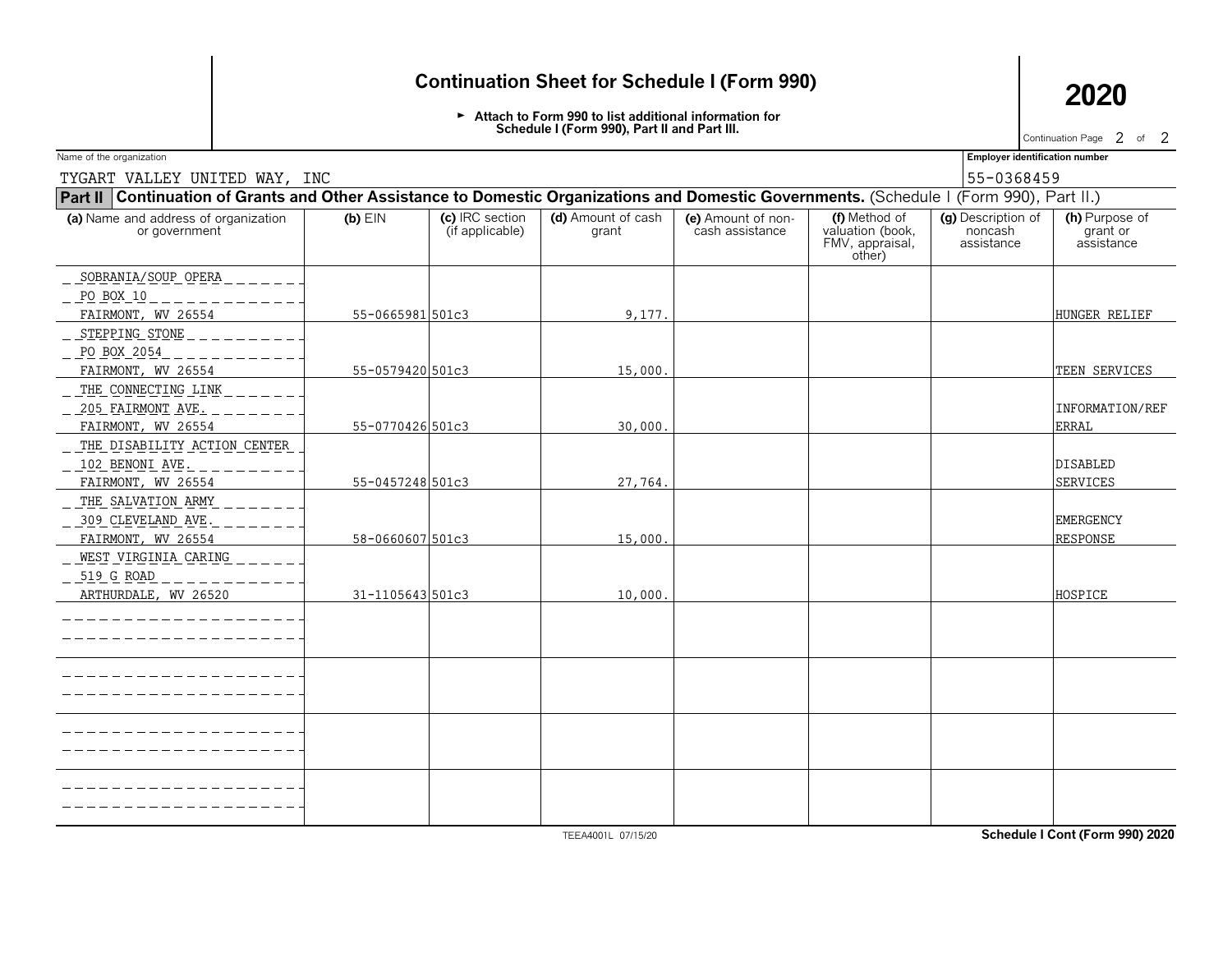Department of the Treasury **Constant Comment of the Collaboration Constant Constant Comment Constant Constant Constant Constant Constant Constant Constant Constant Constant Constant Constant Constant Constant Constant C** 

## TYGART VALLEY UNITED WAY, INC 55-0368459

Name of the organization **Employer identification number Employer identification number** 

## **Form 990, Part I, Line 1 - Organization Mission or Significant Activities**

TO BRING TOGETHER DONORS, VOLUNTEERS, LOCAL HEALTH AND HUMAN SERVICE ORGANIZATIONS, AND CORPORATE LEADERS TO ADDRESS THE COMMUNITY?S MOST PRESSING NEEDS, FACILITATE SOLUTIONS TO THOSE NEEDS, AND SOLVE COMMUNITY PROBLEMS COLLABORATIVELY. TO INCREASE THE AVAILABLE RESOURCES AND ENHANCE THE EFFECTIVE DELIVERY OF CHARITABLE SERVICES IN THE COMMUNITY. TO DEVELOP, SUPPORT AND ENHANCE COMMUNITY RESOURCES FOR THE EFFECTIVE DELIVERY OF CHARITABLE RESOURCES.

## **Form 990, Part III, Line 1 - Organization Mission**

TO BRING TOGETHER DONORS, VOLUNTEERS, LOCAL HEALTH AND HUMAN SERVICE ORGANIZATIONS, AND CORPORATE LEADERS TO ADDRESS THE COMMUNITY?S MOST PRESSING NEEDS, FACILITATE SOLUTIONS TO THOSE NEEDS, AND SOLVE COMMUNITY PROBLEMS COLLABORATIVELY. TO INCREASE THE AVAILABLE RESOURCES AND ENHANCE THE EFFECTIVE DELIVERY OF CHARITABLE SERVICES IN THE COMMUNITY. TO DEVELOP, SUPPORT AND ENHANCE COMMUNITY RESOURCES FOR THE EFFECTIVE DELIVERY OF CHARITABLE RESOURCES.

## **Form 990, Part VI, Line 11b - Form 990 Review Process**

THE FORM 990 IS PREPARED BY THE INDEPENDENT AUDITOR AND IS REVIEW BY THE ORGANIZATION'S EXECUTIVE DIRECTOR BEFORE SUBMISSION.

## **Form 990, Part VI, Line 12c - Explanation of Monitoring and Enforcement of Conflicts**

CONFLICTS OF INTEREST ARE REQUIRED TO BE DISCLOSED TO THE BOARD OF DIRECTORS OR EXECUTIVE DIRECTOR FOR CONSIDERATION BASED UPON THE FACTS AND CIRCUMSTANCES OF THE CONFLICT.

**Form 990, Part VI, Line 15a - Compensation Review & Approval Process - CEO & Top Management** THE ORGANIZATION HAS AN ESTABLISHED PERSONNEL COMMITTEE THAT EVALUATES THE EXECUTIVE DIRECTOR ON AN ANNUAL BASIS.